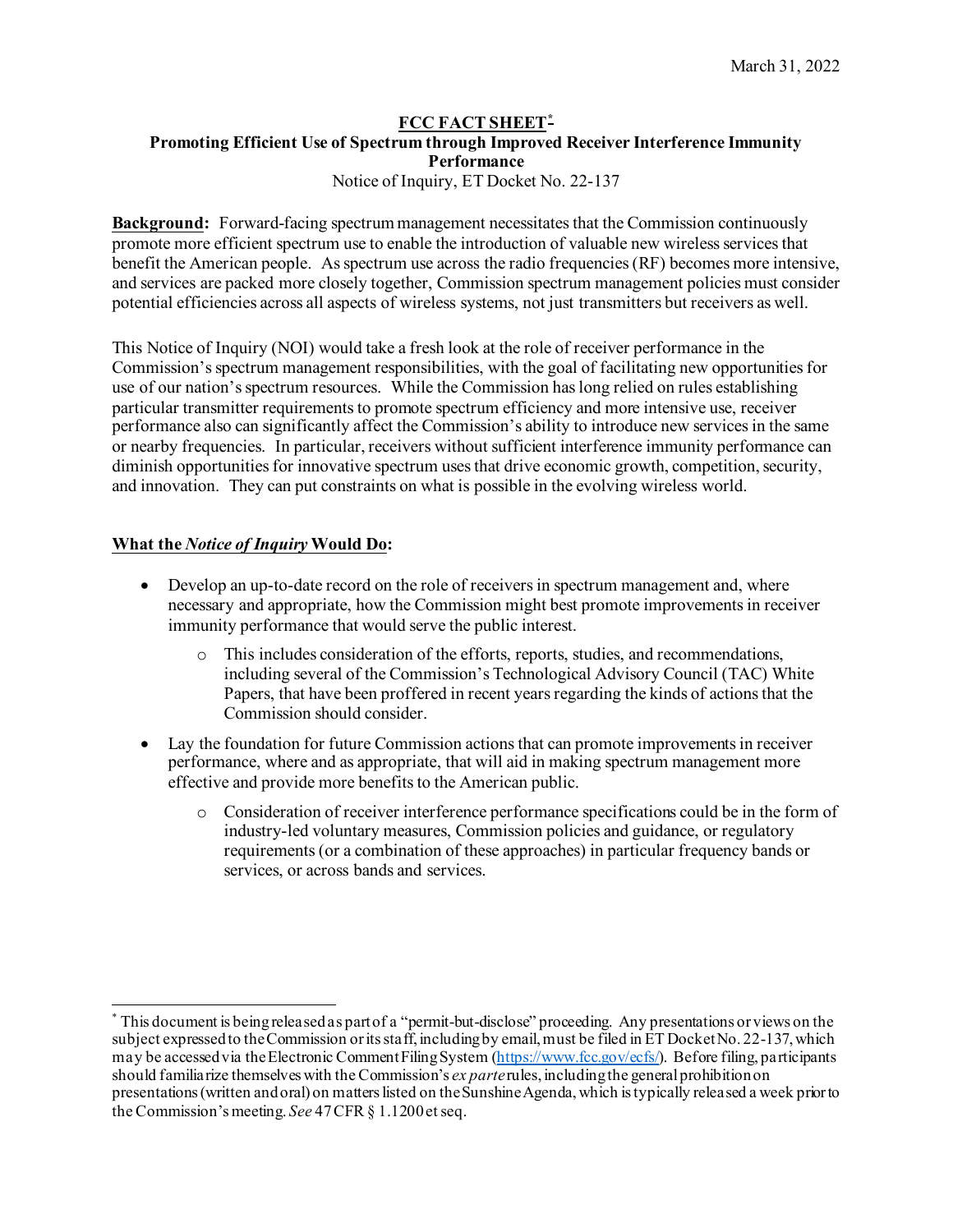#### **Before the Federal Communications Commission Washington, D.C. 20554`**

| In the Matter of                            |                      |  |
|---------------------------------------------|----------------------|--|
|                                             |                      |  |
| Promoting Efficient Use of Spectrum through | ET Docket No. 22-137 |  |
| Improved Receiver Interference Immunity     |                      |  |
| Performance                                 |                      |  |
|                                             |                      |  |
|                                             |                      |  |
|                                             |                      |  |
|                                             |                      |  |

## **NOTICE OF INQUIRY[\\*](#page-1-0)**

**Adopted: [ ] Released: [ ]**

Paragraph #

**Comment Date:** 45 days following publication in the Federal Register **Reply Comment Date:** 75 days following publication in the Federal Register

By the Commission:

## **TABLE OF CONTENTS**

| B. Considerations for Promoting Receiver Interference Immunity Performance37 |  |
|------------------------------------------------------------------------------|--|
|                                                                              |  |
|                                                                              |  |

<span id="page-1-0"></span><sup>\*</sup> This document has been circulated for tentative consideration by the Commission at its April2022 open meeting. The issues referenced in this document and the Commission's ultimate resolution of those issues remain under consideration and subject to change. This document does not constitute any official action by the Commission. However, the Chairwoman has determined that, in the interest of promoting the public's ability to understand the nature and scope of issues under consideration, the public interest would be served by making this document publicly available. The FCC's *ex parte* rules apply and presentations are subject to "permit-but-disclose" *ex parte* rules. *See, e.g*., 47 CFR §§ 1.1206, 1.1200(a). Participants in this proceeding should familiarize themselves with the Commission's *ex parte*rules, including the general prohibition on presentations (written and oral) on matters listed on the Sunshine Agenda, which is typically released a week prior to the Commission's meeting. *See* 47 CFR §§ 1.1200(a), 1.1203.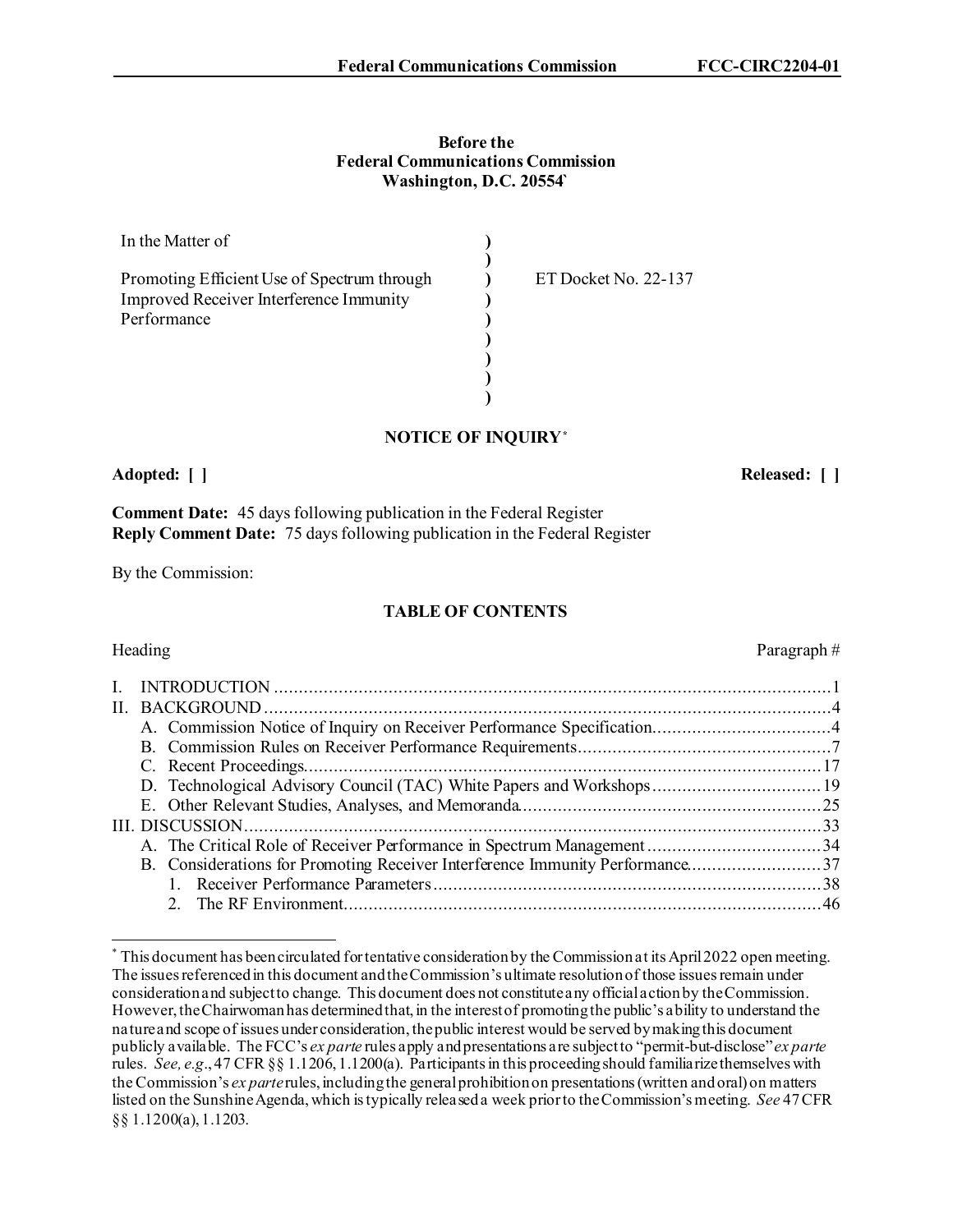|    | a.                                                                             |  |
|----|--------------------------------------------------------------------------------|--|
|    |                                                                                |  |
|    |                                                                                |  |
|    |                                                                                |  |
|    |                                                                                |  |
| 3. | Approaches for Promoting Improved Receiver Interference Immunity Performance78 |  |
|    |                                                                                |  |
|    |                                                                                |  |
|    |                                                                                |  |
|    |                                                                                |  |
|    | (iii) Interference limits policy, including harm claim thresholds 119          |  |
|    |                                                                                |  |
| 4. |                                                                                |  |
| 5. |                                                                                |  |
| 6. |                                                                                |  |
|    |                                                                                |  |
| 8. |                                                                                |  |
|    |                                                                                |  |
|    |                                                                                |  |
|    |                                                                                |  |

### **I. INTRODUCTION**

1. In this Notice of Inquiry, we take a fresh look at the role of receiver performance in our spectrum management responsibilities, with the goal of facilitating new opportunities for use of our nation's spectrum resources. Forward-facing spectrum management necessitates that the Commission continuously promote more efficient spectrum use to enable the introduction of valuable new wireless services that benefit the American people. As spectrum use across the radio frequencies(RF) becomes more intensive, and services are packed more closely together, Commission spectrum management policies must consider potential efficiencies across all aspects of wireless systems, not just transmitters but receivers as well. While the Commission has typically focused its rules on the transmitter side of radio systems, as several recent Commission proceedings have underscored, receivers and receiver interference immunity performance play an increasingly critical role in enabling more efficient spectrum use.

2. We seek through this Notice of Inquiry to develop an up-to-date record on the role of receivers in spectrum management and how we might best promote improvements in receiver interference immunity performance that would serve the public interest. We seek to build upon the progress, including technological advances, in recent years that has enabled better receiver interference immunity performance, and we seek comment on where those efforts and advances have been most successful. We also seek to learn lessons from recent Commission proceedingsin which receiver performance concerns have been prominent, to better inform the Commission as it considers how to ensure valuable and innovative services are able to thrive across the frequency range. To further assist our efforts, we also seek to consider anew the efforts, reports, studies, and recommendations, including several of the Commission's Technological Advisory Council (TAC) White Papers, that have been proffered in recent years regarding the kinds of actions that the Commission should consider.

3. In sum, we begin the process of developing potential pathways for improvementsin receiver performance, where and as appropriate, that will aid in making spectrum management more effective and provide more benefits to the American public. As we discuss below, we recognize that a variety of approaches may be appropriate, whether through industry-led voluntary measures, Commission policy and guidance, or rule requirements where other approaches would be insufficient. In this important first step we seek to compile a comprehensive record on the various issues that the Commission should consider, inviting broad comment from all stakeholders as we consider these issues. We look forward to reviewing the record that develops from this Inquiry to inform us regarding possible next steps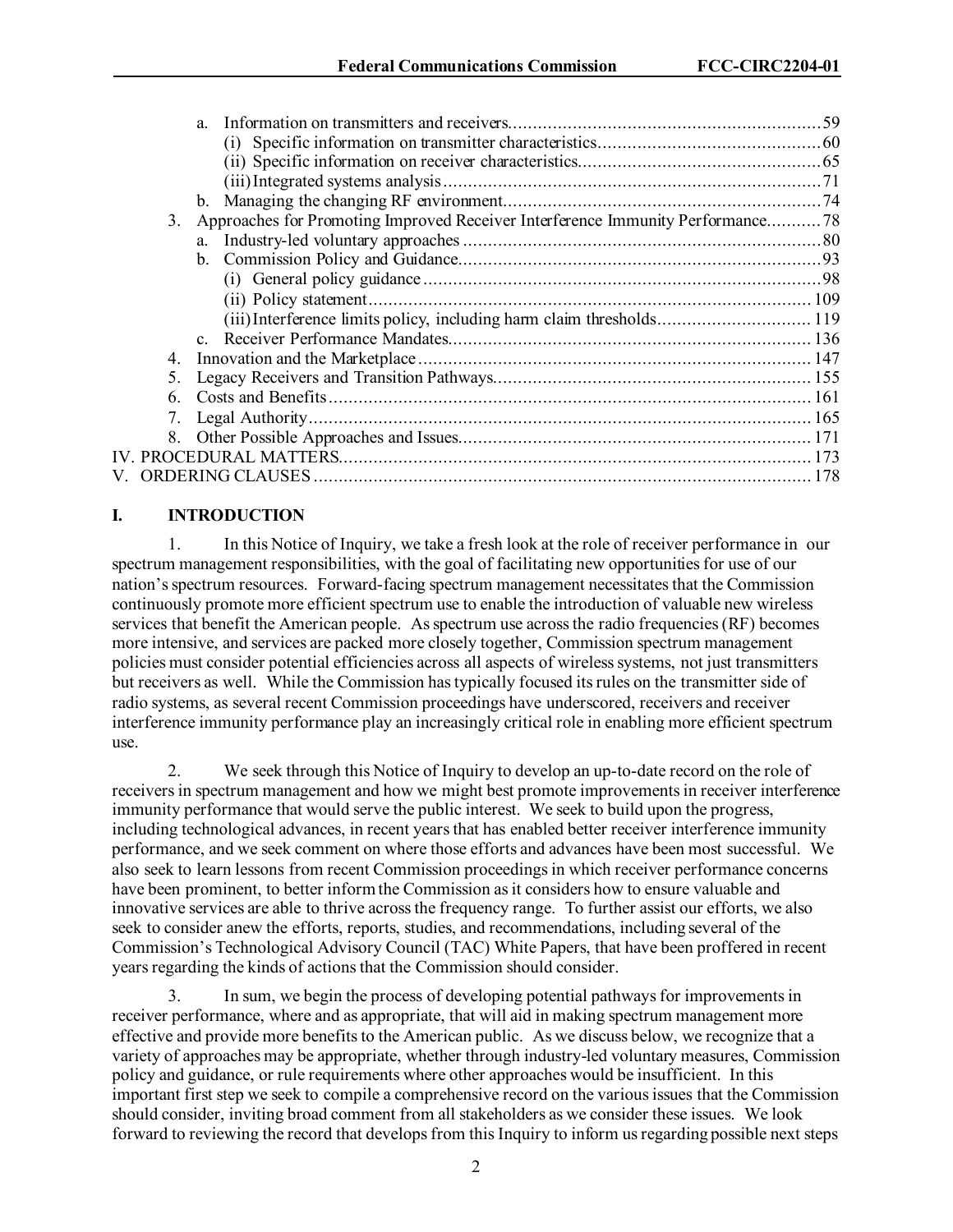that the Commission may take in the future to promote efficient spectrum management in the public interest. [1](#page-3-0)

### **II. BACKGROUND**

#### **A. Commission Notice of Inquiry on Receiver Performance Specification**

4. In 2003, the Commission adopted a Notice of Inquiry (NOI) to begin "consideration of incorporating receiver interference immunity performance specifications into our spectrum policy on a broader basis."[2](#page-3-1) The Commission noted that incorporating receiver performance specifications could promote more efficient spectrum use and create opportunities for new and additional use of radio communications services by the American public. The Commission indicated that consideration of receiver interference performance specifications could be in the form of incentives, guidelines, or regulatory requirements (or a combination of these) in particular frequency bands, services or across bands and services. [3](#page-3-2)

5. The 2003 NOI sought information, comment, and research concerning the immunity performance and interference tolerance of existing receivers, the possibilities for improving the level of receiver immunity in the various radio services, and potential impacts of receiver standards on innovation and the marketplace. [4](#page-3-3) In particular, the Commission sought comment on the following issues – receiver performance parameters (e.g., selectivity, sensitivity, dynamic range, automatic RF gain control, shielding, modulation method, and signal processing); the current RF environment and receiver interference immunity performance; various approaches that the Commission should consider for incorporating receiver interference immunity performance guidelinesinto spectrum policy (including voluntary industry standards, guidelines promulgated by the Commission, and mandatory standards); receiver performance in various radio services; the potential impact of receiver performance specification on innovation and the marketplace; and the treatment of existing receivers and the transition pathways to improved receivers.<sup>[5](#page-3-4)</sup>

6. Several commenters responding to the 2003 NOI supported the Commission's further exploring interference immunity performance standards and agreed that improved receiver performance can help improve spectrum efficiency and ensure greater access to spectrum for all users; they differed, however, regarding the appropriate approach(es) and how to implement them with respect to particular bands. [6](#page-3-5) In 2007, the Commission terminated this proceeding "without prejudice to its substantive

<span id="page-3-0"></span><sup>&</sup>lt;sup>1</sup> We note that this Notice of Inquiry is the first step in a longer process of examining whether and how receivers should be treated within the Commission's regulatory context. The Commission, as spectrum manager for non-Federal users, may seek more focused comment in the future. By creating an up-to-date comprehensive record on possible approaches the Commission could take regarding receivers and how those approaches may interrelate with other approaches or ongoing Commission efforts, we will then be in a better position to consider whether specific proposals may be warranted. This NOI does not seek comment on or address the interagency process between the Commission and NTIA or other Federal agencies on overlapping non-Federal and Federal spectrum management issues. As we continue to work through that established process with NTIA and other federal agencies, this inquiry will inform the Commission regarding whether it should consider more concrete actions in the future.

<span id="page-3-1"></span><sup>2</sup> *Interference Immunity Performance Specifications for Radio Receivers*, ET Docket No. 03-65, Notice of Inquiry, 18 FCC Rcd 6039 para. 1 (2003) (*NOI on Receiver Performance Specifications*). This NOI arose in part in response to recommendations of the work of the Spectrum Efficiency Work Group, a part of the Commission's 2002 Spectrum Policy Task Force. *See* SPTF Report of the Interference Protection Working Group (ET Docket No. 02- 135).

<span id="page-3-2"></span><sup>3</sup> *NOI on Receiver Performance Specifications*, 18 FCC Rcd at 6039, para. 1.

<span id="page-3-3"></span><sup>4</sup> *Id.* at 6039-40, para. 2.

<span id="page-3-4"></span><sup>5</sup> *See generally id.*

<span id="page-3-5"></span> $6$  See comments filed in ET Docket No. 03-65. Thirty eight parties filed comments, and fourteen filed replies in ET Docket No. 03-65.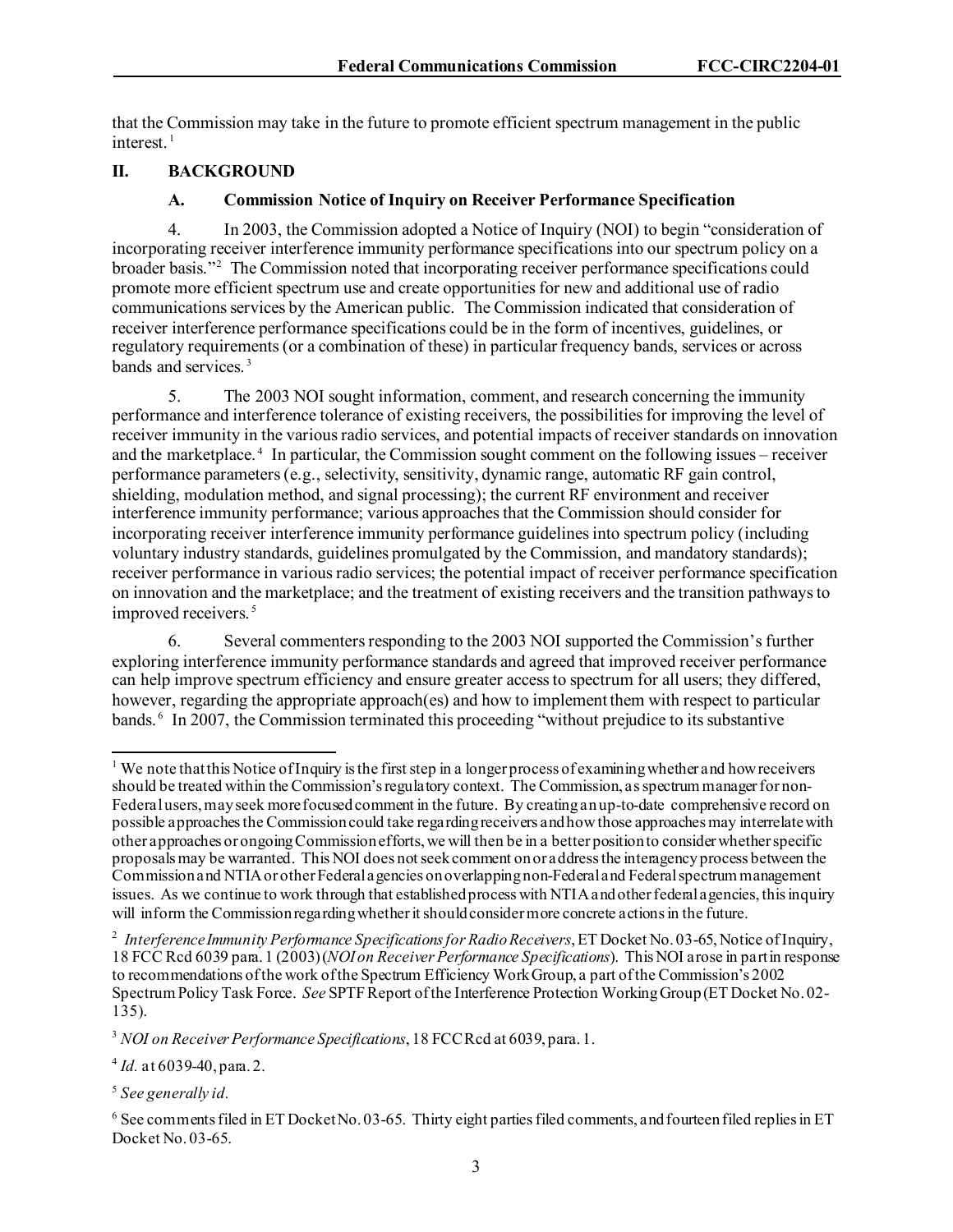merits."<sup>[7](#page-4-0)</sup> The Commission stated that, with the passage of time, the record had become outdated and that, to the extent that receiver interference immunity performance specifications are desirable, they could be addressed in proceedings that are frequency band or service specific. [8](#page-4-1)

## **B. Commission Rules on Receiver Performance Requirements**

7. As a general matter, the Commission's regulation of transmitters has at least implicitly provided for an RF environment that affects receiver performance insofar as the technical characteristics of receivers are expected to process those transmissionsto successfully establish communications. The overall objective of that regulation has been to provide, through limits on power levels, in-band and outof-band emission limits, operational requirements regarding antennas, etc., an RF environment that facilitates those communications as much as possible. In some limited circumstances, the Commission has more directly addressed regulated receiver performance, both through performance standards and performance incentives, only in limited circumstances, such as in the examples that follow.

8. *800 MHz Band Public Safety Re-banding*. In the 800 MHz public safety re-banding proceeding, minimum receiver performance was a major consideration when establishing whether a licensee operating in the band could claim entitlement to protection against "unacceptable interference."<sup>[9](#page-4-2)</sup> Specifically, the Commission established a bright-line test for determining if a licensee is fully eligible to claim protection against "unacceptable interference" based on, among other factors, the characteristics of the receiver being employed by the licensee seeking protection. [10](#page-4-3)

9. *900 MHz Band.* The Commission adopted for the 900 MHz band interference criteria similar to those established for the 800 MHz band. Like in the 800 MHz band, the Commission established a definition of "unacceptable interference" to 900 MHz narrowband licensees from 900 MHz broadband licensees and established technical parameters including a receiver intermodulation rejection ratio, adjacent channel rejection ratio, and reference sensitivity.<sup>[11](#page-4-4)</sup>

10. *Digital Television.* Improved receiver performance was a major consideration as the Commission prepared for the DTV transition. Prior to that transition, the Commission adopted a series of decisions intended to help address issues regarding the conversion of analog TV to digital TV, a transition that was finalized in 2009. In planning for the DTV transition, the Commission had anticipated the need for certain minimal receiver specifications. Several interested parties had recognized that voluntary transition might not be sufficient, and the Commission agreed, mandating receiver specifications for TV broadcast receivers in 2002 that would go into effect after a specified phase-in period to ensure a smooth transition.<sup>[12](#page-4-5)</sup>

<span id="page-4-1"></span><sup>8</sup> *Id.*

<span id="page-4-2"></span><sup>9</sup> *See Improving Public Safety Communications in the 800 MHz Band,* Report and Order, Fifth Report and Order, Fourth Memorandum Opinion and Order, and Order, 19 FCC Rcd 14969, 15033-35, paras. 109-114 (2004). *See also* 47 CFR §§ 22.970(a), 90.672(a) (defining "unacceptable interference").

<span id="page-4-3"></span> $^{10}$  47 CFR §§ 22.970(b), 90.672(b) (specifying minimum receiver intermodulation rejection ratios, adjacent channel rejection ratios and minimum reference sensitivity levels for a licensee to claim entitlement to full protection against "unacceptable interference").

<span id="page-4-4"></span><sup>11</sup> *Review of the Commission's Rules Governing the 896-901/935-940 MHz Band*, WT Docket No. 17-200, Report and Order, Order of Proposed Modification, and Orders, 35 FCC Rcd 5183, 5244-45, paras. 158-161 (2020); 47 CFR § 27.1510. The specified levels are: -104 dBm or higher at the RF input of narrowband licensees' mobile receivers and -101 dBm or higher at the RF input of narrowband licensees' portable receivers.

<span id="page-4-5"></span><sup>12</sup> *Review of the Commission's Rules and Policies Affecting the Conversion to Digital Television*, MM Docket No, 00-39, Second Report and Order and Second Memorandum Opinion and Order, 17 FCC Rcd 15978 (2002) (*Rules and Policies Affecting DTV Conversion*). The Commission adopted requirements for tuning controls, attached

(continued….)

<span id="page-4-0"></span><sup>7</sup> *Interference Immunity Performance Specifications for Radio Receivers*, ET Docket No. 03-65, Order, 22 FCC Rcd 8941, para. 2 (2007).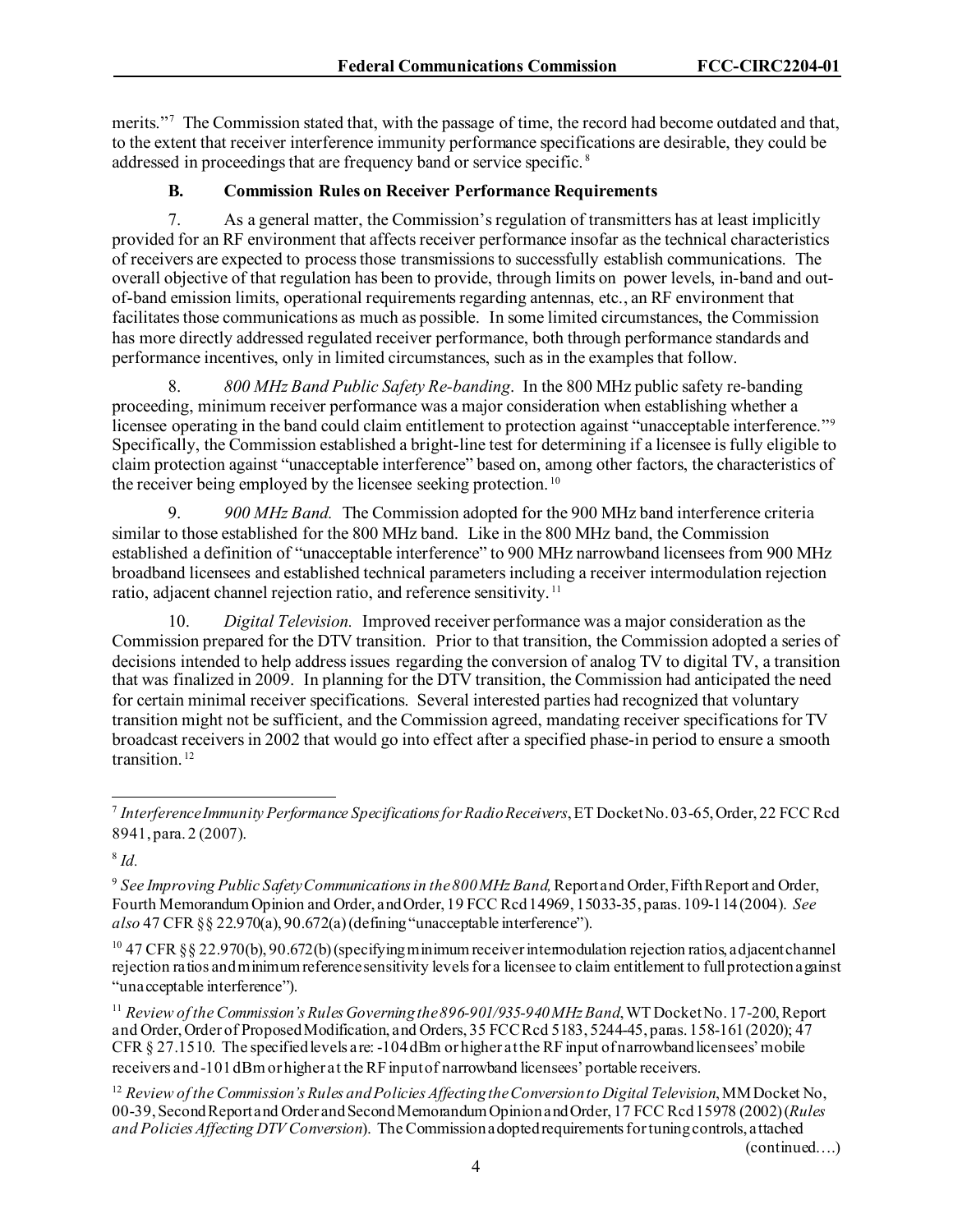11. *Part 96 Citizens Broadband Radio Service.* The Commission adopted rules in the 3.55- 3.7 GHz Band governing reception limits for Citizens Broadband Radio Service users and incumbents that established "acceptable levels" of in-band and adjacent band interference for operations. These limits apply to Priority Access Licensees, <sup>[13](#page-5-0)</sup> incumbent FSS earth stations in the 3.6-3.7 GHz band, <sup>[14](#page-5-1)</sup> and adjacent band FSS earth stations used for telemetry, tracking, and control.<sup>[15](#page-5-2)</sup> The Commission also established received signal strength limits for Citizens Broadband Service Devices (CBSDs) and required Spectrum Access System administrators to manage transmissions to ensure that aggregate signal strength remains below a fixed threshold between geographically adjacent service areas held by different licensees.<sup>[16](#page-5-3)</sup>

12. *Part 27 Broadband Radio Service/Educational Broadband Service.* The Commission established rules that specify the minimum signal level below which Broadband Radio Service/Educational Broadband Service base station receivers in the 2496-2690 MHz band do not receive interference protection from co-channel base station transmitters not exceeding the height benchmark.[17](#page-5-4)

13. *Part 27 3.7 GHz Service.* When authorizing the 3.7-3.98 GHz Band for flexible use, the Commission adopted rules to protect incumbent Fixed Satellite Service (FSS) earth stations from out of band emissions and blocking interference; these rules that require that transmitters are separated from FSS earth station receivers by 20 megahertz and meet both in-band and out-of-band power-flux density (PFD) limits as measured at each incumbent FSS earth station antenna and established specific protection criteria for earth stations used for telemetry, tracking, and control. [18](#page-5-5) The Commission also adopted rules that required passband filters to be installed on incumbent FSS earth station antennas and established a transition process to, in part, ensure that such filters are acquired and installed at each antenna. [19](#page-5-6)

<span id="page-5-1"></span> $14$  47 CFR  $\frac{6}{96.17}$  (a).

<span id="page-5-2"></span><sup>15</sup> 47 CFR § 96.17 (b).

<span id="page-5-4"></span> $17$  47 CFR  $\S$  27.1221(c).

<span id="page-5-5"></span><sup>18</sup> 47 CFR § 27.1423.

antennas, "peak picture sensitivity," noise figure, DTV reception (a tuner mandate), antenna/cable selector switch isolation, and the now-obsolete consumer alert for analog-only receivers. *Id.* at 15998-99, paras. 40-46; 47 CFR § 15.117. The Commission also adopted rules specifying very detailed requirements and measurement methods for cable TV receivers for adjacent channel interference, image channel interference, direct pickup interference, tuner overload, and cable input conducted emissions. *Implementation of Section 17 of the Cable TelevisionConsumer Protection and Competition Act of 1992; Compatibility BetweenCable Systems and Consumer Electronics Equipment*, ET Docket No. 93-7, First Report and Order, 9 FCC Rcd 1981, 1997-2000, paras. 91-113 (1994), reconsidered in part in Memorandum Opinion and Order, 11 FCC Rcd 4121, 4130-4131, paras. 58-65(1996); 47 CFR § 15.118.

<span id="page-5-0"></span><sup>&</sup>lt;sup>13</sup> 47 CFR § 96.41(f) ("Priority Access Licensees must accept adjacent channel and in-band blocking interference (emissions from other authorized Priority Access or GAA CBSDs transmitting between 3550 and 3700 MHz) up to a power spectral density level not to exceed −40 dBm in any direction with greater than 99% probability when integrated over a 10 megahertz reference bandwidth, with the measurement antenna placed at a height of 1.5 meters above ground level…").

<span id="page-5-3"></span><sup>&</sup>lt;sup>16</sup> 47 CFR § 96.41 (d) (1) ("For both Priority Access and GAA users, CBSD transmissions must be managed such that the aggregate received signal strength for all locations within the PAL Protection Area of any co-channel PAL, shall not exceed an average (RMS) power level of −80 dBm in any direction when integrated over a 10 megahertz reference bandwidth, with the measurement antenna placed at a height of 1.5 meters above ground level, unless the affected PAL licensees agree to an alternative limit and communicate that to the SAS."); 96.53 (c).

<span id="page-5-6"></span><sup>19</sup> 47 CFR 27.1411(b)(5); 47 CFR §§ 27.1412 and 27.1413. *See Expanding Flexible Use of the 3.7 to 4.2 GHz Band,*  GN Docket No. 18-122, *Report and Order and Order of Proposed Modification*, 35 FCC Rcd 2343, 2478 at paras. 370-71 (2020) (*3.7 GHz Report and Order*).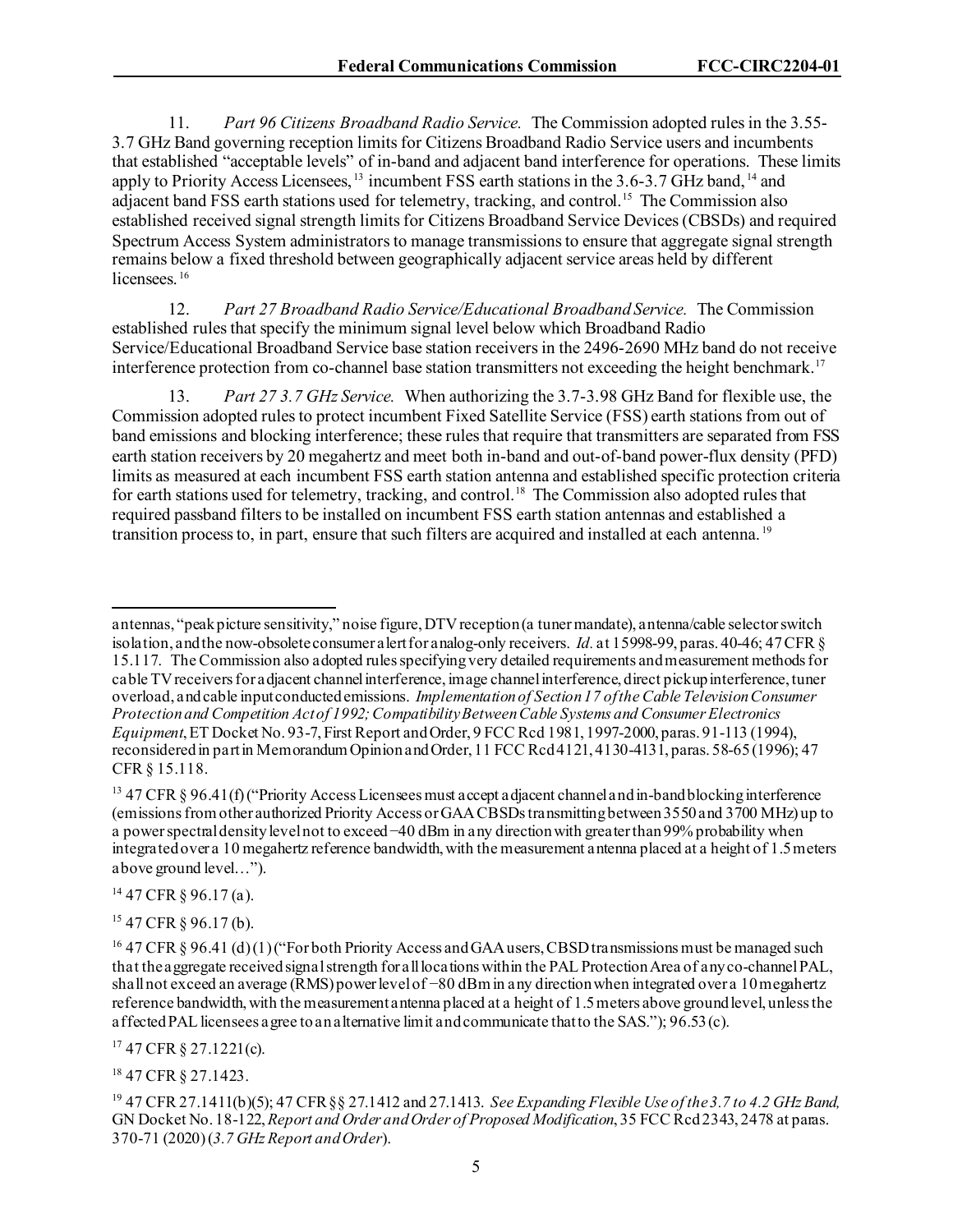14. *Part 80 Maritime Service.* The Commission adopted several technical requirements, such as sensitivity and/or stability requirements, for certain receivers in the Maritime Services.  $20$  It also has incorporated by reference standards for Global Maritime Distress and Safety System operations which include receiver operational and performance requirements.<sup>[21](#page-6-1)</sup>

15. *Part 87 Aviation Service.* To maintain the accuracy of critical location information for applications such as aircraft precision landings, Part 87 Aviation Service rules specify performance requirements for differential GPS receivers (in the presence of undesired VHF-FM broadcast signals) relied upon for aviation safety purposes. [22](#page-6-2) 

16. *Part 95 Personal Radio Services.* To ensure that life-saving Personal Locating Beacons and Maritime Survivor Locating Beacons operate properly and do not further endanger those in distress and/or rescue personnel, these devices must meet technical standards incorporated by reference in the rules which include receiver operational and performance standards. [23](#page-6-3)

## **C. Recent Proceedings**

17. In several recent Commission proceedings, the receiver interference immunity performance associated with incumbent services operating in spectral proximity to new users or services has been a major consideration. In these cases, the ability of incumbent service receivers to reject signals outside their intended band has been directly relevant to the timing and scope of the introduction of new services.

18. For example, in both the *Ligado* and the *3.7 GHz Band* proceedings, the Commission adopted operating conditions and rules to enable the introduction of new operationsinto frequency bands with various incumbent users operating under different service allocations in the same band, adjacent band, or other spectrally proximate frequency bands.<sup>24</sup> Although the factual circumstances of these two proceedings differ, both illustrate the challenges that systems face to co-exist and successfully operate when the spectral environment changes especially when incumbent systems may have been designed based on different assumptions about the RF environment in adjacent bands or other nearby frequency bands. These proceedings demonstrate that having accurate and timely information about receiver characteristics can be helpful in the Commission's analysis of potential harmful interference concerns and also highlight several other spectrum management issues that can arise with respect to receiver interference immunity performance, including receiver interference susceptibility, receiver selectivity, the impact of technological advancements (including filtering), and legacy devices.  $^{25}$  $^{25}$  $^{25}$ 

## **D. Technological Advisory Council (TAC) White Papers and Workshops**

19. In recent years, the Commission's Technological Advisory Council (TAC) also has been engaged in examining various technical issues concerning receiver performance in several of the White Papers that the TAC has issued.<sup>[26](#page-6-6)</sup> In addition, the TAC has made several recommendations for the

<span id="page-6-0"></span><sup>20</sup> *See, e.g.¸*47 CFR §§ 80.121(b)(2); 80.858(c)(1);80.874(b); 80.913(e); 80.961(b).

<span id="page-6-1"></span><sup>21</sup> 47 CFR §§ 80.7(d)(8), (10), (12).

<span id="page-6-2"></span> $22$  47 CFR §§ 87.151(c), (d).

<span id="page-6-3"></span><sup>23</sup> 47 CFR § 95.2989.

<span id="page-6-4"></span><sup>24</sup> See In the Matter of LightSquared Technical Working Group Report, et al., IB Docket Nos. 11-109 and 12-340, Order and Authorization, 35 FCC Rcd 3772 (2020) (*Ligado Order*); *Expanding Flexible Use of the 3.7 to 4.2 GHz Band,* GN Docket No. 18-122, *Report and Order and Order of Proposed Modification*, 35 FCC Rcd 2343 (2020) (*3.7 GHz Report and Order*).

<span id="page-6-5"></span><sup>25</sup> Both the *Ligado Order* and the *3.7 GHz Report and Order* are the subject of petitions for reconsideration, which remain pending.

<span id="page-6-6"></span><sup>26</sup> The Commission's Technological Advisory Council (TAC) provides technical advice to the Commission. It is organized under the authority of the Federal Advisory Committee Act, and is comprised of a diverse array of leading (continued….)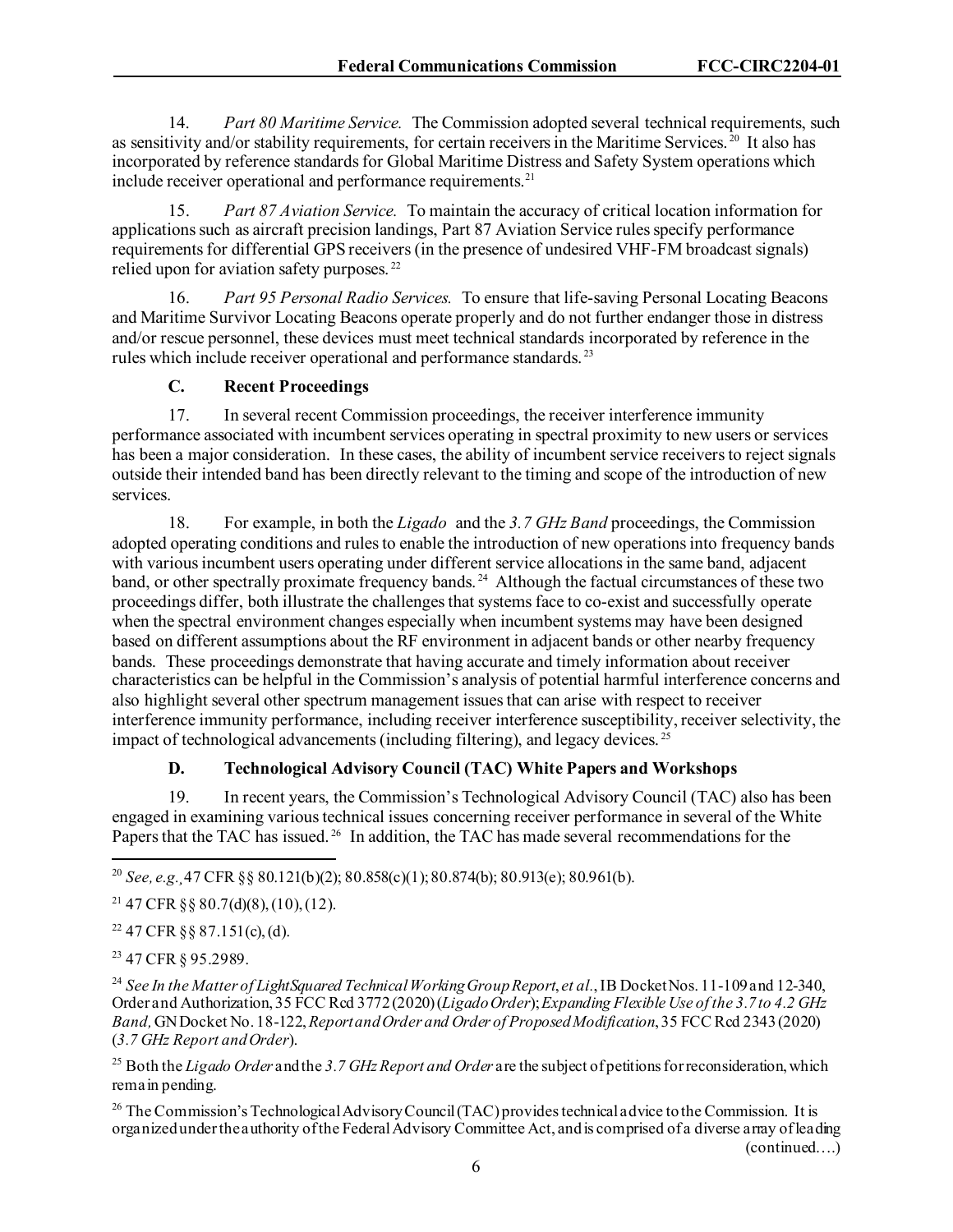Commission's consideration on potential ways to promote the development and deployment of receivers that are more resilient to interference and could enable more efficient use of our nation's spectrum resources.

20. *White Paper on Spectrum Efficiency Metrics.* In 2011, the Commission's TAC issued a White Paper on "spectrum efficiency metrics," which it viewed as an important factor in the Commission's spectrum management decisions. The TAC took an "integrated systems approach" in its evaluation of spectrum efficiency metrics, and noted that every component of a radio based communications system involved with either the transmission and/or reception of a signal has to be considered as part of efficiency. The TAC recognized a close relationship between spectrum efficiency and receiver standards / guidelines or performance.<sup>[27](#page-7-0)</sup>

21. *White Papers on Interference Limits Policy and Harm Claim Thresholds.* In 2013, the TAC issued a *White Paper on Interference Limits Policy* in which it explored potential policy – an "interference limits policy," including harm claim thresholds – that it believed could promote more transparent consideration of receivers in spectrum management and promote better receiver performance. The TAC believed that the Commission could increase service density, reduce regulatory risk, and encourage investment with adoption of rules that make clear in which situations receivers and transmitters each will have the responsibility for mitigating any harmful interference, and doing so up-front rather than after lengthy post-dispute proceedings. This approach would state explicitly when receivers may claim harmful interference as a necessary complement to existing transmitter regulation that could facilitate more intensive frequency use by providing more clarity about the baseline regulatory and radio interference context going forward.[28](#page-7-1) In 2014, the TAC followed with issuing its *White Paper on Harm Claim Thresholds*, which provided additional discussion on an interference limits policy focusing on harm claim threshold approaches*.* [29](#page-7-2) 

22. *White Paper on Risk-informed Interference Assessment.* In 2015, the TAC issued its White Paper on "Risk-informed Interference Assessment." The TAC recommended that the Commission adopt risk-informed interference assessment and statistical service rules more widely to help improve its spectrum management decision-making. As risk-informed interference assessment would consider likelihood/consequence combinations for potential interference hazard scenarios involving transmitters and receivers; this tool could serve to complement a more static "worst case" analysis that considers the single scenario with the most severe consequence regardless of its likelihood.<sup>30</sup>

23. *White Paper on Basic Principles for Assessing Compatibility of New Spectrum Allocations.* In 2015, the TAC released another White Paper on "Basic Principles" for assessing

experts that helps the FCC identify important areas of innovation and develop informed technology policies supporting America's competitiveness and job creation in the global economy. *See*  [https://www.fcc.gov/general/technological-advisory-council.](https://www.fcc.gov/general/technological-advisory-council)

<span id="page-7-0"></span><sup>27</sup> TAC Sharing Work Group, "Spectrum Efficiency Metrics White Paper," Group (*White Paper on Spectrum Efficiency Metrics*), found a[t https://transition.fcc.gov/bureaus/oet/tac/tacdocs/SpectrumEfficiencyMetricsV1-12-20-](https://transition.fcc.gov/bureaus/oet/tac/tacdocs/SpectrumEfficiencyMetricsV1-12-20-11.docx) [11.docx](https://transition.fcc.gov/bureaus/oet/tac/tacdocs/SpectrumEfficiencyMetricsV1-12-20-11.docx)*.* 

<span id="page-7-1"></span><sup>&</sup>lt;sup>28</sup> TAC Receivers and Spectrum Working Group, "Interference Limits Policy – The use of harm claim thresholds to improve the interference tolerance of wireless systems," (Feb. 6, 2013) (*White Paper on Interference Limits Policy*), found a[t https://transition.fcc.gov/bureaus/oet/tac/tacdocs/WhitePaperTACInterferenceLimitsv1.0.pdf](https://transition.fcc.gov/bureaus/oet/tac/tacdocs/WhitePaperTACInterferenceLimitsv1.0.pdf).

<span id="page-7-2"></span><sup>&</sup>lt;sup>29</sup> TAC Spectrum / Receiver Performance Working Group, "Interference Limits Policy and Harm Claim Thresholds: An Introduction" (Mar. 5, 2014) (*White Paper on Harm Claim Thresholds*), found at [https://transition.fcc.gov/bureaus/oet/tac/tacdocs/meeting61014/InterferenceResolution-Enforcement-Radio-Noise-](https://transition.fcc.gov/bureaus/oet/tac/tacdocs/meeting61014/InterferenceResolution-Enforcement-Radio-Noise-White-Paper.pdf)[White-Paper.pdf.](https://transition.fcc.gov/bureaus/oet/tac/tacdocs/meeting61014/InterferenceResolution-Enforcement-Radio-Noise-White-Paper.pdf)

<span id="page-7-3"></span><sup>&</sup>lt;sup>30</sup> TAC Spectrum and Receiver Performance Working Group, "A Quick Introduction to Risk-Informed Interference Assessment" (Apr. 1, 2015) (*White Paper on Risk-informed Interference Assessment*), found at <https://transition.fcc.gov/bureaus/oet/tac/tacdocs/meeting4115/Intro-to-RIA-v100.pdf>. The TAC emphasized that its proposed approach is risk-*informed* and not risk-*based*.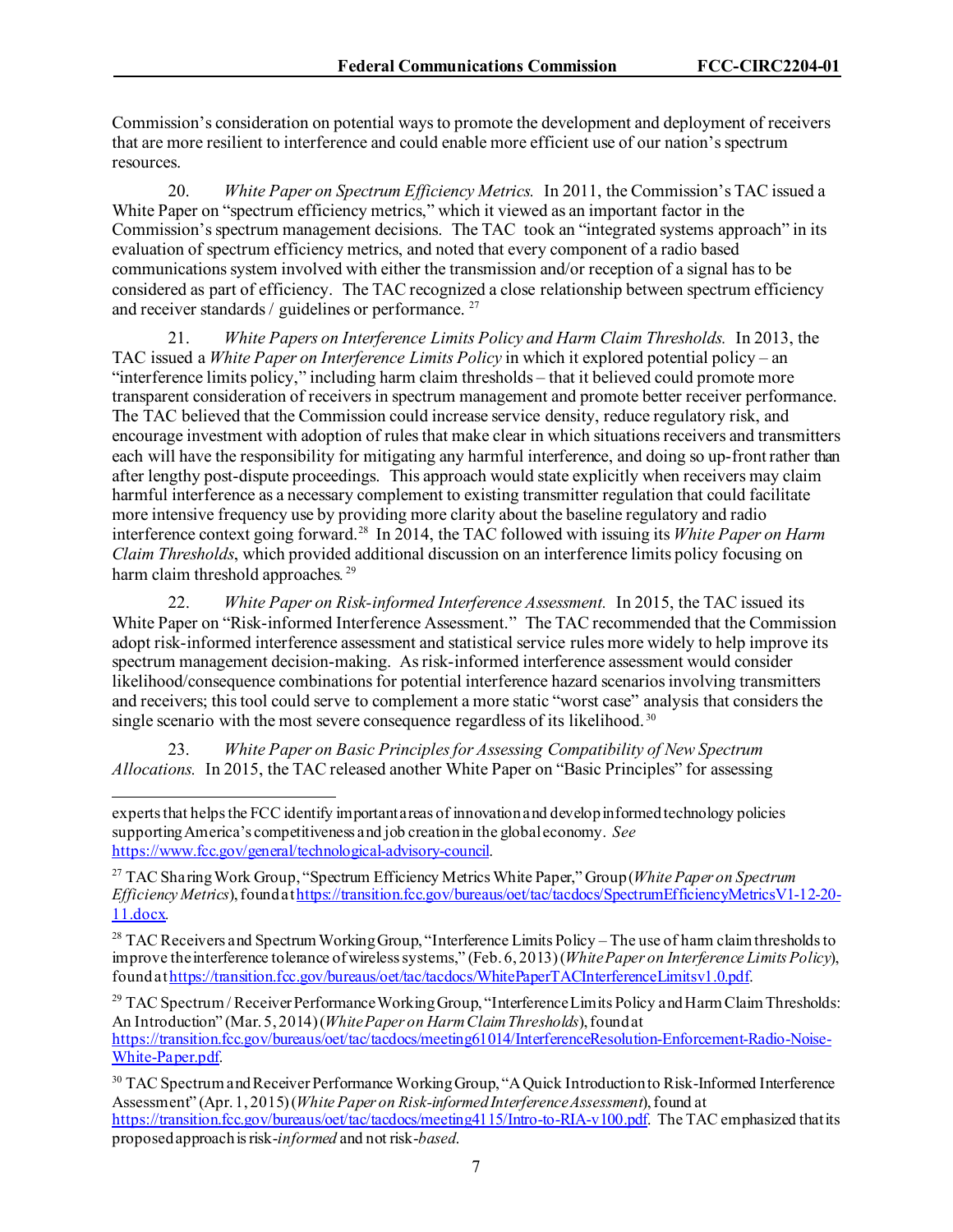compatibility of new spectrum allocations. It believed that a set of basic principles could be helpful for *all* involved parties to consider and could serve to establish clearer expectations of incumbent services as well as new services entering the spectrum.<sup>[31](#page-8-0)</sup> Several of the Basic Principles directly related to expectations regarding both transmitters and receivers. As contemplated, these principles sought to promote "good neighbor policies" among spectrum users that more effectively enable users to "get along."<sup>32</sup>

24. *Commission workshops.* In 2012, as part of the Commission's efforts to develop more effective spectrum management approaches that promote greater spectrum efficiency, the Commission's Office of Engineering and Technology, in conjunction with the Wireless Telecommunications Bureau and the Office of Strategic Planning, hosted a workshop on "Spectrum Efficiency and Receiver Performance." In the workshop, the Offices and Bureaus pointed out that receiver performance has historically arisen in the context of conflicts between legacy stakeholders and new entrants, where deployments of new technologies and services threatens to adversely impact an incumbent or place restrictions on the new entrant. [33](#page-8-2) In 2014, the Commission's Office of Engineering and Technology (OET), in conjunction with the International Bureau (IB), Public Safety and Homeland Security Bureau (PSHSB), and Wireless Telecommunications Bureau (WTB), hosted another workshop, this one on "GPS Protection and Receiver Performance. [34](#page-8-3)

## **E. Other Relevant Studies, Analyses, and Memoranda**

25. *NTIA Report on Receiver Standards.* In 2003, the same year that the Commission issued its *NOI on Receiver Performance Specifications*, NTIA issued a report on "Receiver Spectrum Standards" as part of its effort to explore promoting more interference-robust receivers. NTIA suggested several reasons why interference and efficiency problems were becoming more important.<sup>[35](#page-8-4)</sup> These included the dramatic increase in spectrum use, the introduction of new services and systems without standards needed for electromagnetic compatibility, design tradeoffs that favored inexpensive radio equipment rather than good performance, reduction in available guard bands, equipment manufacturers' lack of knowledge of characteristics of equipment operating in the same or adjacent bands, and increased receiver front-end bandwidth of receivers. [36](#page-8-5)

26. *CSMAC Report on Fostering Spectrum Sharing and Improving Spectrum Efficiency*. In 2010, the Commerce Spectrum Management Advisory Committee (CSMAC) issued a report that among other things underscored the importance of receivers as tools in achieving greater spectrum efficiency. CSMAC recommended developing incentives for promoting better receivers and transmitters, promoting awareness of interference characteristics of receivers and transmitters, improving filter performance,

<span id="page-8-0"></span><sup>31</sup> *White Paper on Basic Principles for Assessing Compatibility*at 3 (Executive Summary).

<span id="page-8-1"></span><sup>&</sup>lt;sup>32</sup> TAC Spectrum and Receiver Performance Working Group, "Basic Principles for Assessing Compatibility of New Spectrum Allocations" (Dec. 15, 2015) (*White Paper on Basic Principles for Assessing Compatibilityof New Spectrum Allocations*), found a[t https://transition.fcc.gov/bureaus/oet/tac/tacdocs/meeting121015/Principles-White-](https://transition.fcc.gov/bureaus/oet/tac/tacdocs/meeting121015/Principles-White-Paper-Release-1.1.pdf)[Paper-Release-1.1.pdf](https://transition.fcc.gov/bureaus/oet/tac/tacdocs/meeting121015/Principles-White-Paper-Release-1.1.pdf).

<span id="page-8-2"></span><sup>33</sup> *See* "*Office of Engineering and Technology, Wireless Telecommunications Bureau, and Office of Strategic Planning Announce Workshop on "Spectrum Efficiency and Receiver Performance*," Public Notice, DA 12-378 (rel. March 9, 2012) (*2012 Receiver Performance Workshop Public Notice*) available at [https://apps.fcc.gov/edocs\\_public/attachmatch/DA-12-378A1.pdf](https://apps.fcc.gov/edocs_public/attachmatch/DA-12-378A1.pdf).

<span id="page-8-3"></span><sup>34</sup> *See "Office of Engineering and Technology, in conjunction with the International Bureau, Public Safety and Homeland Security Bureau, and Wireless Telecommunications Bureau Announce Workshop on GPS Protection and Receiver Performance*," Public Notice, 29 FCC Rcd 5722 (2014).

<span id="page-8-4"></span><sup>&</sup>lt;sup>35</sup> NTIA Report 03-404 "Receiver Spectrum Standards" (Nov. 2003) at iv, found at [https://www.ntia.doc.gov/report/2003/receiver-spectrum-standards-phase-1-summary-research-existing-standards.](https://www.ntia.doc.gov/report/2003/receiver-spectrum-standards-phase-1-summary-research-existing-standards)

<span id="page-8-5"></span><sup>36</sup> *Id.* at 1.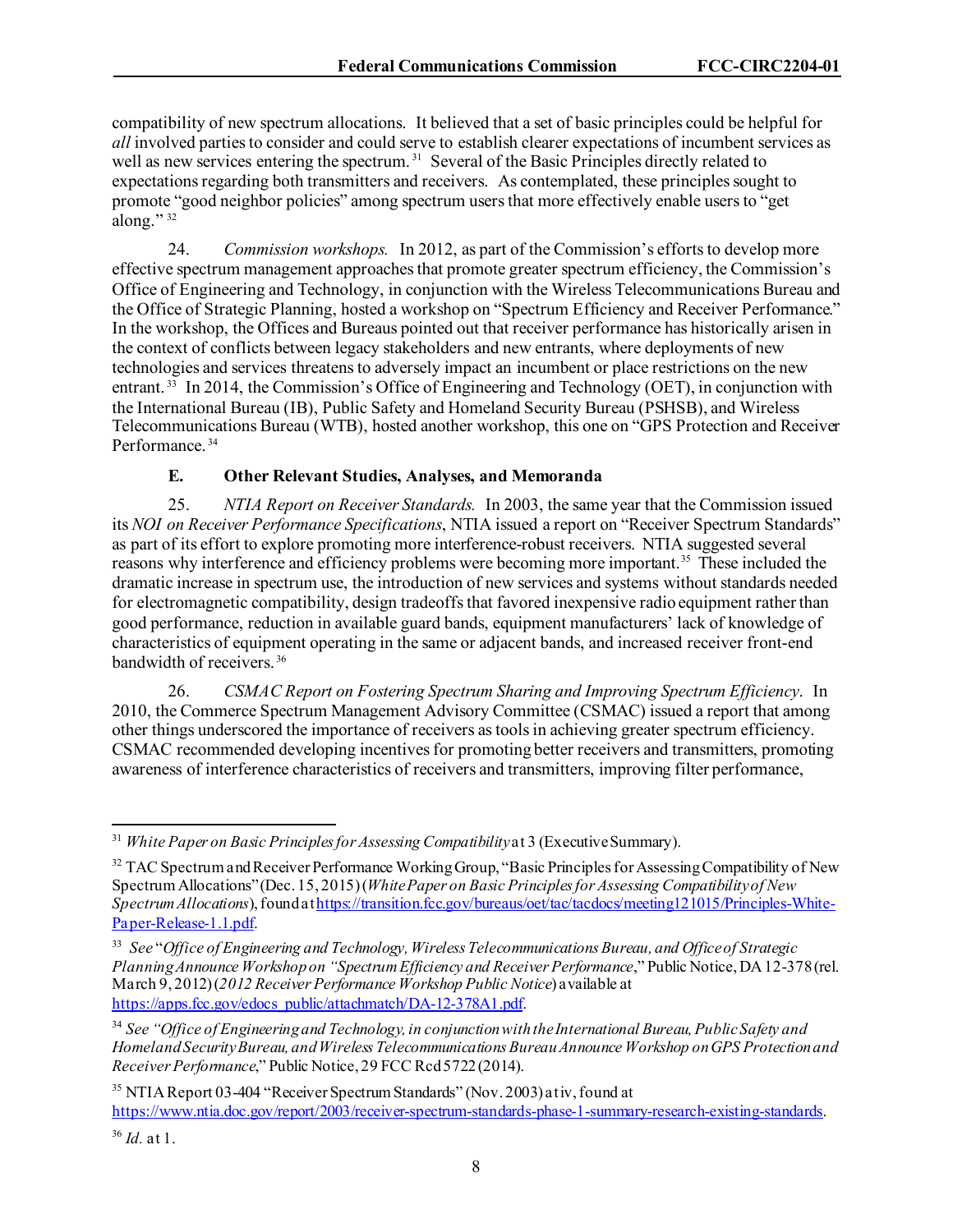promoting certainty and appropriate consideration of legacy devices, and taking technological advances into account regarding legacy equipment. [37](#page-9-0)

27. *Kwerel and Williams Paper on "Forward Looking Interference Regulation."* In 2011, Evan Kwerel and John Williams published a paper proposing that the Commission should provide better incentives to build more interference-robust systems in future allocations by moving away from a general interference protection model in spectrum management that often provides incumbent users protection against any interference resulting from subsequent rule changes. The paper asserted that the adjacent band interference protection for incumbents should not be static and recommended that incumbents be incentivized to "self-protect" their wireless operations (including their receivers) against interference from adjacent bands. The paper also noted certain market failures (e.g., lack of clarity regarding rights, holdout problems, transaction costs) that prevented efficient resolution of interference problems between incumbent users and new licensees through negotiation.<sup>[38](#page-9-1)</sup>

28. *Silicon Flatirons Reports – on Efficient Interference Management and on Receivers.* In 2012 and 2013, the Silicon Flatirons Center issued two reports on spectrum management and receiver performance drawn from its roundtable conferences comprised of government, industry, and policy experts. The 2012 report on "Efficient Interference Management: Regulation, Receivers, and Right Enforcement" noted that receiver performance dramatically affects the coexistence of adjacent services, and further noted that while transmitters are required to control out-of-band and spurious emissions to minimize interference, receivers are not generally required to minimize interference from such emissions.<sup>39</sup> The report identified several recurring problems that should be addressed (e.g., incumbents not accounting for a changing RF environment, "poor knowledge transfer" among all of the affected parties regarding receiver interference problems that could enable potential resolution), and stated that it would be helpful if regulators could better anticipate the needs at band edges and provide proper notice to affected parties on the need for better receivers and that phase-in of any receiver regulation would be important. [40](#page-9-3) The second Silicon Flatirons report, "Receivers, Interference, and Regulatory Options," also identified several problems that have made it difficult to improve receiver performance, including: externalities (since the party who would bear the cost of improving receivers is not the party who benefits); "asymmetric information" (between incumbent users and adjacent band users seeking to mitigate interference but lacking information needed to effectively reduce interference); general lack of information for some of the parties affected; the need to understand costs and benefits (which could help enable creation of an incentive structure to improve receiver performance); and the need for more clarity

<span id="page-9-0"></span><sup>&</sup>lt;sup>37</sup> Commerce Spectrum Management Advisory Committee Interference and Dynamic Spectrum Access Subcommittee Final Report (Nov. 8, 2010) (*CSMAC Report*) at 61-66, found at [https://www.ntia.doc.gov/files/ntia/publications/csmac\\_interferencecommitteereport\\_01102011.pdf](https://www.ntia.doc.gov/files/ntia/publications/csmac_interferencecommitteereport_01102011.pdf).

<span id="page-9-1"></span><sup>&</sup>lt;sup>38</sup> Kwerel, Evan and Williams, John, "Forward-Looking Interference Regulation," 9 J. on Telecomm. & High Tech. L. 516-18 (2011) (*Kwerel and Williams Paper on Forward-Looking Interference Regulation*). They suggested that one potential way for preserving as much as possible the full use potential of adjacent bands for future use would be to promote "self-protection" by developing interference protection assuming that the adjacent bands would be licensed under a flexible use model. We note that at the time that this paper was written, Evan Kwerel was a Senior Economic Advisor at the Commission; he continues to serve in that capacity.

<span id="page-9-2"></span><sup>&</sup>lt;sup>39</sup> Silicon Flatirons Summit Report, "Efficient Interference Management: Regulation, Receivers, and Right Enforcement" (Jan. 10, 2012) (*Silicon Flatirons Report on Efficient Interference Management*), found at [https://siliconflatirons.org/publications/efficient-interference-management-regulation-receivers-and-right](https://siliconflatirons.org/publications/efficient-interference-management-regulation-receivers-and-right-enforcement-2/)[enforcement-2/](https://siliconflatirons.org/publications/efficient-interference-management-regulation-receivers-and-right-enforcement-2/). The participants in this report included experts from the Commission and NTIA, industry representatives, and policy experts. *See id.* The Silicon Flatirons Center at the University of Colorado Law Center hosts programs involving multi-stakeholder groups comprised of entrepreneurs, policymakers, professionals, and students and focus on addressing various public policy issues. *See* <https://siliconflatirons.org/about-us/>.

<span id="page-9-3"></span><sup>40</sup> *Id.* at 8-11.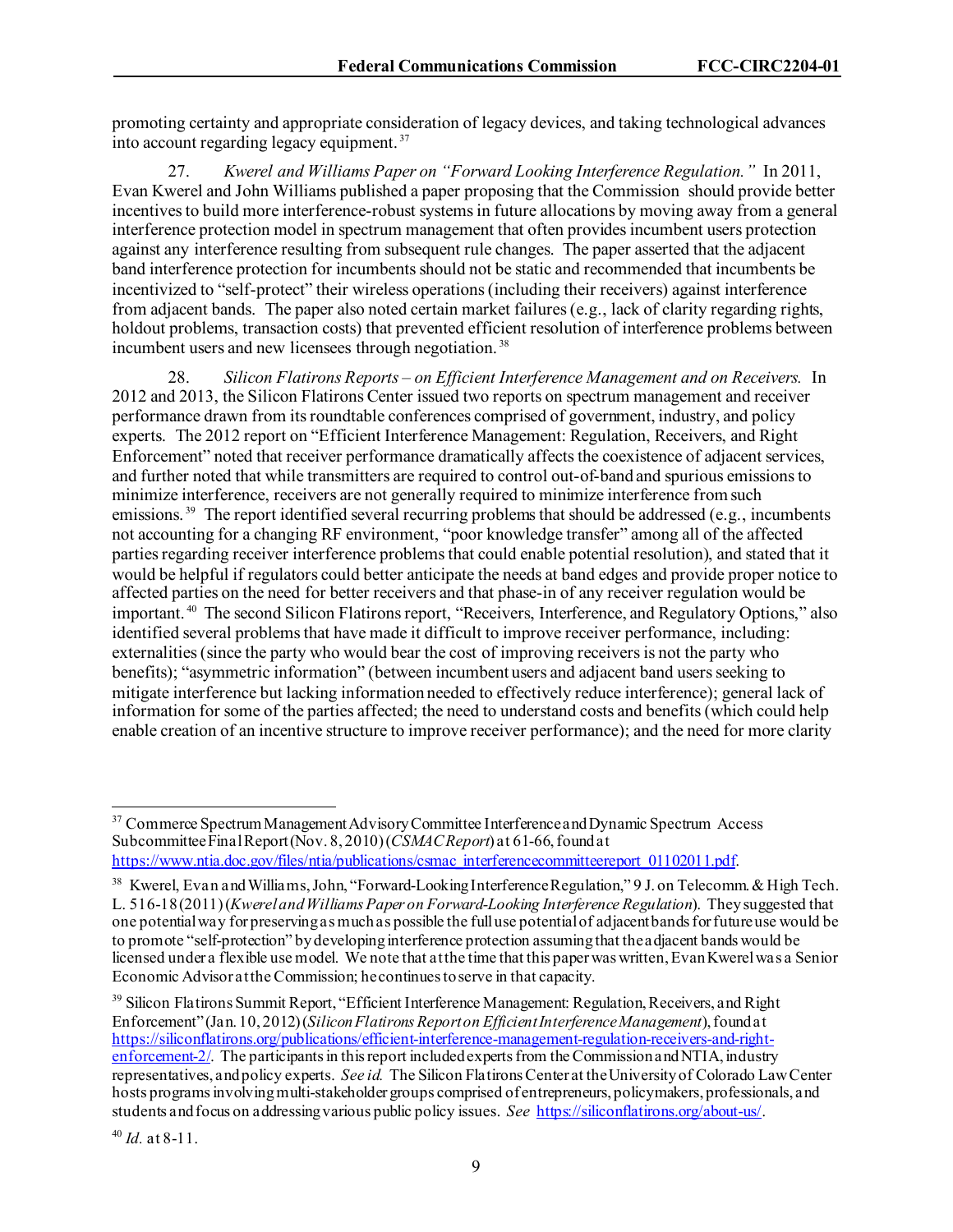about the RF environment.<sup>[41](#page-10-0)</sup> That report recommended improving transparency among operators and consumers creating more incentives to build more robust receivers(e.g., through issuance of a policy statement).<sup>42</sup> Several on the panel also supported use of multi-stakeholder groups to develop appropriate technical solutions. Finally, the report recommended appropriate notice to stakeholders of any proposed changes and development of a transition plan. [43](#page-10-2)

29. *PCAST Report on Spectrum Sharing.* In 2012, the President's Council of Advisors on Science and Technology (PCAST) issued a report that dedicated significant discussion to the important role of receivers and receiver performance for spectrum management and promoting more efficient use of spectrum. In particular, given that receiver characteristics can be a significant factor in limiting operations in adjacent spectrum bands, the report underscored the importance of knowing receiver characteristics for spectrum management among operations in adjacent bands. [44](#page-10-3) PCAST also made several observations and recommendations regarding receivers. It believed that different types of receivers may require different approaches to receiver management. [45](#page-10-4) It also supported consideration of the harm claims threshold approach for receiver interference limits.<sup>46</sup>

30. *GAO Report on Receiver Performance.* In 2013, the Government Accountability Office (GAO) issued its report, observed that while the Commission and NTIA have historically focused on transmitters, receivers also can play an important role in better spectrum management. GAO identified challengesrelated to improving receiver performance, including the lack of coordination across industries when developing voluntary standards, the lack of incentives for manufacturers or spectrum users to incur costs associated with using more robust receivers, and the difficulty of accommodating a changing spectrum environment. GAO also identified various options for consideration, including developing voluntary industry standards, creating a "safe harbor" in which compliance with industry standards would be a pre-requisite to claim harmful interference; mandatory standards, interference limits, and gathering additional information on spectrum use and the characteristics of systems (which it thought on the one hand could enable more informed decision-making while on the other raise concerns about disclosure of proprietary or classified information). [47](#page-10-6) 

31. *Presidential Memorandum on Wireless Innovation.* In 2013, President Obama issued a presidential memorandum on "Wireless Innovation," which included a section on receiver performance that encouraged the Commission, in consultation with NTIA, where appropriate, the industry, and other

<span id="page-10-1"></span> $42$  *Id.* at 5-6.

<span id="page-10-2"></span><sup>43</sup> *Id.* at 9.

<span id="page-10-3"></span><sup>44</sup> PCAST Report to the President, "Realizing the Full Potential of Government-held Spectrum to Spur Economic Growth" (*PCAST Report*), at 33, found at

[https://obamawhitehouse.archives.gov/sites/default/files/microsites/ostp/pcast\\_spectrum\\_report\\_final\\_july\\_20\\_2012.](https://obamawhitehouse.archives.gov/sites/default/files/microsites/ostp/pcast_spectrum_report_final_july_20_2012.pdf) [pdf;](https://obamawhitehouse.archives.gov/sites/default/files/microsites/ostp/pcast_spectrum_report_final_july_20_2012.pdf) *see id.* at 33-38; 107-21 ("Appendix D: Better Sharing Through Receiver Regulation").

<span id="page-10-4"></span>45 *PCAST Report*at 36; 110 (identifying licensed receivers, decoupled receivers (i.e., devices not controlled by the spectrum licensee that are typically sold to individual users), and unlicensed Part 15 devices, and noting three categories of band occupancy – Federal assignments, non-Federal assignments sharing with Federal users, and non-Federal assignments sharing with other non-Federal assignments).

<span id="page-10-5"></span><sup>46</sup> *Id.* at 37.

<span id="page-10-0"></span><sup>41</sup> Silicon Flatirons Roundtable, "Receivers, Interference, and Regulatory Options" (Feb. 20, 2013) (*Silicon Flatirons Report on Receivers*), at 5, found a[t https://siliconflatirons.org/publications/receivers-interference-and](https://siliconflatirons.org/publications/receivers-interference-and-regulatory-options-4/)[regulatory-options-4/](https://siliconflatirons.org/publications/receivers-interference-and-regulatory-options-4/). The roundtable in this report was comprised of experts from the Commission and NTIA, industry representatives, and policy experts. *See id.*

<span id="page-10-6"></span><sup>&</sup>lt;sup>47</sup> GAO Report 13-265, "Spectrum Management – Further Consideration of Options to Improve Receiver Performance" (Feb. 2013) (*GAO Report on Receiver Performance*), found a[t https://www.gao.gov/products/gao-13-](https://www.gao.gov/products/gao-13-265) [265,](https://www.gao.gov/products/gao-13-265) at 34-37. GAO is an independent, non-partisan agency that works for Congress, among other things assisting Congress with reports and recommendations to help improve performance and accountability of the Federal government.<https://www.gao.gov/about>.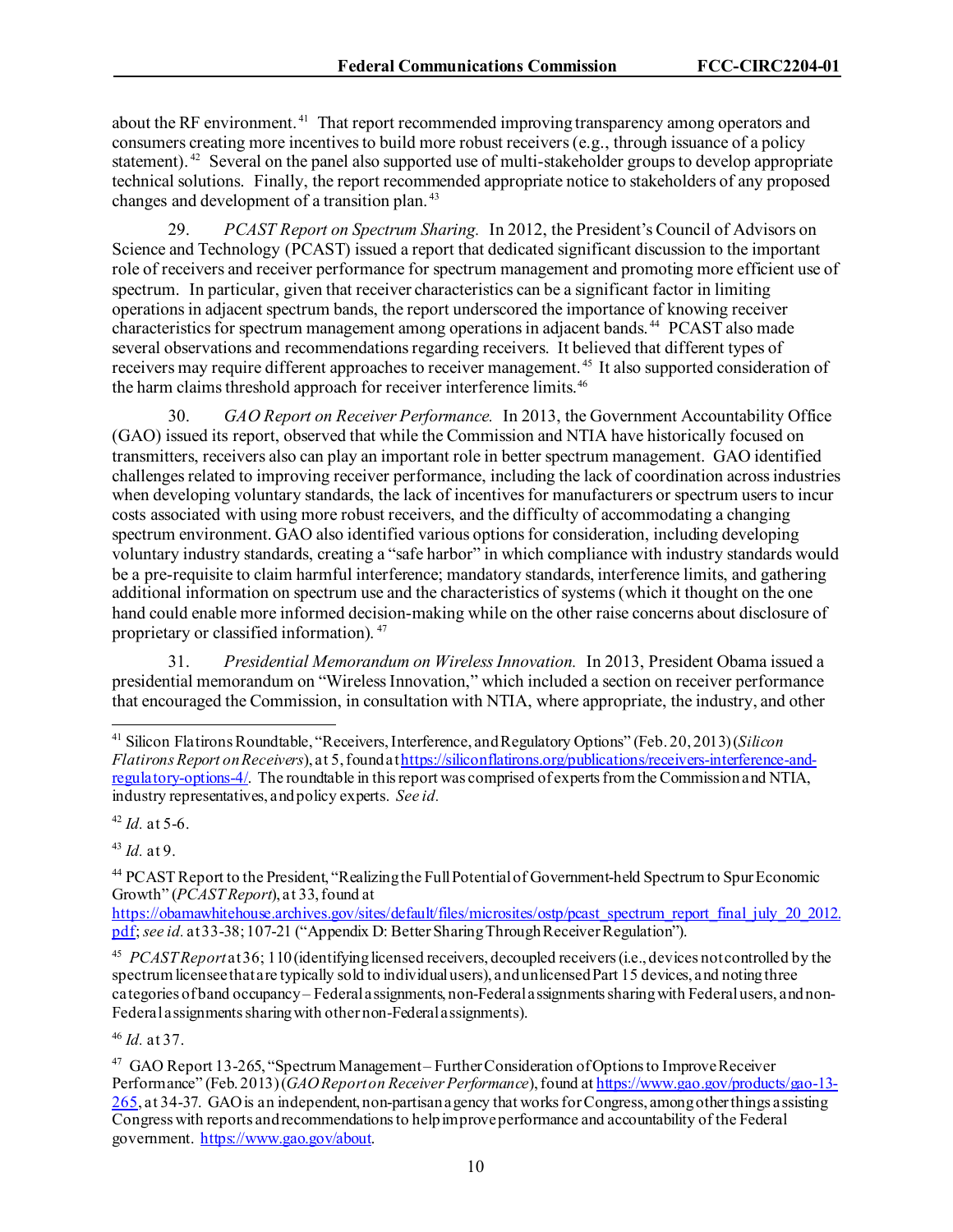stakeholders, to develop to the fullest extent of its legal authority a program of performance criteria, ratings, and other measures, including standards, to encourage the design, manufacture, and sale of radio receivers such that emission levels resulting from reasonable use of adjacent spectrum will not endanger the functioning of the receiver or seriously degrade, obstruct, or repeatedly interrupt the operations of the receiver. [48](#page-11-0)

32. *International developments.* Finally, we note that international regulators and intergovernmental organizations also have discussed the importance of ensuring that receivers are appropriately designed in order to promote more efficient use of spectrum. For example, the International Telecommunication Union (ITU) "Radio Regulations" include several provisions that concern "technical characteristics of stations" associated with transmitter and receiver equipment and performance with respect to each other and in the context of promoting more efficient and effective use of spectrum, including Radio Regulations (RR) Nos. 3.3, 3.9, 3.11, 3.12, and 3.13.[49](#page-11-1) In 2014 the European Union (EU) issued Radio Equipment Directive 2014/53/EU,which recognized the important role of transmitter and receiver radio equipment in spectrum management. [50](#page-11-2) Among the Radio Equipment Directive "Essential Requirements" is that radio equipment should be constructed so as to ensure "an adequate level of electromagnetic compatibility" and in a manner that "both effectively uses and supports the efficient use of radio spectrum in order to avoid harmful interference."[51](#page-11-3) Additionally, the United Kingdom Ofcom's 2021 spectrum management strategy statement states that it is essential to encourage spectrum users to be more resilient to interference, and that operators should not generally expect Ofcom to take action on interference if it is a result of the poor performance of receivers or wider systems.<sup>[52](#page-11-4)</sup>

<span id="page-11-0"></span><sup>48</sup> *See* "*Memorandum on Expanding America's Leadership in Wireless Innovation*" (June 14, 2013) (*Memorandum on Wireless Innovation*), Section 4, found at [https://www.govinfo.gov/content/pkg/DCPD-201300421/pdf/DCPD-](https://www.govinfo.gov/content/pkg/DCPD-201300421/pdf/DCPD-201300421.pdf)[201300421.pdf](https://www.govinfo.gov/content/pkg/DCPD-201300421/pdf/DCPD-201300421.pdf). This memorandum was revoked in 2018. *See* "*Presidential Memorandum on Developing a Sustainable Spectrum Strategy for America's Future*" (Oct. 25, 2018), Section 6(e), foundat [https://trumpwhitehouse.archives.gov/presidential-actions/presidential-memorandum-developing-sustainable](https://trumpwhitehouse.archives.gov/presidential-actions/presidential-memorandum-developing-sustainable-spectrum-strategy-americas-future/)[spectrum-strategy-americas-future/](https://trumpwhitehouse.archives.gov/presidential-actions/presidential-memorandum-developing-sustainable-spectrum-strategy-americas-future/).

<span id="page-11-1"></span><sup>49</sup> *See* ITU Radio Regulations(Edition of 2020), Vol. 1, Articles, Radio Regulations (RR)Nos. 3.3, 3.9, 3.11, 3.12, 3.13, found at [https://www.itu.int/en/publications/ITU-R/pages/publications.aspx?parent=R-REG-RR-](https://www.itu.int/en/publications/ITU-R/pages/publications.aspx?parent=R-REG-RR-2020&media=electronic)[2020&media=electronic.](https://www.itu.int/en/publications/ITU-R/pages/publications.aspx?parent=R-REG-RR-2020&media=electronic) ITU-R Recommendations also are discussed in a series of radiocommunication service publications that act as guidance and best practices. *See* https://www.itu.int/pub/R-REC.

<span id="page-11-2"></span><sup>50</sup> Directive 2014/53/EU of the European Parliament and of the Council (Apr. 16, 2014) (*EU Radio Equipment Directive 2014/53/EU*), found a[t https://ec.europa.eu/growth/sectors/electrical-and-electronic-engineering](https://ec.europa.eu/growth/sectors/electrical-and-electronic-engineering-industries-eei/radio-equipment-directive-red_en)[industries-eei/radio-equipment-directive-red\\_en.](https://ec.europa.eu/growth/sectors/electrical-and-electronic-engineering-industries-eei/radio-equipment-directive-red_en)

<span id="page-11-3"></span><sup>51</sup> *EU Radio Equipment Directive 2014/53/EU*, Articles 3.1(b), 3.2. The Essential Requirements of the Directive are general and do not identify specific design criteria but instead specify, *inter alia*, that receiver parameters are to be included in standards to support more efficient use of the spectrum. The Directive required the European Telecommunications Standards Institute (ETSI) to create new or update its existing harmonized standards accordingly. *See, e.g.*, ETSI EG 203 336 V1.2.1 (2020-05) ETSI GUIDE Guide for the selection of technical parameters for the production of Harmonised Standards covering article 3.1(b) and article 3.2 of Directive 2014/53/EU[, https://www.etsi.org/deliver/etsi\\_eg/203300\\_203399/203336/01.02.01\\_60/eg\\_203336v010201p.pdf](https://www.etsi.org/deliver/etsi_eg/203300_203399/203336/01.02.01_60/eg_203336v010201p.pdf). In 2018, EU issued its "Guide to the Radio Equipment Directive 2014/53/EU" in which it noted that the EU directive placed obligations on economic operators – including manufacturers, importers, and distributors. Guide to the Radio Equipment Directive 2014/53/EU (Version of 19 December 2018) (*EU Guide to Radio Equipment Directive 2014/53/EU*), found a[t https://ec.europa.eu/docsroom/documents/33162](https://ec.europa.eu/docsroom/documents/33162).

<span id="page-11-4"></span><sup>&</sup>lt;sup>52</sup> Of com Statement "Supporting the UK's wireless future Our spectrum management strategy for the 2020s," July 19, 2021, found a[t https://www.ofcom.org.uk/\\_\\_data/assets/pdf\\_file/0017/222173/spectrum-strategy-statement.pdf](https://www.ofcom.org.uk/__data/assets/pdf_file/0017/222173/spectrum-strategy-statement.pdf). As part of its initiative to promote spectrum sharing and more efficient spectrum use, Ofcom states that it will encourage wireless users to ensure their equipment is more resilient to interference and encourage an efficient balance between the level of protection given to one service and the flexibility for others to transmit. *See id.*, Sec. 3, 24, paras. 3.66, 3.68; 26, no. 4; and Annex A1., 41, paras. A1.90-A1.91.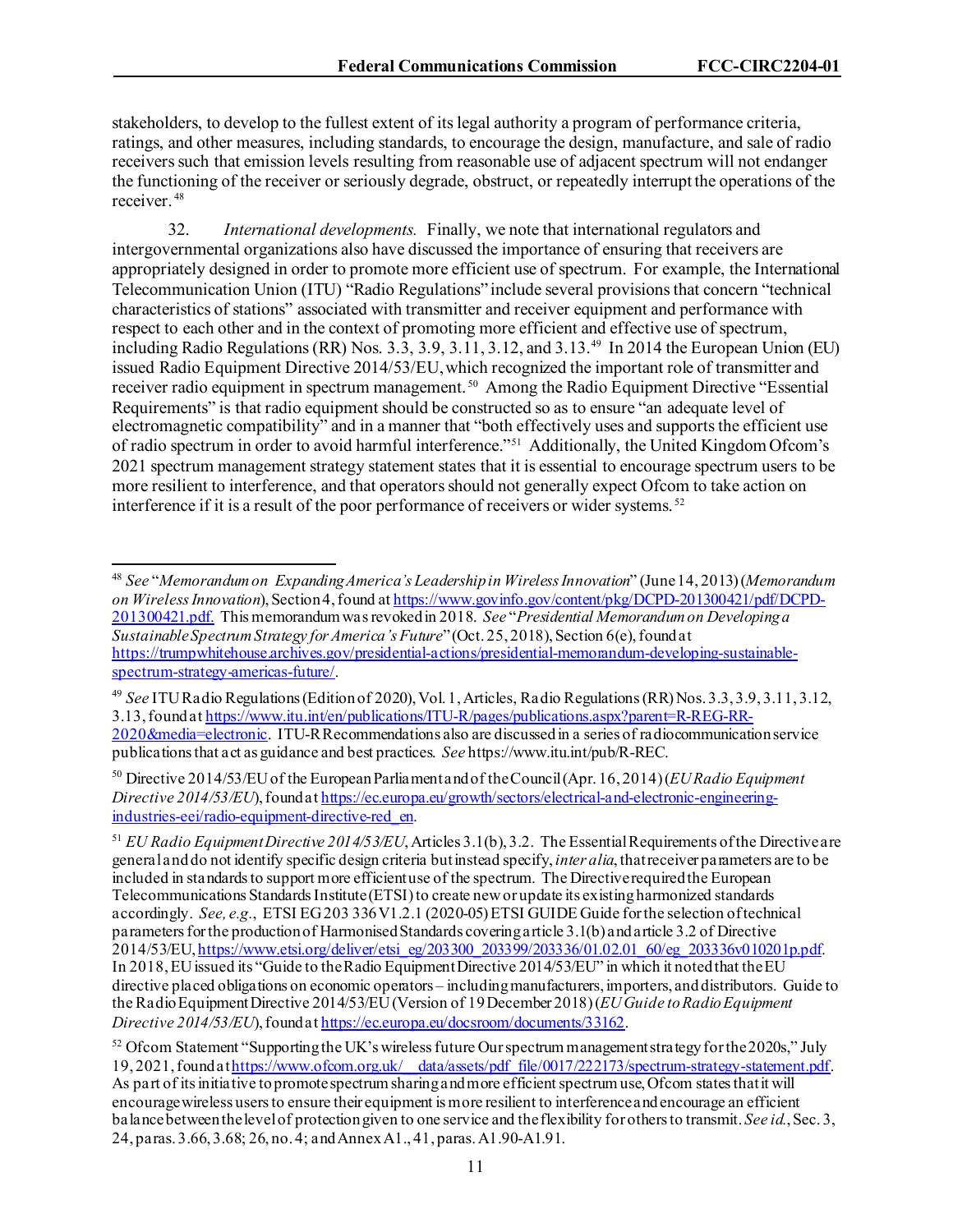### **III. DISCUSSION**

33. We begin by discussing the critical role that receiver performance plays with regard to spectrum management and enabling more efficient use of spectrum. We then inquire about a wide range of approaches that the Commission might consider to promote more efficient use of spectrum that will enable greater access to our nation's spectrum resources for new services that will benefit Americans.

## **A. The Critical Role of Receiver Performance in Spectrum Management**

34. We issue this NOI with the goal of considering various approaches that will enable us to reorient our spectrum management lens – from focusing primarily on the transmitter side of wireless networks to focusing on both the transmitter *and* receiver sides of wireless systems. [53](#page-12-0) Both are vital to the innovative and efficient use of spectrum. While the Commission has long relied on rules establishing particular transmitter requirements to promote spectrum efficiency and more intensive use, receiver performance also can significantly affect the Commission's ability to introduce new services in the same or nearby frequencies. In particular, receivers without sufficient interference immunity performance can diminish opportunities for innovative spectrum uses that drive economic growth, competition, security, and innovation. They can put constraints on what is possible in the evolving wireless world.

35. Considering additional ways to promote more efficient use of spectrum by focusing on the role of both transmitters *and* receivers is even more important today than it was when the Commission initiated its earlier NOI on receiver performance in 2003. Continuous growth of and high demand for spectrum-based services makes this examination of receiver performance critical to more effective Commission spectrum management going forward. Greenfield spectrum – open and cleared for use – is hard to find in the current spectral environment. To make spectrum available for new and expanded services, existing spectrum users are packed into a more congested environment, as transmitters and receivers increasingly are situated in closer spectral and geographic proximity. In this congested environment, it is challenging to meet the demands for spectrum availability by simply relying on spectrum management tools used in the past. As the RF environment continues to change, receiver performance necessarily assumes greater importance in enabling more efficient spectrum use and effective spectrum management.

36. In this NOI, we inquire about the role of receivers as part of our broader exploration of policy tools that can harness new technologies and promote expanded and efficient spectrum use. We seek to develop a record on receiver performance across the RF spectrum, and on how we might consider optionsthat can promote more efficient spectrum use, where and as appropriate, that can best serve the public interest. We invite broad comment on the various approaches and questions posed in this NOI. We encourage commenters to focus on risk-based assessments and science-driven policy. As discussed below, we recognize that a variety of approaches may be appropriate, including industry-led voluntary measures, clearer Commission policy and guidance, and, where other approaches may be insufficient, requiring specific performance metrics. Different approaches may be appropriate depending on the particular circumstances, including the types of services involved, and we invite comment to help guide the Commission's considerations. We anticipate that commenters will discuss a range of options for possible industry and government actions, including those described below, as well as how best to implement any new policies in a manner that establishes clearer interference-related rights and responsibilities among spectrum users that can promote more efficient spectrum use while also driving innovation and serving the public interest.

<span id="page-12-0"></span><sup>&</sup>lt;sup>53</sup> As noted above, many reports and comments have underscored the need for more direct and transparent consideration of receiver performance in the Commission's spectrum management considerations. *See, e.g.*, *White Paper on Interference Limits Policy* at 3; *White Paper on Risk-informed Interference Assessment* at 3; *White Paper on Basic Principles for Assessing Compatibility of New Spectrum Allocations* at 3; *NTIA Report on Receiver Standards* at 1; *CMSAC Report* at 61-66; *PCAST Report* at 33-38; *GAO Report on Receiver Performance* at 36-37; *Silicon Flatirons Report on Efficient Interference Management* at 2-3.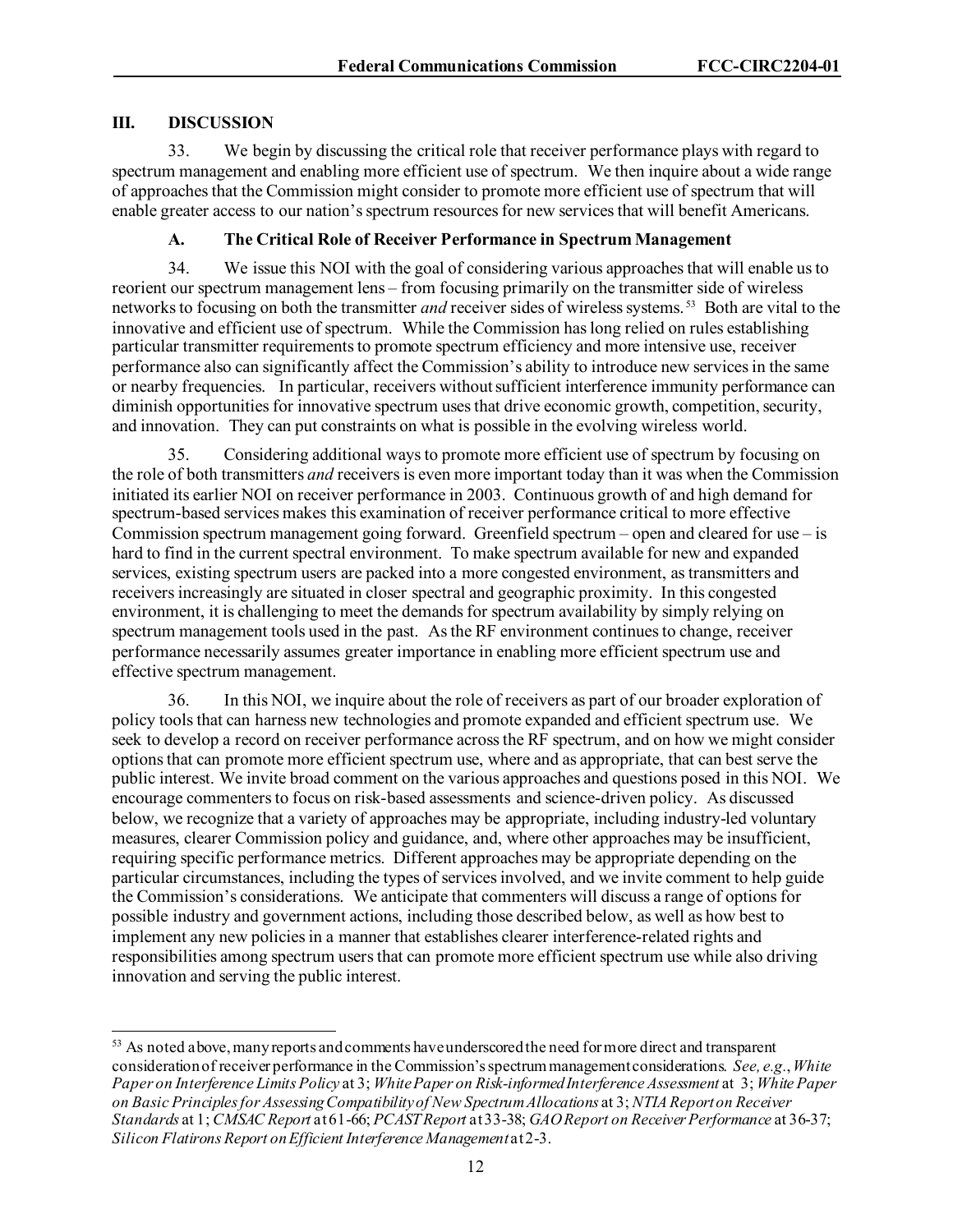#### **B. Considerations for Promoting Receiver Interference Immunity Performance**

37. As set forth below, we inquire about a number of different considerations as we evaluate approaches for promoting improved receiver interference immunity performance. We invite comment on each of these approaches while also recognizing that some approaches may be more effective than others for addressing receiver performance concerns in particular situations, and that some mix of approaches may best serve the public interest.

#### **1. Receiver Performance Parameters**

38. Inquiring about receiver performance parameters, or how they, along with transmitter parameters define the RF environment, is essential to understanding what actions, if any, the Commission should consider taking. In the 2003 *NOI on Receiver Performance Specifications*, the Commission similarly sought comment on what receiver performance parameters the Commission should consider.<sup>[54](#page-13-0)</sup> As the *NOI on Receiver Performance Specifications*recognized, a radio receiver's immunity to interference is dependent on a number of factors in its technical design and, in addition, the characteristics of the signals it receives; these factors may be closely related and interdependent, and a receiver's performance in one factor may often affect its performance in others[.55](#page-13-1) The NOI then identified several parameters – including selectivity, sensitivity, dynamic range, automatic RF gain control, shielding, modulation method, and signal processing – and requested comment and information on these or any other factors and how they are related that should be considered. [56](#page-13-2)

39. Subsequent effortsidentified additional receiver parameters and engaged in further discussion on how such parameters could or should be considered by the Commission as it evaluates steps that it might take to promote receiver performance. These include, for instance, discussion in TAC White Papers, including the *White Paper on Interference Limits Policy*, [57](#page-13-3) the *White Paper on Harm Claim Thresholds*, [58](#page-13-4) and the *White Paper on Risk-informed Interference Assessment*, [59](#page-13-5) as well as the *PCAST Report*. [60](#page-13-6) CSMAC also emphasized the importance of developing more information on receiver filter performance, including working with the filter technology community on improving filter performance.<sup>61</sup>

40. *Discussion.* In this NOI, we seek information on receiver performance parameters that we should consider, including those identified in the Commission's earlier NOI or others that commenters consider relevant, as we continue to examine whether the Commission should consider ways to promote

<span id="page-13-5"></span><sup>59</sup> *See, e.g.*, *White Paper on Risk-informed Interference Assessment* at 3-4, 10, 12-13.

<span id="page-13-0"></span><sup>54</sup> *See generally NOI on Receiver Performance Specifications*, 18 FCC Rcd at 6043-45, paras. 12-17.

<span id="page-13-1"></span><sup>55</sup> *Id.*, para. 12.

<span id="page-13-2"></span><sup>56</sup> *Id.*, paras. 12-17.

<span id="page-13-3"></span><sup>57</sup> *See, e.g.*, *White Paper on Interference Limits Policy*. For instance, the TAC noted that a receiver's ability to process the desired signal in a frequency channel without being affected by interfering signals present in adjacent and other channels is described as its selectivity, which is largely determined by several factors including receiver channel filter performance, reciprocal mixing, receiver linearity, and spurious responses. *Id.* at 48. It also stated that a receiver's behavior in the presence of such effects is characterized by a variety of parameters, including adjacent channel rejection (attenuation), adjacent channel selectivity, image frequency rejection, intermodulation rejection, selectivity, sensitivity depression or desensitization, and spurious response. *Id.* at 49.

<span id="page-13-4"></span><sup>58</sup> *White Paper on Harm Claim Thresholds.*

<span id="page-13-6"></span><sup>60</sup> *See generally PCAST Report* at 107-21 (Appendix D). It discussed various factors associated with a receiver's selectivity (i.e., various factors concerning a receiver's ability to process the desired signal in a frequency channel without being affected by interfering signals present in adjacent or other channels).

<span id="page-13-7"></span><sup>&</sup>lt;sup>61</sup> *CSMAC Report* at 65-66 (since transmitter OOBE performance and receiver susceptibility to adjacent band signals depends greatly on filter performance, improving dialogue between the Commission, the NTIA, and the filter technology community could be beneficial for alland might help filter developers and spectrum regulators might help expedite introduction of better performance filters).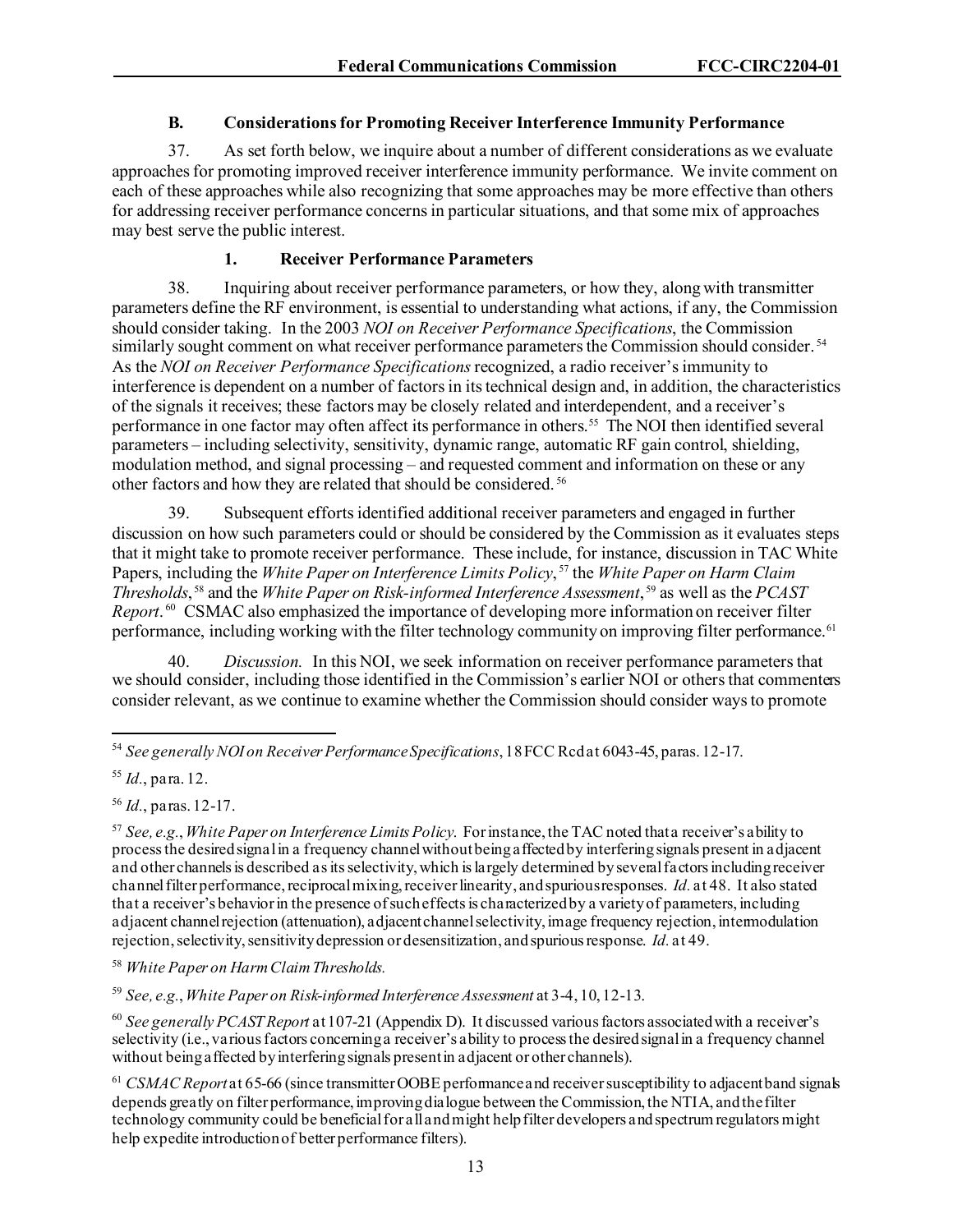receiver performance where appropriate. In particular, we seek to update and refresh the information presented in any earlier Commission proceeding or studiesidentified above, as well as any other relevant information (studies, analyses, reports, etc.) or past experience that could be useful as we consider receiver parameters and receiver performance matters.

41. As the Commission previously noted, interference immunity is dependent on several factors in the receiver's technical design as well as the characteristics of the signal it receives.<sup>[62](#page-14-0)</sup> In considering approaches to advance receiver performance in ways that take receiver performance parameters into greater consideration, what specific parameters (e.g., selectivity, sensitivity, dynamic range, automatic RF gain control, shielding, modulation method, signal processing) should be considered? We ask that commenters identify the various parameters (including but not limited to those listed here) as well as their typical ranges, that the Commission should consider.

42. We invite comment on whether there are specific receiver performance parameters that are more critical for allowing introduction of new services in the adjacent or neighboring bands without causing unacceptable interference. Are there any special hardware designs, software methodologies, or new technologies available that would significantly enhance receiver immunity performance? Are there techniques that can be used to improve these receiver performance parameters? How are various parameters interrelated? Are there factors that could or should be considered as a group and not independently due to their cross interactions or relationships with other factors? For example, to what extent does a receiver's selectivity and sensitivity affect its dynamic range? What are the various tradeoffs that must be considered when optimizing these parameters when designing a receiver? Can receiver interference immunity parameters be ranked or rated in accordance with their level of importance to performance? If the Commission were to take action, what performance levels should be associated with each parameter? Should requirements differ by service? If so, how should they differ for various services? Should performance levels be required to change over time (i.e., require increased interference tolerance on a specified timescale or based on some triggering event)? Commenters advocating such an approach should provide details as to which parameters should change and over what timeframe or what the triggering events should be. What procedures or criteria should be used to determine how to trade off the level of receiver performance with the practical issues of cost and implementation?

43. We seek comment on any recent technical advancements in receiver design that we should consider. What is the state of the art currently and what advances are anticipated? Are there advancements that have made receivers more resilient or susceptible to interference? If so, we request comments on changes in design that improved or degraded interference immunity. What specific receiver parameters were affected? Are there organizations or industries that are particularly helpful in developing such technical advancements? What current or planned research projects, either industry or academia based, are focused on receiver improvements? How can these organizations and projects help inform the Commission as it seeks to identify receiver parameters which, if changed, would lead to the greatest improvement in receiver performance? Is there any ongoing research related to how receiver design could affect or influence regulatory and policy issues and various approaches that the Commission could consider during rulemaking proceedings? Would it be appropriate or feasible for industry stakeholders to maintain a library of specifications, best practices, and trends of receiver interference immunity performance levels?

44. We request comment on how receiver performance factors are related to frequency and operating power, and are these factors are influenced by the nature of the RF environment (e.g., how does anticipate in-band and out-of-band power affect receiver performance and influence design choices)? To what extent, and in what way, are certain factors that affect interference immunity relatively more important than others across different types of receivers used in different radio services or across devices that receive signals transmitted using different methods of modulation?

45. In identifying the various receiver parameters on which the Commission or industry

<span id="page-14-0"></span><sup>62</sup> *NOI on Receiver Performance Specifications* at 6044, para. 14.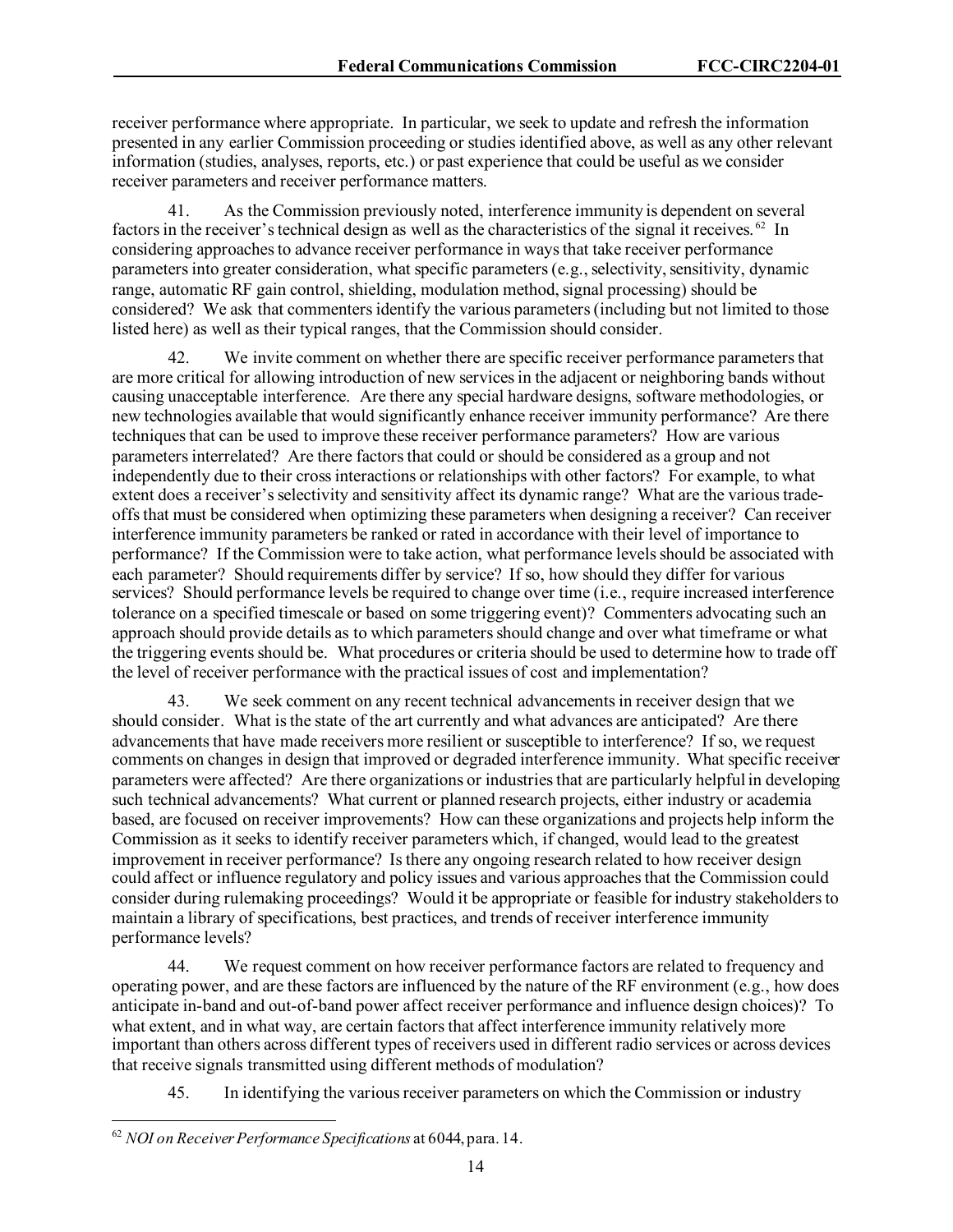should focus, we note that there must be standard techniques to evaluate receivers to ensure that they meet any voluntary or required regulatory (including mandatory) benchmarks. We further note that unlike transmitter characteristics, many receiver parameters are inherently difficult to measure. We seek information on how receiver performance parameters can be measured, validated, and rated. Is there a subset of receiver performance parameters that can be easily measured and that also provide a reasonable characterization of receiver performance? Are there any industry standards for these types of measurements, created by standardization bodies such as ANSI, IEEE, 3GPP, or ETSI that could be helpful as we consider various approaches for promoting receiver performance?

### **2. The RF Environment**

46. Understanding the RF environment in which radio services operate, both today and as anticipated in the future, providesimportant context for the Commission's considerations regarding how best to understand options that could promote better receiver interference immunity performance as part of improved spectrum management. We seek comment on the RF environment and how it should be factored into consideration.

47. In the 2003 NOI, the Commission noted that "existing receivers are, for the most part, built to provide interference immunity as determined necessary by their designer/manufacturer to provide satisfactory service" which has "resulted a wide range of immunity performance across products used within the same services and across services."<sup>63</sup> Accordingly, the Commission sought comment and information on the interference immunity characteristics of receivers used in various radio services and how receivers performed in those services; as part of its inquiry, it requested information about how many units were at that time in service and about the expected service life of the receivers in various services. <sup>[64](#page-15-1)</sup> It also inquired about different receiver specifications that should be considered depending on the environment in which a receiver operates, or whether instead there should be a "generic" environment in which all receivers should be expected to perform adequately.<sup>[65](#page-15-2)</sup>

48. Several studies and recommendations have emphasized the importance of the Commission and spectrum users to have knowledge of the characteristics of both transmitters and receivers in order to promote more efficient spectrum management. The TAC *White Paper on Basic Principles for Assessing Compatibility of New Spectrum Allocations*, for instance, included a principle that radio services would be "expected to disclose the relevant standards, guidelines, and operating characteristics of their systems if they expect protection from harmful interference. [66](#page-15-3) Another report identified the need for more clarity about the RF environment, which could help inform operators about the type of systems they need to deploy; it also pointed out that not knowing system characteristics created a problem of "asymmetric information" insofar as the interference protection enjoyed by a receiving system in one band affects the ability of an adjacent service provider to operate, but that service provider usually does not have all the information needed to make choices that will reduce interference). That report also called for improving transparency for operators, including the sharing of more information on the characteristics of their neighbors' adjacent operations, establishing a device performance registry, and otherwise incentivizing operators to divulge helpful information.<sup>[67](#page-15-4)</sup>

49. The CSMAC and PCAST reports also discussed the importance of having more information on receiver characteristics. CSMAC believed that new services acquiring or accessing spectrum should be made aware of the interference characteristics of receiving and transmitting

<span id="page-15-0"></span><sup>63</sup> *NOI on Receiver Performance Specifications*, 18 FCC Rcd at 6054-55, para. 38.

<span id="page-15-1"></span><sup>64</sup> *Id.* 

<span id="page-15-2"></span><sup>65</sup> *Id.* at 6044-45, paras. 15-16.

<span id="page-15-3"></span><sup>66</sup> *White Paper on Basic Principles for Assessing Compatibility of New Spectrum Allocations* at 18-20(Principle 7).

<span id="page-15-4"></span><sup>67</sup> *Silicon FlatironsReport on Receivers* at 5.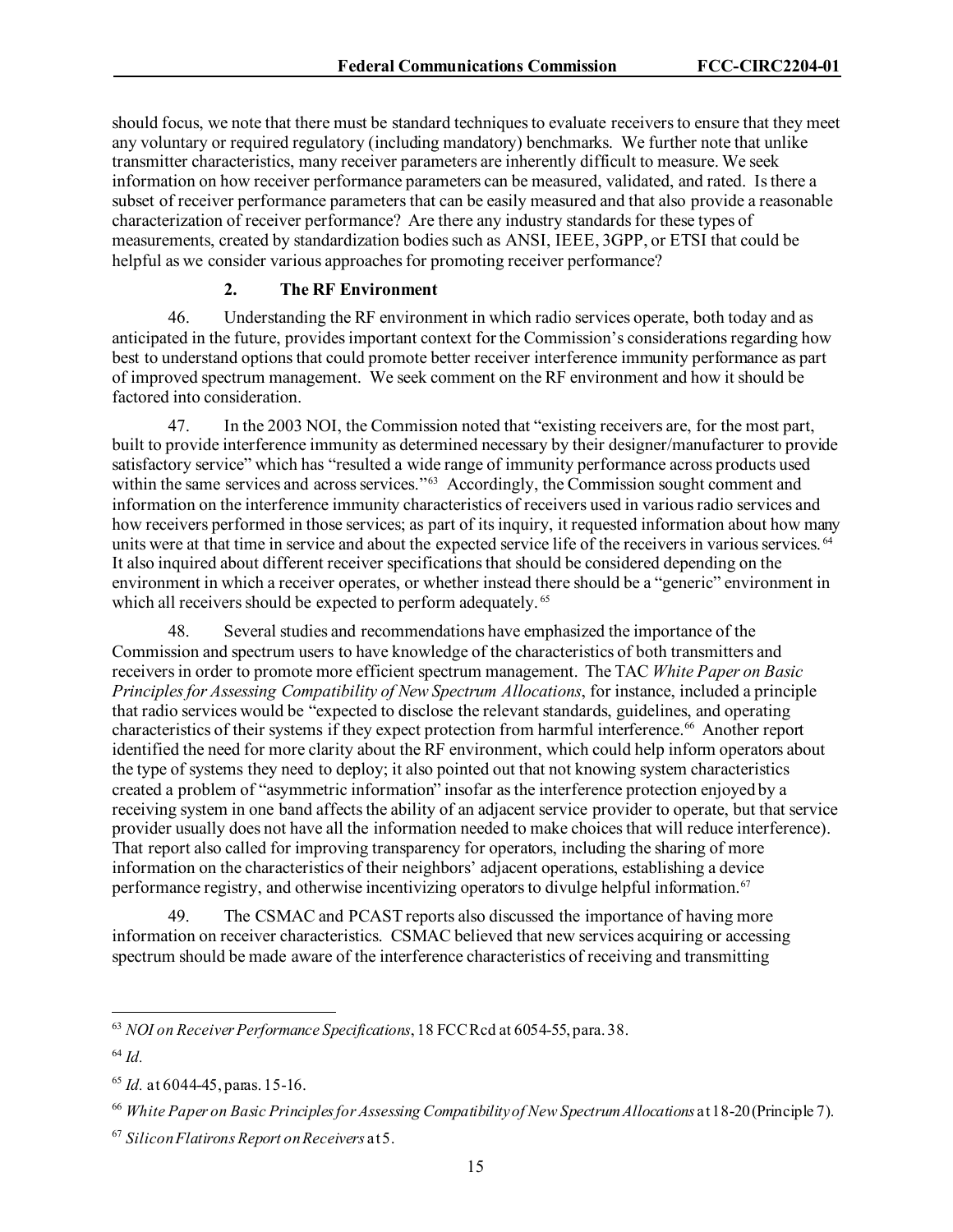equipment operating on frequencies that will be shared or used in adjacent bands. <sup>68</sup> PCAST noted that, given that receiver characteristics can be a significant factor in limiting operations in adjacent spectrum bands, the report underscored the importance of knowing receiver characteristics for spectrum management among operations in adjacent bands.<sup>[69](#page-16-1)</sup> Further, GAO recognized that one option for helping improve spectrum management and decision-making would be for the Commission to gather more information on spectrum use and the characteristics of the systems, including receivers, although GAO thought that this would raise concerns about disclosure of proprietary or classified information).<sup>[70](#page-16-2)</sup>

50. Finally, recent Commission proceedings have underscored the importance of having better information on receiver characteristics as the Commission exercises its spectrum management responsibilities. This information could enable the Commission to provide greater access to spectrum for new services, promote more efficient use of spectrum, and find ways to better understand the nature and extent of potential interference concerns that may arise with respect to the introduction of new services. It also could enable consideration of pathways to address legacy receivers that may raise particular concerns (e.g., identifying, modifying, repairing, replacing through transitions).

51. We request comment on the current RF environment in which various services operate. What is the impact of that environment on the ability for adjacent and nearby operations? Have interference concerns been addressed effectively or ineffectively with regard to adjacent band services (e.g., use of guard bands, technical rules, etc.), or are there other relevant considerations regarding the current RF environment that can inform our consideration in this proceeding?

52. As the Commission noted in the 2003 NOI, the receiver interference environment and demands placed on receiver performance have often been dependent on the specific type of service provided on neighboring frequency bands. In that NOI, it sought comment on various operational environments and characteristics of the different types of services at that time (nearly 20 years ago) – including satellite, public safety, mobile, fixed, and broadcast services – as they affected minimum receiver performance needs. It also noted that the types of operations and services occupying neighboring frequency bands often are a significant factor in the environment in which a receiver operates, and the Commission sought information on receiver performance issues of specific types of service and operations relating to both the in-band and out-of-band environments. [71](#page-16-3)

53. We again seek comment on the current RF environment with respect to particular services – including various mobile services (terrestrial, aeronautical, satellite, maritime), fixed services (point-to-point microwave, point-to-multipoint, satellite), public safety services, broadcast services (fixed and mobile), and other services such as radionavigation, radiolocation, and sensing services used for scientific applications. We are particularly interested in obtaining information on whether the RF environment and receiver interference immunity performance may have changed because of technological advancements, evolved spectrum management challenges, or changing spectrum use requirements in seeking to promote more efficient use of spectrum and greater access to spectrum for the introduction of new services. In asking about particular services, we also invite comment on the extent to which considerations about receiver immunity performance parameters should be grouped based on these different service groupings, or whether instead some other analytical approach should be considered. Should there be different approaches to the Commission's consideration of receiver performance based on the particular services associated with the receiver, how the receiver might be integrated into other systems, and/or which services operate in adjacent or nearby bands?

54. In seeking comment below, we note that significant effort over the last few years has been devoted to providing more broadband services to the American public. In making allocation

<span id="page-16-0"></span><sup>68</sup> *CSMAC Report* at 12, 62-64.

<span id="page-16-1"></span><sup>69</sup> *PCAST Report*at 33 (Figure 3.2).

<span id="page-16-2"></span><sup>70</sup> *GAO Report on Receiver Performance* at 35.

<span id="page-16-3"></span><sup>71</sup> *NOI on Receiver Performance Specifications*, 18 FCC Rcd at 6047-48, para. 23.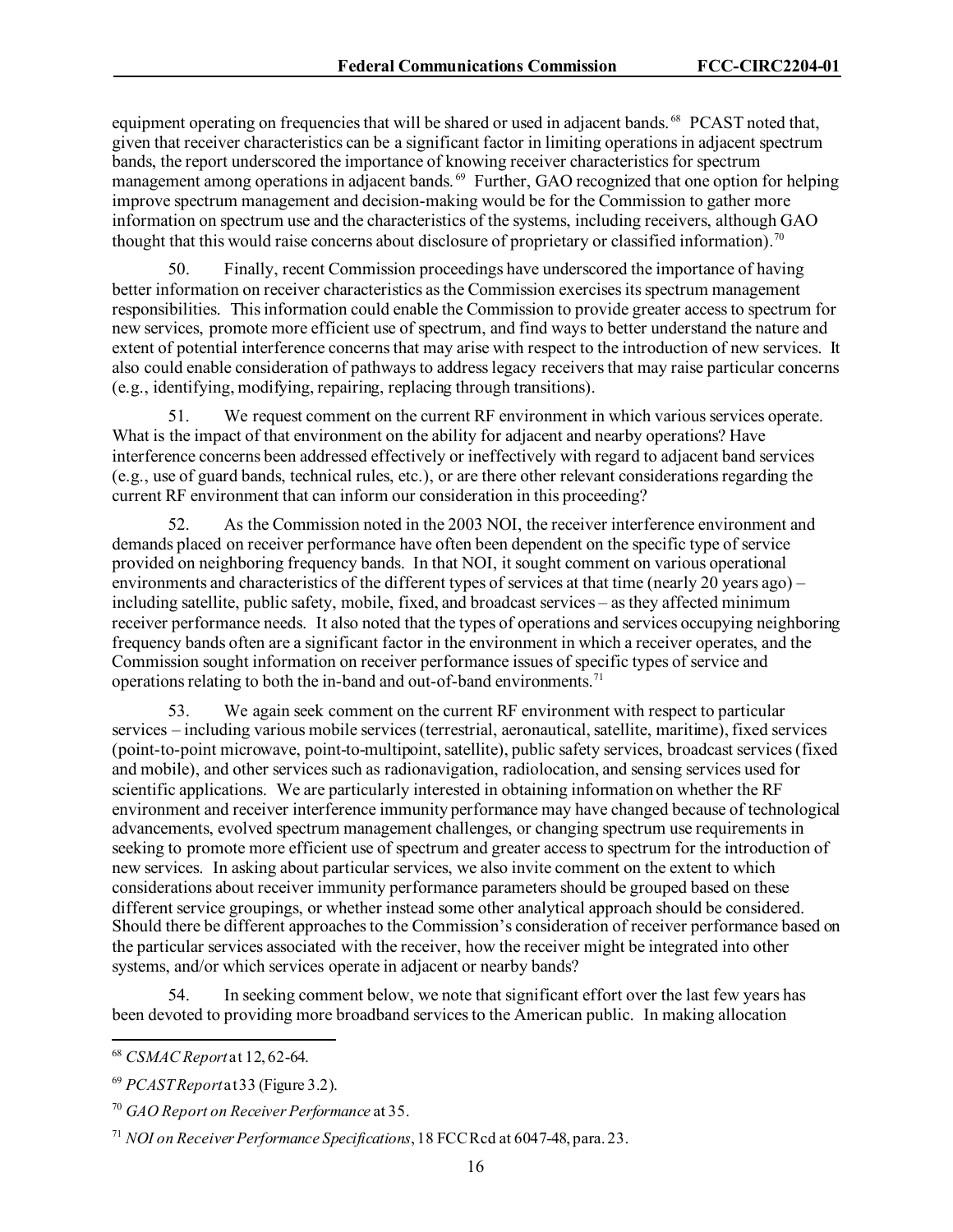decisions and crafting service rules to accommodate this evolving landscape, spectrum use has intensified and the Commission has increasingly explored ways to provide for these valuable services by creating adjacencies that, in the past, would never have been contemplated. As an example, in *3.7 GHz Report and Order*, the Commission repurposed fixed satellite downlink spectrum for terrestrial mobile broadband services resulting in separation of relatively high power terrestrial services from sensitive satellite earth stations by only a 20-megahertz guard band. [72](#page-17-0) This decision necessitated a thorough examination of the new RF environment and adoption of appropriate rules to ensure the satellite services could coexist with the new terrestrial operations.

55. In satellite services, receivers must be very sensitive to successfully receive the low level signals emanating from very distant satellites. As such, these receivers can be adversely affected by communications systems operating in adjacent or nearby bands. They may also experience interference from low level ambient noise sources that are below the minimum sensitivity level of typical receivers used in other radio services where the desired signal is significantly stronger. Whether satellite receivers could experience harmful interference effects from systems operating outside of the satellite bands depends on a variety of factors related to the types of operations in neighboring bands (e.g., fixed versus mobile) and the technical operating parameters of those services (e.g., power levels, OOBE limits, etc.), as well as the actual receiver interference immunity performance. We invite comment on RF environment considerations with respect to satellite bands and adjacent or nearby band operations. What are the most important parameters to consider for services in adjacent bands to ensure compatibility with satellite services? We seek how best to characterize the adjacent band RF environment in reasonable performance metricsfor satellite receivers. Is it anticipated that satellite receivers could improve their interference immunity? Over what time frame? How should the Commission characterize the RF environment for satellite services and the various trade-offs that are associated with providing full flexibility for services to operate in adjacent or nearby bands often with relatively higher power? What differences should be accounted for when considering fixed vs mobile and/or geosynchronous versus nongeosynchronous satellite operations? With today's demands for spectrum access to support new and innovative technologies, it is becoming increasingly necessary for the Commission to group unlike services adjacent to each other. To what extent, with today's technologies, is it necessary for the Commission to group like services adjacent to each other? As the Commission seeks to make more spectrum available for introduction of new services, including terrestrial services, what concerns and approaches should the Commission consider with respect to promoting improved receiver interference immunity to better accommodate the existing and anticipated future RF environment created by adjacent or nearby band operations?

56. Public safety operations often have stringent operational requirements to assure users such as police, fire and emergency medical service providers whose missions often involve safety of life, that their RF-based systems will function reliably in all circumstances. Given these requirements, what should the Commission take into account when making allocation or service rule decisions for bands adjacent to and nearby frequency bands used for public safety? How should these requirements be considered given the receiver immunity characteristics of today's public safety radios? How is such receiver immunity anticipated to change in the future and how would that affect the Commission's flexibility to make spectrum allocation and service rule decisions in adjacent and nearby bands as the RF environment changes? We invite comment on how public safety services operate in today's RF environment, including how receivers operate effectively without experiencing harmful interference from adjacent or nearby band services. Are there special considerations regarding the RF environment in which public safety services operate that the Commission should take into account as it considers approaches to promote receiver performance for these services?

57. We seek similar information as it pertains to various mobile services, fixed services, broadcast services, and other services. Each service category presents different use cases with different dependencies on the RF environment. Mobile services include commercial mobile cellular networks that

<span id="page-17-0"></span><sup>72</sup> *See 3.7 GHz Report and Order*, 35 FCC Rcd 2343.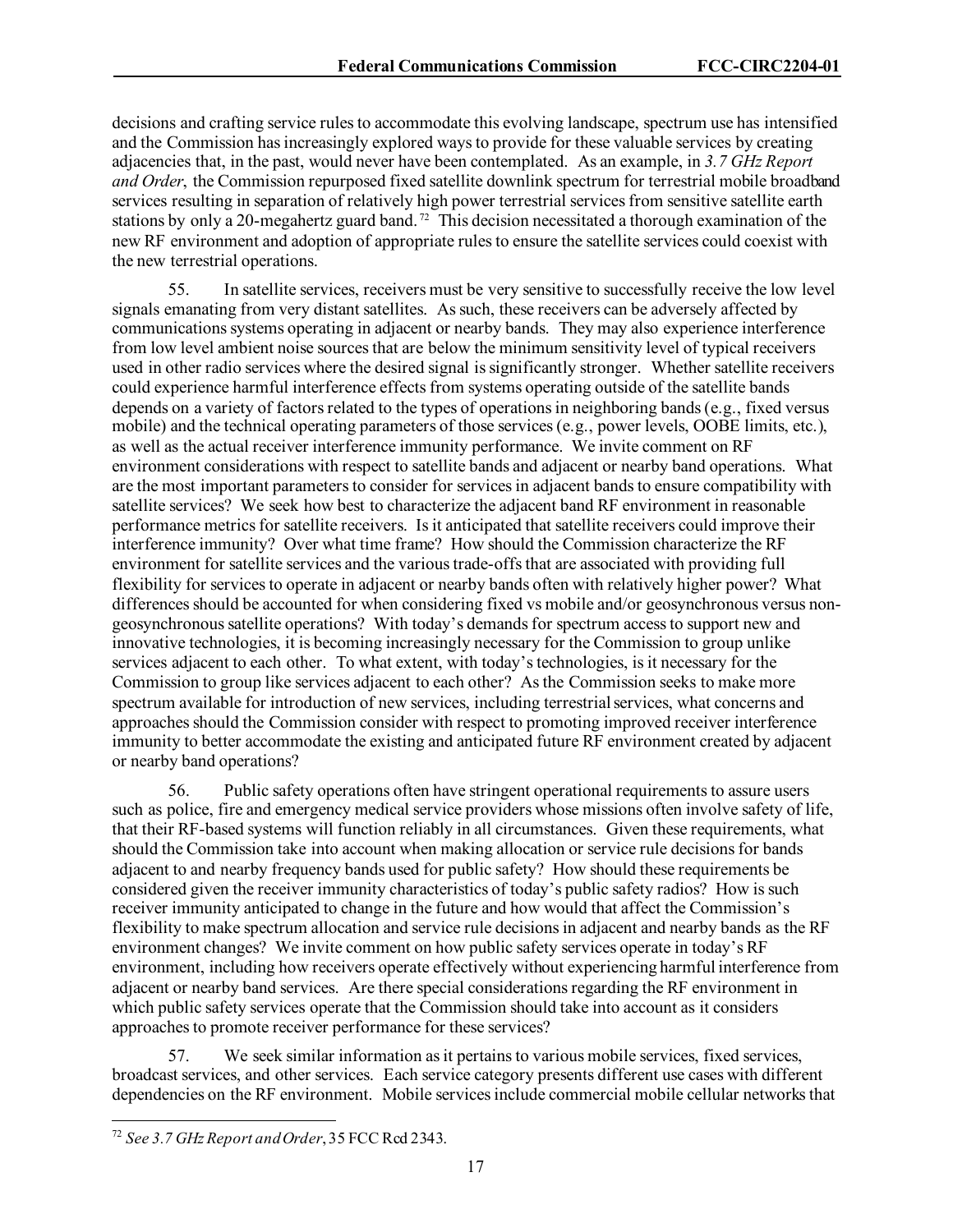are characterized by a high degree of station and user density as well as movement of end-user devices in the vicinity of sectorized base stations with both fixed and steerable high gain antennas, public land mobile radio systems with comparatively lower density base stations and user devices but higher elevation base station antennas, and myriad other services with distinct configurations and parameters. Fixed services are often characterized by highly directional (e.g., point-to-point microwave) transmit and receive antennas, engineered to meet very high link reliability requirements. Broadcast services are often characterized by very tall antennas radiating high-powered signals to user terminals, either mobile or in fixed locations over large distances. Transmitters and receivers that serve location (position), navigation, timing, and space-based sensing services also may have particular RF performance characteristics. While receivers used in all of these services perform similar functions (e.g., filtering, amplification, frequency conversion, etc.), the varied RF environment and applications for each service affect receiver design. How does the RF environment from adjacent and nearby bands affect the ability of users in each of these services to operate? What are the characteristics of current receivers that enable this coexistence and what is anticipated for future improvements? How does the current RF environment affect these services and how would more intensive spectrum use in the future change this RF environment? What steps can the Commission take to allocate services or assign users within and amongst these services with less spectral separation? What can users in these services do to adapt to the changing RF environment? Are there aspects of any of these services that may necessitate particular approaches to receiver performance, and if so what steps can be taken to ensure that receivers in any such service are sufficiently immune to interference from adjacent and nearby operations as the RF environment continues to change? Finally, we ask if we should consider international implications for services that may have large international components, such as international flights or cargo shipping? Are there specific issues the Commission needs to consider regarding receivers that need to operate in a multitude of countries and territories? Commenters should address any international regulations (e.g., for aviation safety) that should be taken into account.

58. Finally, we invite comment on any other services that commenters believe have particular concerns not addressed above, and on which particular considerations should be given by the Commission with respect to RF environment.

#### **a. Information on transmitters and receivers**

59. We inquire below about what information is currently available regarding existing incumbent wireless systems – with respect to transmitter characteristics, receiver characteristics, and an "integrated systems analysis" approach and receiver interference immunity performance concerns. In addition, we request comment below on the changing RF environment, including what kinds of changes are anticipated that we might better prepare for, and how we might establish Commission approaches that can effectively help ensure that receiver interference immunity performance concerns are addressed as the Commission takes future actions affecting the current RF environment to enable greater access to spectrum for new services and more efficient spectrum use.

#### **(i) Specific information on transmitter characteristics**

60. We note that, under the Commission's long-standing approach to providing for the introduction of new services, the Commission and relevant stakeholders generally already have much significant information already available to them about transmitter characteristics based on the Commission's existing regulatory framework in which transmitters in particular services are required to meet various technical parameters (e.g., power limits, antenna height, OOBE, etc.). This information is available for the transmitter operations whether authorized pursuant to rules associated with the licenses or authorized on an unlicensed basis (under Part 15 rules). These rules often have been the primary means by which the Commission protects adjacent and nearby band operations, including incumbent receiver operations, from harmful interference.

61. As we discuss in this NOI, efficient spectrum management seeksto optimize the ability of different types of services to operate in different allocations under specified rules in a manner that does not cause harmful interference to others' operations. As we consider approaches to promoting receiver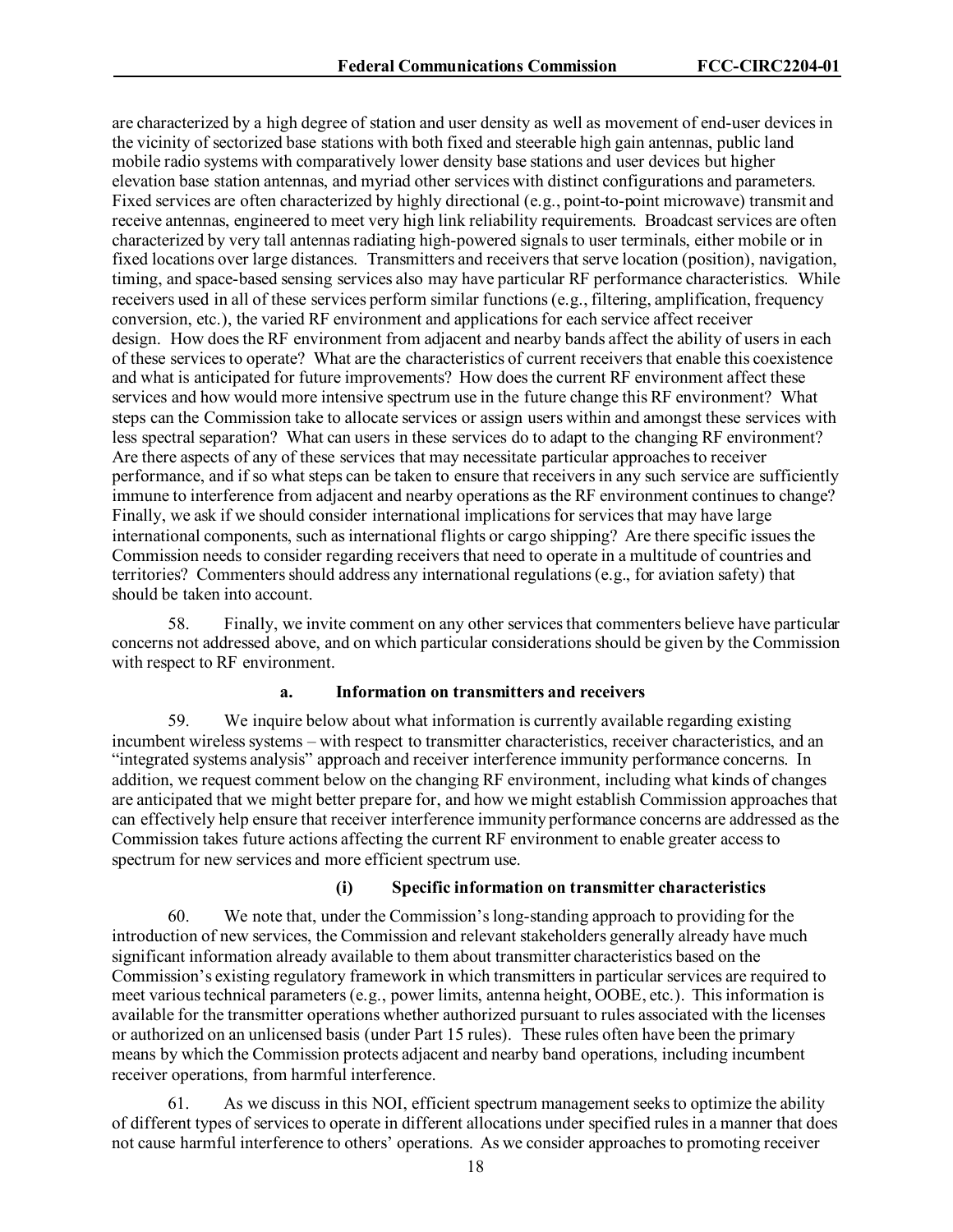interference immunity performance, both transmitter and receiver characteristics are important for our consideration. This information is useful on a range of spectrum management issues, including adjacent band interference concerns, interference limits policies such as harm claim thresholds, quantitative riskbased assessment of interference, legacy devices, and cost-benefits, among others.

62. *Discussion*. We invite comment on transmitter characteristics, as well whether more information would be useful as it pertains to this inquiry into receiver immunity performance.

We seek comment on the availability of information on transmitter characteristics in various frequency bands and the different services allocated to those bands. We note, of course, that the Commission's rules already provide limits for transmitters (e.g., maximum power, OOBE limits, etc.), but we seek information on how typical operating values, both median and maximum levels, might differ from those regulatory limits. In cases where transmitters may typically operate below the regulatory limits, what factors influence those operating parameters? We seek this information for conducted and radiated power as well as for OOBE. How does the choice of antenna affect operational levels?

64. We also inquire about additional transmitter characteristics that might be helpful to the Commission as it considers spectrum management options to improve receiver performance. How can the Commission implement an integrated systems approach that could promote spectrum policy that balances the burdens on transmitters and receivers and promotes improved receiver interference immunity performance where appropriate? In this context, we note that transmitters and receiversin different radio services (e.g., fixed, mobile, satellite, broadcast, radio astronomy, etc.) have differing requirements. Should different metrics be used when evaluating systems in different services? What factors should the Commission take into account? In some instances, the Commission has used tools such as requiring PFD or field strength limits at various geographic boundaries or specific locations. Should the Commission use these techniques more often to provide additional protection to receivers? Likewise, are there requirements that can be placed on receivers if PFD, field strength limits, or other limits are placed on transmitters that would improve their immunity to harmful interference? What is the right balance for requiring either or both transmitters and receivers to comply with certain standards?

#### **(ii) Specific information on receiver characteristics**

65. We request up-to-date information on what is currently known about receiver characteristics with respect to different services and operations across the radio spectrum bands. As noted in the TAC *White Paper on Interference Limits Policy* and TAC *White Paper on Risk-informed Interference Assessment*, relevant knowledge of both transmitter and receiver characteristics would be crucial for implementation of those approaches. [73](#page-19-0) Similarly, the *White Paper on Basic Principles for Assessing Compatibility of New Spectrum Allocations* recommended that services under Commission jurisdiction that seek protection from harmful interference should be expected to disclose the relevant standards, guidelines, and operating characteristics of their systems.<sup>[74](#page-19-1)</sup> While we note that several commenting parties supported gathering additional information on receiver characteristics, [75](#page-19-2) others opposed this based on proprietary and other concerns. [76](#page-19-3)

66. In addition, some reports have emphasized the importance of clarity about the RF environment and how the lack of information (often in the form of asymmetric information) available to relevant stakeholders, particularly with regard to receiving systems, can impede the ability of parties seeking to introduce new services to make appropriate choices to reduce potential interference, and have recommended improving transparency for operators by requiring the sharing of more information on

<span id="page-19-0"></span><sup>73</sup> *See White Paper onInterference LimitsPolicy* at 5-7; *White Paper on Risk-informed Interference Assessment* at 3.

<span id="page-19-1"></span><sup>74</sup> *White Paper on Basic Principles for Assessing Compatibility of New Spectrum Allocations* at 18-20(principle 7).

<span id="page-19-2"></span><sup>75</sup> *See, e.g.,* CTA Comments (ET Docket No. 17-340) at 5, 7; CTIA Reply Comments(ET Docket No. 17-340) at 11.

<span id="page-19-3"></span><sup>76</sup> *See, e.g.,* EchoStar Hughes Comments (ET Docket No. 17-340) at 3; TIA Comments (ET Docket No. 17-340) at 5; T-Mobile Comments(ET Docket No. 17-340) at 9.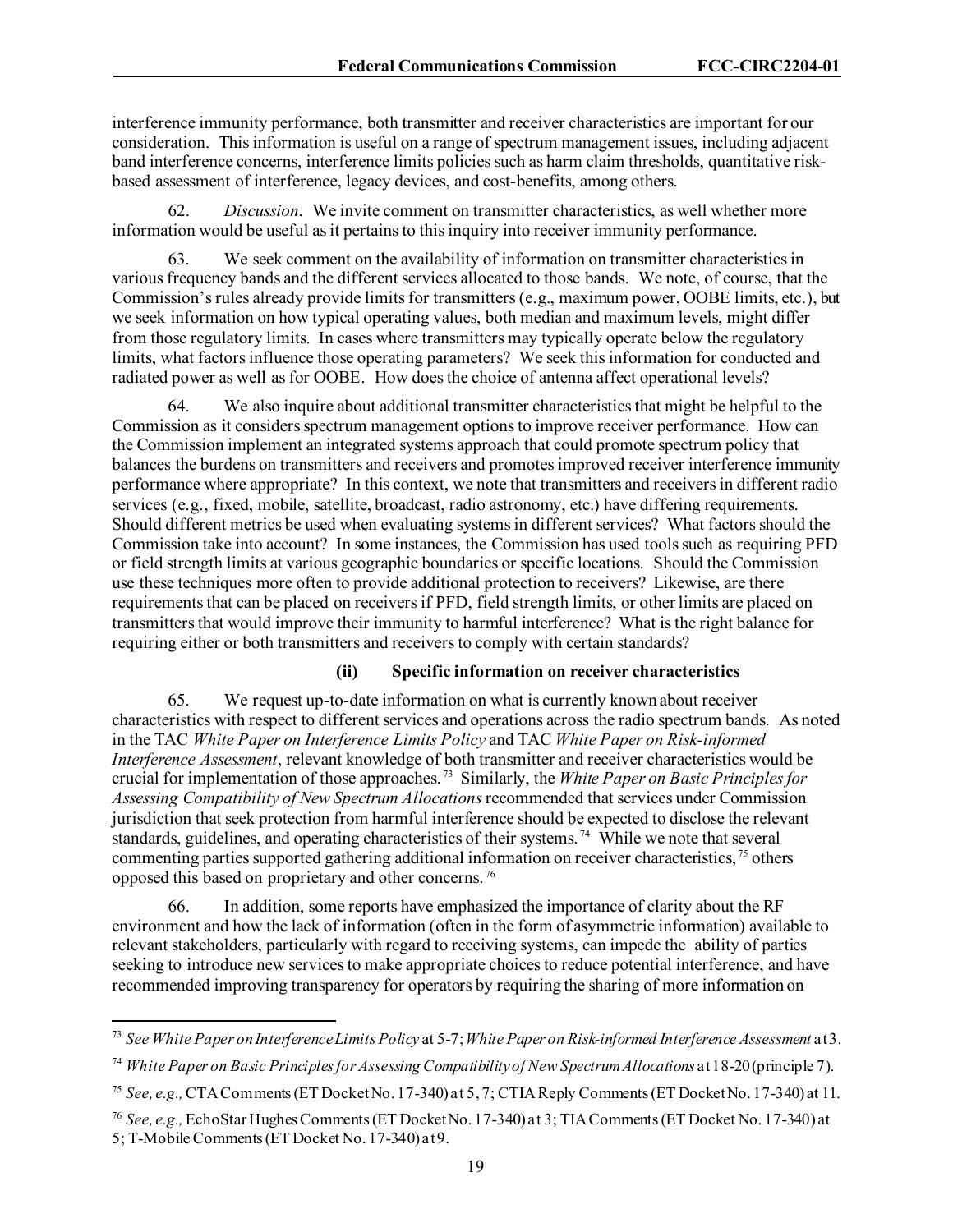technical characteristics that affect adjacent band operations.<sup>[77](#page-20-0)</sup> GAO also identified a lack of sharing among different industries when developing receiver specifications, and noted that one option for the Commission would be to gather additional information on the characteristics of the different systems, including receiver characteristics. [78](#page-20-1) CSMAC also believed that new entrants accessing spectrum should be made aware of the interference characteristics of receiving and transmitting equipment, and noted that filter performance of both receivers and transmitters were important considerations.<sup>[79](#page-20-2)</sup> Both GAO and CSMAC suggested consideration of establishing a repository or clearinghouse of information. [80](#page-20-3) Several reports, including GAO's, also have noted that, were the Commission to consider requiring that more information on receiver characteristics be made available, such a requirement raises concerns about confidential, proprietary, or classified information.<sup>81</sup>

67. *Discussion.* We invite comment on whether the Commission should consider requiring that more information about receiver characteristics be made available. Are there certain circumstances in which having additional information available to the Commission and relevant stakeholders would be helpful to introducing new services in adjacent or nearby bands? Could this information help serve the Commission's goal of providing for more efficient use of spectrum so that there is greater access to spectrum for new services? We ask that commenters help the Commission as it considers whether to require additional information on receiver characteristics. If commenters support the availability of more information, we invite commenters to indicate the types of information on receiver interference immunity performance would be most helpful in serving our goals of promoting more efficient use of spectrum and how best to manage the information.

68. We request that commenters discuss particular contexts in which having more information on receiver characteristics would be helpful, provided of course that any proprietary or classified concerns can be effectively addressed. As discussed elsewhere in this NOI, having sufficient relevant information regarding both transmitters and receivers is seen as a critical ingredient to promoting more efficient use of spectrum and providing a more effective pathway for addressing issues related to legacy receivers. With regard to voluntary approaches in which potential adjacent band use is under consideration, information on receiver characteristics could be helpful to all relevant stakeholdersin order to address interference concerns.

69. We seek comment on whether there are services or bands in which commenters believe that additional information on receiver characteristics is not necessary, such as bands where necessary incentives are already in place for promoting receiver performance? On the other hand, what services or bands have insufficient available information on receiver characteristics, especially where the incentives are not sufficient with regard to promoting receiver performance? We ask that commenter provide their thoughts about what factors the Commission might consider if it were to consider requiring the availability of more information on receiver characteristics.

70. Also, as noted, if the Commission were to consider requiring that more information be provided regarding receiver characteristics, how should the Commission address concerns around proprietary information, or other concerns? As for propriety concerns, would, for instance, the Commission's existing procedures for addressing parties' proprietary concerns in proceedings be an appropriate model? We invite commenters to assist the Commission as it considers any potential

<span id="page-20-0"></span><sup>77</sup> *See, e.g.*, *Silicon Flatirons Report on Efficient Interference Management* at 3; *Silicon Flatirons Report on Receivers* at 5-6.

<span id="page-20-1"></span><sup>78</sup> *GAO Report on Receiver Performance* at 34-35.

<span id="page-20-2"></span><sup>79</sup> *CSMAC Report* at 64; *see also PCAST Report* at xii, Recommendation 3.1 (recommendingthat the Commission and NTIA should establish methodologies for spectrum management that consider both transmitter and receiver characteristics to promote spectrum sharing).

<span id="page-20-3"></span><sup>80</sup> *GAO Report on Receiver Performance* at 34; *CSMAC Report*at 61.

<span id="page-20-4"></span><sup>81</sup> *See, e.g.*, *GAO Report on Receiver* Performanceat 30.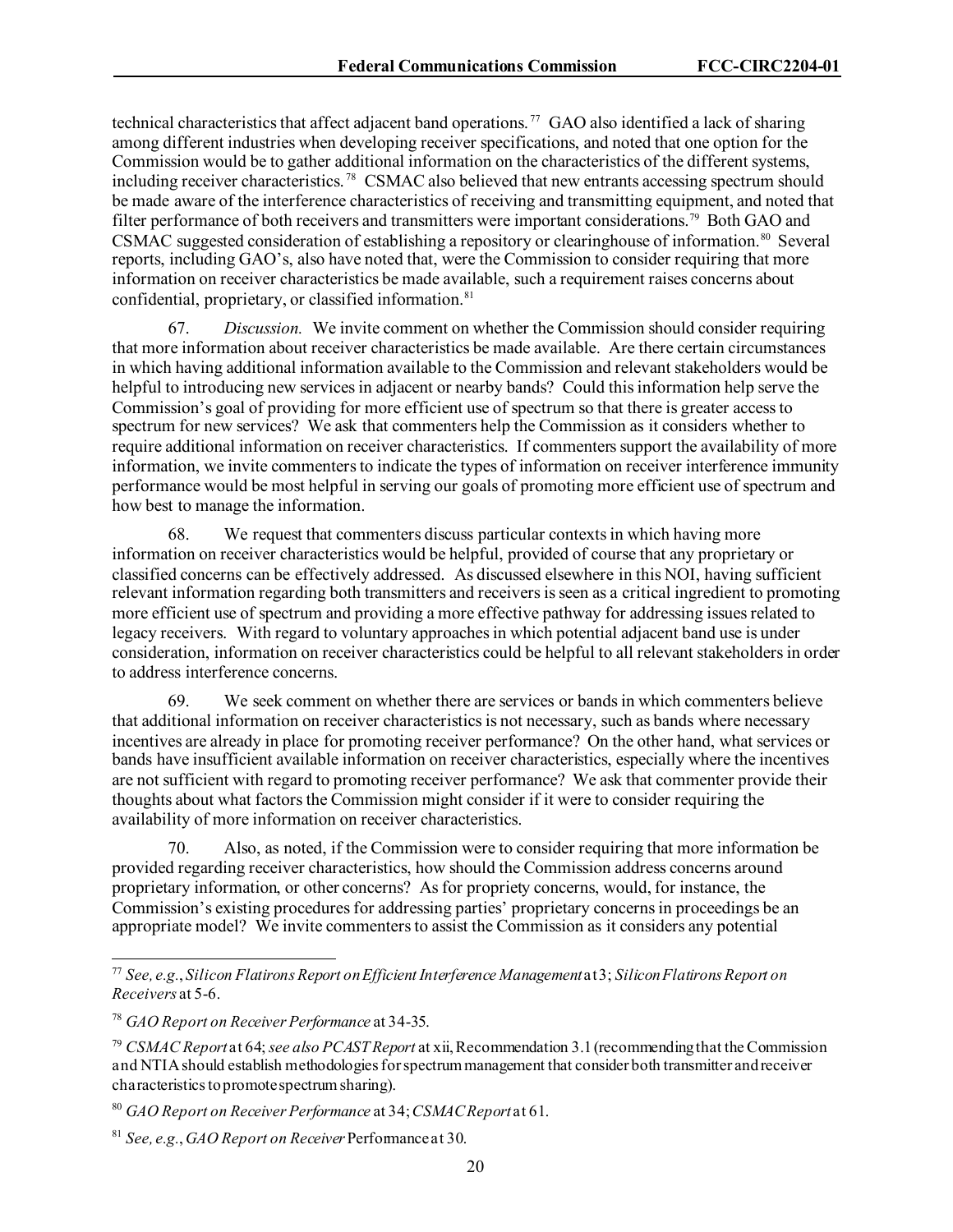requirements regarding information on receiver characteristics and the need to protect information that should not be publicly disclosed.

### **(iii) Integrated systems analysis**

71. Understanding whole systems – both transmitters and receivers and their interaction under current rules and requirements can be an important consideration as the Commission seeks comment on the current RF environment. Two TAC White Papers proposed that the Commission focus more on an "integrated systems" approach as part of its spectrum management activities. An integrated systems approach takes into account every component of a radio based communication system involved with either the transmission and/or reception of a signal.<sup>[82](#page-21-0)</sup> The *White Paper on Spectrum Efficiency Metrics* discusses the potential role of an "integrated systems" approach in more effectively evaluating spectrum efficiency metrics.<sup>83</sup> The *White Paper on Risk-informed Interference Assessment* recommends that the Commission should seek to include in its assessment of harmful interference a quantitative risk analysis, one which considers the various likelihood/consequence combinations for multiple different potential interference hazard scenarios among transmitters and receivers, which would complement the Commission's evaluation of other assessments as it determines how best to serve the public interest. <sup>84</sup> Both of these approaches requires that relevant information on potentially affected radio systems be available – including characteristics of both transmitters and receivers.

72. As we have noted above, several reports have called for more transparency with respect to relevant information on both transmitters and receivers.<sup>85</sup> Some also have called for developing a repository of information on transmitters and receivers. [86](#page-21-4)

73. *Discussion.* We invite comment on whether the Commission should consider developing more of an integrated systems approach to spectrum management. What kinds of information regarding transmitters and receivers would be relevant and helpful? Is there some way that more information on transmitters and receivers should be made more transparent and more readily available for the Commission or relevant stakeholders? To what extent would some form of repository be appropriate and helpful? If so, how would commenters suggest that any proprietary concerns be addressed.

#### **b. Managing the changing RF environment**

74. As we have discussed, the RF environment continues to change in face of the need for greater access to spectrum for new uses. Given this, it is critical to address considerations affecting potential adjacent and nearby band interference concerns in an appropriate and timely fashion. It is important that as the Commission anticipates these changes the relevant stakeholders (e.g., incumbents adjacent or nearby to bands that may be reallocated) are notified so that appropriate steps can be taken to address those stakeholders potentially affected.<sup>[87](#page-21-5)</sup> If improved receiver interference immunity performance would be appropriate, several also have recommended that the Commission provide for an

<span id="page-21-0"></span><sup>82</sup> *See White Paper on Spectrum Efficiency Metrics* at 3*.*

<span id="page-21-1"></span><sup>83</sup> *See White Paper on Spectrum Efficiency Metrics* at 3*.*

<span id="page-21-2"></span><sup>84</sup> *See White Paper on Risk-informed Interference Assessment*at 12*.*

<span id="page-21-3"></span><sup>85</sup> *Silicon Flatirons Report on Receivers* at 5-6; *GAO Reporton Receiver Performance*at34; *CSMAC Report* at 61- 64; *White Paper on Basic Principles for Assessing Compatibility of New Spectrum Allocations* at 18-20 (principle 7).

<span id="page-21-4"></span><sup>86</sup> *GAO Report on Receiver Performance* at 34; *CSMAC Report*at 61; *White Paper on Basic Principles for Assessing Compatibility of New Spectrum Allocations* at 19-20.

<span id="page-21-5"></span><sup>87</sup> *See, e.g.*, *Silicon Flatirons Report on Efficient Interference Management* at 10-11; *White Paper on Interference Policy Limits* at 37-38.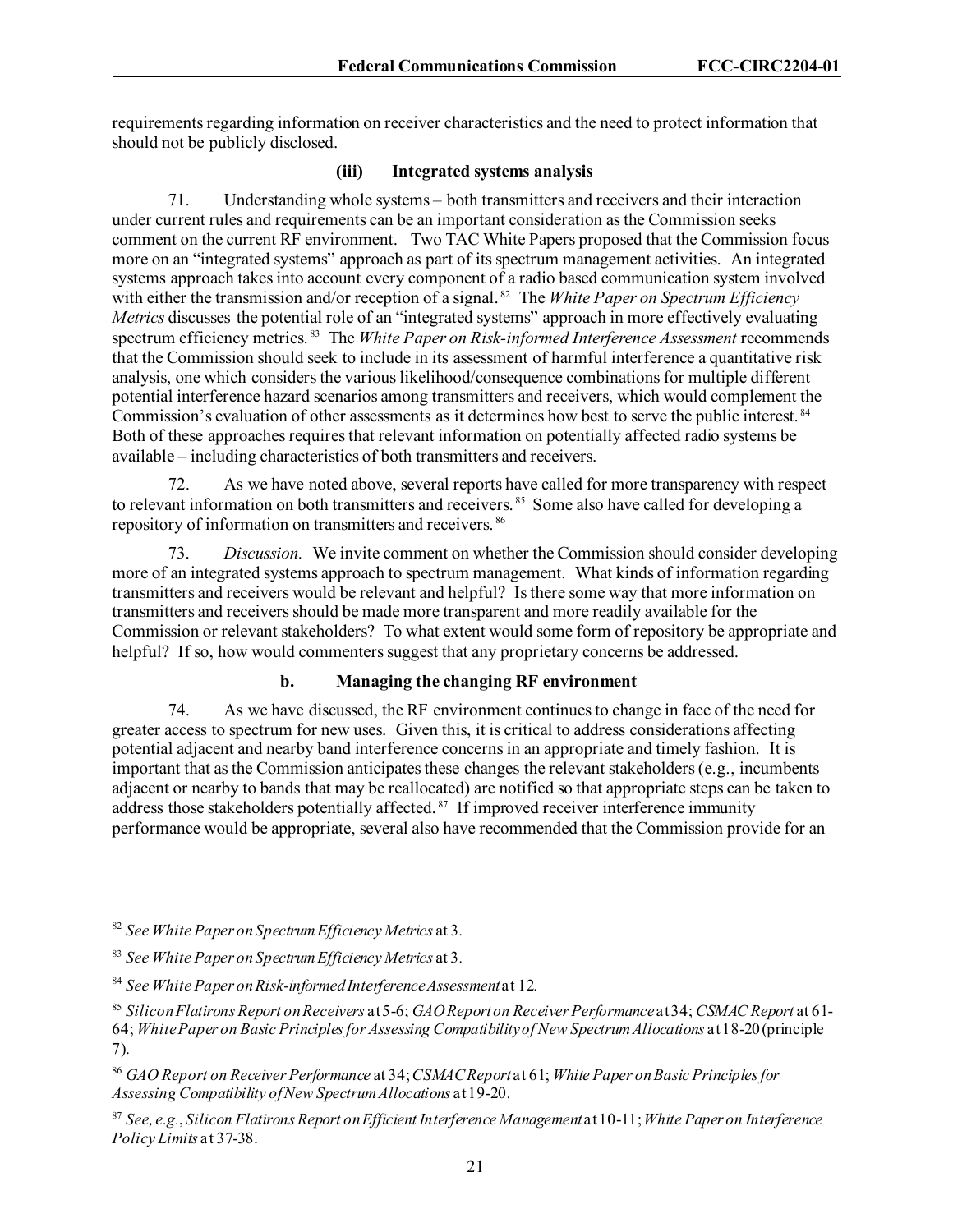appropriate transition or phase-in approach. [88](#page-22-0) GAO noted the lack of predictability about the changing future spectrum environment made it more difficult to accommodate repurposed uses of spectrum, and that it could take significant time and effort to upgrade and replace receivers where necessary.<sup>89</sup>

75. *Discussion.* We seek comment on how the Commission can promote smoother and more effective transitions among potentially affected users as the RF environment continues to change to accommodate greater access to spectrum that serve the public interest. What steps should be taken to provide for greater predictability or transparency for potentially affected stakeholders, including those whose receivers may potentially be affected? How much advance notice from the Commission might be appropriate to provide to potentially affected stakeholders as the RF environment continues to change? In what ways should such advance notice be provided? What steps should the Commission consider to identify and inform potentially affected incumbent operators? To the extent that commenters believe that any particular past experiences regarding particular steps that either were taken, or could or should have been helpful if taken, we ask that commenters offer their thoughts and recommendations for the Commission's consideration as it seeks to develop policies and take actions that promote better transitions in the future.

76. Also, considering that the RF environment can be anticipated to continue to change, we seek comment to whether and how the Commission could best clarify expectations for the performance of all radio equipment – both transmitters and receivers – in a changing RF environment. We also invite comment on the importance of promoting more spectrally efficient devices that are designed to anticipate or assume that potential new uses of spectrum might occur in adjacent or nearby spectrum.

77. We note that we also raise some of these issues in a separate section below on potential Commission policy and guidance. In that section, we request comment on whether the Commission should consider providing additional policy or guidance specifically as to expectations that would apply to transmitters and receivers in adjacent band operations, including regarding expectations relating to receiver interference immunity performance.

## **3. Approaches for Promoting Improved Receiver Interference Immunity Performance**

78. As the Commission seeks comment on various approaches to consider as it moves forward, it is important to provide an overall framework for considering how the Commission might incorporate receiver performance considerations into its spectrum management decision-making. We inquire about whether and how to factor receiver interference immunity performance into spectrum policy in the form of incentives, guidelines, or regulatory requirements. These could include industry-led voluntary approaches, such as industry-developed guidelines and standards. They also could include additional Commission guidance, whether in terms of clarifying Commission policy, issuing a policy statement, or considering ways to advance approaches such as an interference limits policy, and/or a harm claim threshold approach where that might be helpful. We also note that in particular circumstances the Commission might want to consider adopting specific rule requirementsif other approaches would not be sufficient.

79. We invite interested parties to provide their up-to-date views, observations, and recommendations on these different types of approaches that we discuss below. We envision that these approaches could include industry-led voluntary guidelines and efforts, additional Commission policy or guidelines, and specific mandatory requirements, and can be part of the solution in promoting improved receiver performance where that may be appropriate. We seek general comment here as to how these different approaches can work together to help optimize the promotion of receiver performance and other

<span id="page-22-0"></span><sup>88</sup> *See, e.g.*, *GAO Report on Receiver Performance* at 26-28; *Silicon Flatirons Report on Efficient Interference Management* at 10-11; Public Safety Wireless Network Comments (ET Docket No. 03-65) at 6-7; NPSTC Comments (ET Docket No. 17-340) at 5.

<span id="page-22-1"></span><sup>89</sup> *GAO Report on Receiver Performance* at 26-28.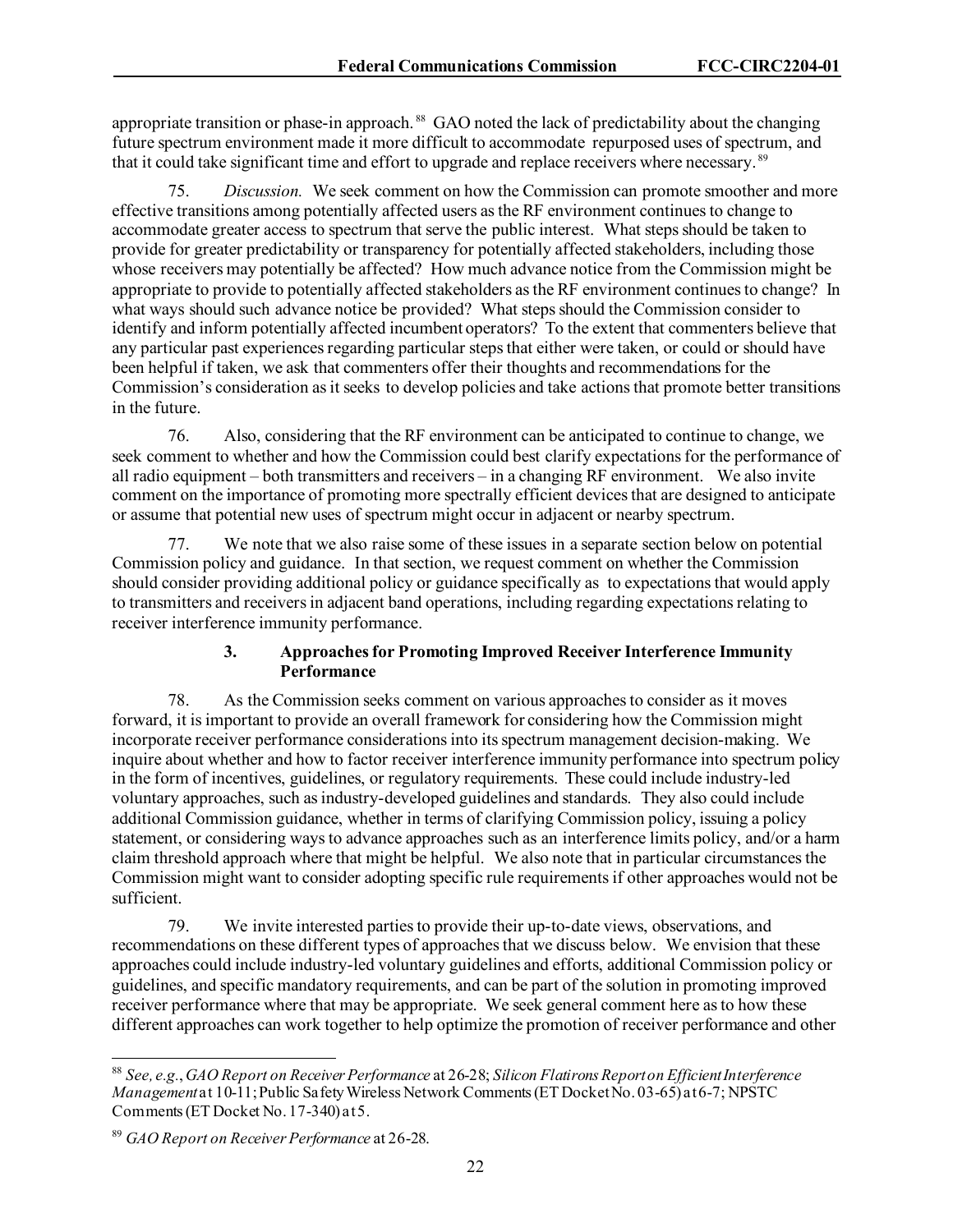system design measures that would reduce susceptibility to interference and best serve the public interest. We invite comments on how Commission might find an appropriate balance or mix of these different approaches.

### **a. Industry-led voluntary approaches**

80. In this section, we request that commenters provide up-to-date information on various industry-led voluntary approaches, including standards and guidelines, that currently promote receiver performance. We request comment on where voluntary approaches are effective, where they could be more effective, and what the Commission could consider in order to enhance the effectiveness of voluntary approaches.

81. We note that in the 2003 *NOI on Receiver Performance Specifications*the Commission expressed a general preference for relying primarily on voluntary approaches and guidelines that are supported and managed by industry, in conjunction with user groups as appropriate, believing this approach is most flexible and responsive to changes in technology, consumer desires, and economic conditions. We believe that spectrum userssuch as commercial spectrum licensees often have the requisite incentives to reach voluntary agreements that provide for additional spectrum use. At the same time, however, it recognized that a purely voluntary approach may produce an incumbency problem if owners of non-conforming receivers limit efficient use of spectrum. [90](#page-23-0) The Commission inquired specifically about various voluntary approaches at that time, <sup>[91](#page-23-1)</sup> and many commenters in that proceeding generally supported a voluntary approach to improving receivers(such as through development of industry standards and guidelines).  $92$  Since that time, many have continued to assert that voluntary approaches are the most efficient and effective means of promoting receiver performance and promote more efficient use of spectrum.

82. We continue to believe that the development and implementation of various voluntary approaches, taken together throughout the wireless sector, in many situations can provide the best and most effective means of promoting interference immunity in the most efficient and effective way. We seek detailed comment on the various ways in which voluntary standards and guidelines have, and will continue to, serve our goal of promoting improvements in receiver performance that will enable greater access to spectrum. To what extent are voluntary approaches sufficient to ensure that minimum receiver interference immunity performance can be achieved in some or all bands?

83. As we consider voluntary standards and guidelines, we also note that several studies and commenters have pointed out challenges that may be associated with the development of voluntary approaches in certain situations, either because the necessary incentives may not be present or the necessary information may not be available.<sup>[93](#page-23-3)</sup> While describing several voluntary efforts have helped improve receiver interference immunity performance, GAO also noted that in many situations there were challenges that affect the development of voluntary standards, [94](#page-23-4) including the lack of coordination across

(continued….)

<span id="page-23-0"></span><sup>90</sup> *NOI on Receiver Performance Specifications*, 18 FCC Rcd at 6046, para. 81.

<span id="page-23-1"></span><sup>91</sup> *See generally NOI on Receiver Performance Specifications*, 18 FCC Rcd at 6045-47, paras. 18-21*.* 

<span id="page-23-2"></span><sup>92</sup> *See, e.g.*, Nokia Comments(ET Docket No. 03-65) at 6 (voluntary programs supportedand managed by industry are the best method for ensuring improved receiver performance, particularly where market forces drive the need to use spectrum efficiently); Consumer Electronics Association Reply Comments (ET Docket No. 03-65) at 11 (mandatory standards would inhibit innovation and delay technological advances being incorporated in consumer products).

<span id="page-23-3"></span><sup>93</sup> *GAO Report on Receiver Performance* at 25-26; *CSMAC Report* at 12, 61, 76; *PCAST Report* at ix; *Silicon Flatirons Report* at 13.

<span id="page-23-4"></span> $94$  The report noted that for some services, industry associations (comprised of manufacturers, commercial licensees, and others) have developed voluntary standards that are used to design and procure receivers(e.g., cell phones, televisions, aviation) to help improve receiver performance(citing the work of TIA and the Advanced Television Systems Committee (ATSC)). It also noted that some stakeholders privately negotiate to resolve interference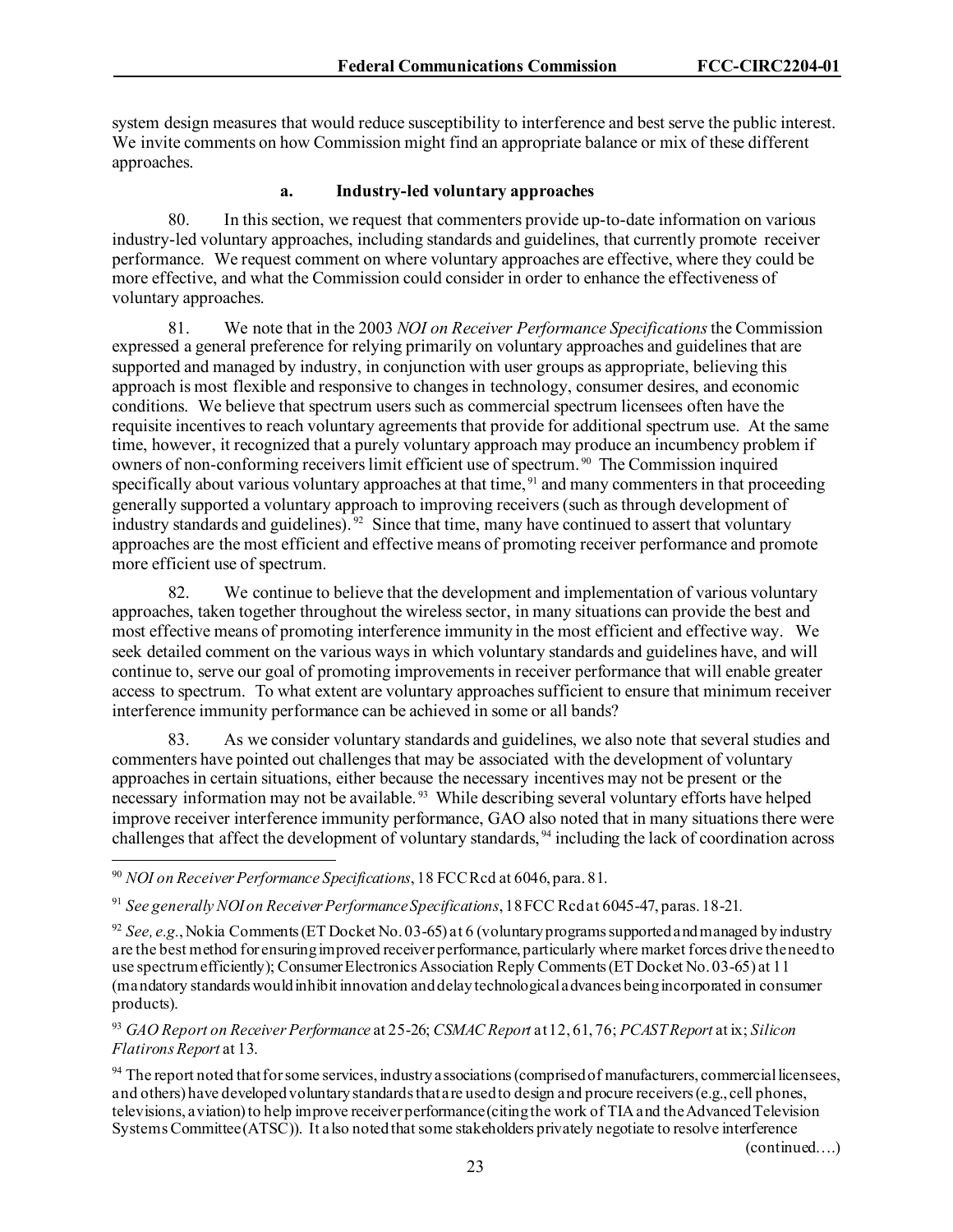industries when developing voluntary standards (e.g., while standards may be developed by a single industry, these standards may not be coordinated with representatives of others that could be affected, such as adjacent band users). <sup>[95](#page-24-0)</sup> GAO also noted that there could be a lack of incentives for manufacturers and spectrum users to incur costs associated with using more robust receivers (noting that there may be few incentives for users in one band to incur costs to improving receivers for operations if the adjacent band users gain the benefits); it concluded that, even though there can be sufficient incentives for addressing receiver performance within the same service, such incentives often do not exist for different services or adjacent band services.<sup>[96](#page-24-1)</sup>

84. Several reports and commenters have suggested that voluntary approaches could benefit from the use of multistakeholder groups in helping develop appropriate voluntary standards.<sup>97</sup> Several also noted, however, that oftentimes not all of the relevant stakeholders(e.g., those potentially affected by the development of voluntary standards, including those with interests associated with adjacent band use), participated in the development of voluntary standards. [98](#page-24-3)

85. GAO also noted that a compendium of current industry standards or guidance may not always be available, and could help facilitate knowledge on any standards or guidelines. [99](#page-24-4) Finally, GAO pointed out that, while voluntary standards and guidelines could help promote receiver performance, the extent to which they are in fact used is generally unknown.<sup>[100](#page-24-5)</sup>

86. *Discussion*. In this Notice, we invite comment from interested parties to provide up-todate information on the various voluntary approaches, including industry-led approaches, that currently serve to promote better receiver performance and generally more interference-resistant system designs. We inquire about their views on the role of voluntary standards and guidelines to promote improved receiver performance by providing greater resilience to harmful interference, promote more efficient use of spectrum, and enable innovative new services to be introduced. We also inquire about the steps the Commission might take to promote development and use of voluntary standards and guidelines.

87. We invite comment on whether voluntary standards and guidelines that have previously existed or currently exist serve as an effective means of promoting receiver performance. What are these standards and guidelines, and how effective have they been in promoting receiver performance? Which industries helped to establish them, and which stakeholders were involved in their development? Are these standards or guidelines publicly available? We invite broad comment on where these approaches work well and help promote receiver performance in today's RF environment and could help promote improvements in a changing RF environment. We ask commenters to comment on the extent to which the necessary incentives are in place to develop effective voluntary approaches.

88. We request comment on whether there could be improvements in the ways that voluntary approaches can be developed and used. To what extent have such efforts included relevant stakeholders? If additional stakeholders could help improve such voluntary efforts, how might they be involved in future efforts.

problems, and that some manufacturers and licensees share information and have adopted best practices guides. *GAO Report on Receiver Performance* at 12-16.

<span id="page-24-0"></span><sup>95</sup> *GAO Report on Receiver Performance* at 24-25.

<span id="page-24-1"></span><sup>96</sup> *Id.* at 25-26.

<span id="page-24-2"></span><sup>97</sup> *See, e.g.*,*GAO Report on Receiver Performance* at 12-16; *Silicon Flatirons Report on Receivers* at 9; CTIA Comments (ET Docket No. 17-340) at 13.

<span id="page-24-3"></span><sup>98</sup> *See, e.g., GAO Report on Receiver Performance* at 24-25; *CSMAC Report* at 59.

<span id="page-24-4"></span><sup>99</sup> *GAO Report on Receiver Performance* at 24.

<span id="page-24-5"></span><sup>100</sup> *GAO Report on Receiver Performance* at 24.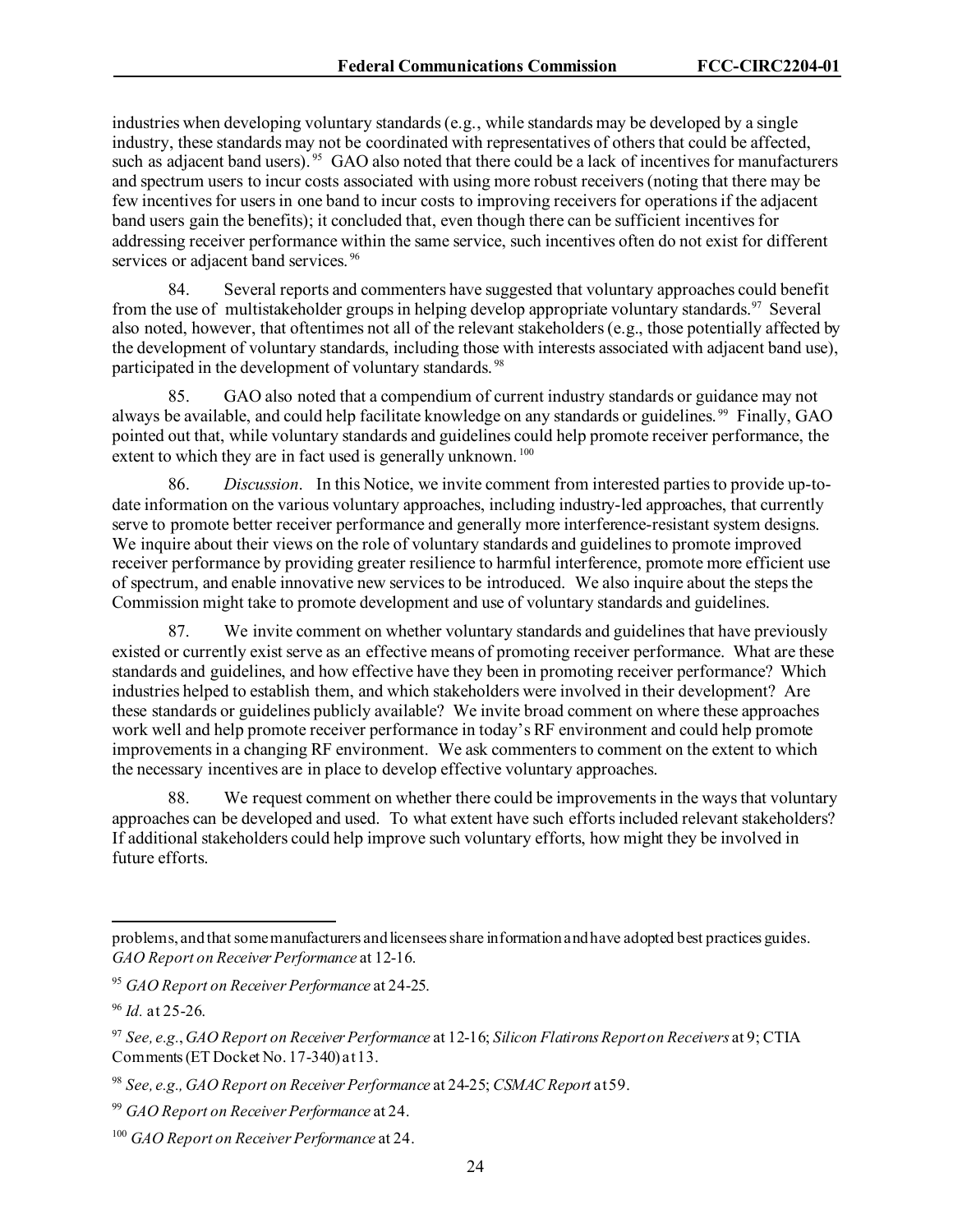89. We also request comment on situations or cases in which current voluntary approaches may not be sufficient with respect to promote improved receivers in certain situations and contexts(e.g., addressing adjacent band compatibility issues). We ask that commenters identify and discuss situations in which voluntary approaches may not promote improvements in receiver performance where that would help promote more efficient use of spectrum. Are there ways to ensure that there are appropriate incentives for promoting effective voluntary approaches?

90. We invite comment as to the appropriate role for multi-stakeholder groups in this process. Are there particular situations in which commenters believe a multi-stakeholder group involvement would be appropriate? If so, which stakeholders should be involved, and how?

91. As discussed elsewhere in this NOI, the Commission is seeking comment about both transmitter and receiver characteristics as it considers approaches to improving receiver performance. We seek comment on whether more transparent or available information on transmitters and receivers could help promote more effective voluntary approaches.

92. Finally, we request comment on whether and how the Commission could help promote effective voluntary approaches.

#### **b. Commission Policy and Guidance**

93. In the section, we inquire about the kinds of Commission policy and guidance that could be helpful as the Commission considers whether and how to incorporate receiver performance more directly into spectrum management decisions. We recognize that such policy and guidance could take many forms, and some mix of approaches may be appropriate; we invite commenters to help the Commission as it considers these various approaches.

94. Many contend that the Commission's general spectrum management policy on the role of receiver interference immunity performance should be clarified. Some have suggested that the Commission's approach to date on receiver performance is not been sufficiently conducive to promoting more efficient spectrum use or promoting greater access to the spectrum resources for new services and uses. For instance, in the *White Paper on Interference Limits Policy* the TAC Working Group suggested that expectations of receiver performance have almost always been implicit and often based solely on the ability of the receiver to perform its desired function in the existing spectral environment, which has led to conflicts due to a change in the RF environment and/or a differing understanding of requisite receiver performance.<sup>[101](#page-25-0)</sup> Authors in one paper recommended that, in order to provide better incentives to build more interference-robust systems in future allocations and put more spectrum to its highest and best use, the Commission should move away from any general interference protection model in spectrum management that, when considering permitting new services in adjacent bands, often provides incumbent users (those licensed first) protection against any interference resulting from subsequent rule changes. They stated that adjacent band interference protection for incumbents should not be static, and that incumbents should be incentivized to improve their systems' interference resilience in the most costeffective way, including the use of receivers that are more interference-immune to interference exposure from adjacent bands.<sup>[102](#page-25-1)</sup>

95. One report observed that certain assumptions that many spectrum users make are not conducive to promoting more efficient use of spectrum – including that operators of wireless systems tend to rely on their neighbors being quiet, often do not account for changes in the RF environment, and often do not realize that receivers are a part of the problem (and instead assume that the neighboring transmitters are the problem). That report also concluded that there is "poor knowledge transfer" among all affected parties regarding the interference problems related to receiver performance and potential

<span id="page-25-0"></span><sup>&</sup>lt;sup>101</sup> White Paper on Interference Limits Policy at 8.

<span id="page-25-1"></span><sup>102</sup> *Kwerel and Williams Paper on Forward-Looking Interference* Regulation, 9 J. on Telecomm. & High Tech. L. at 516-18.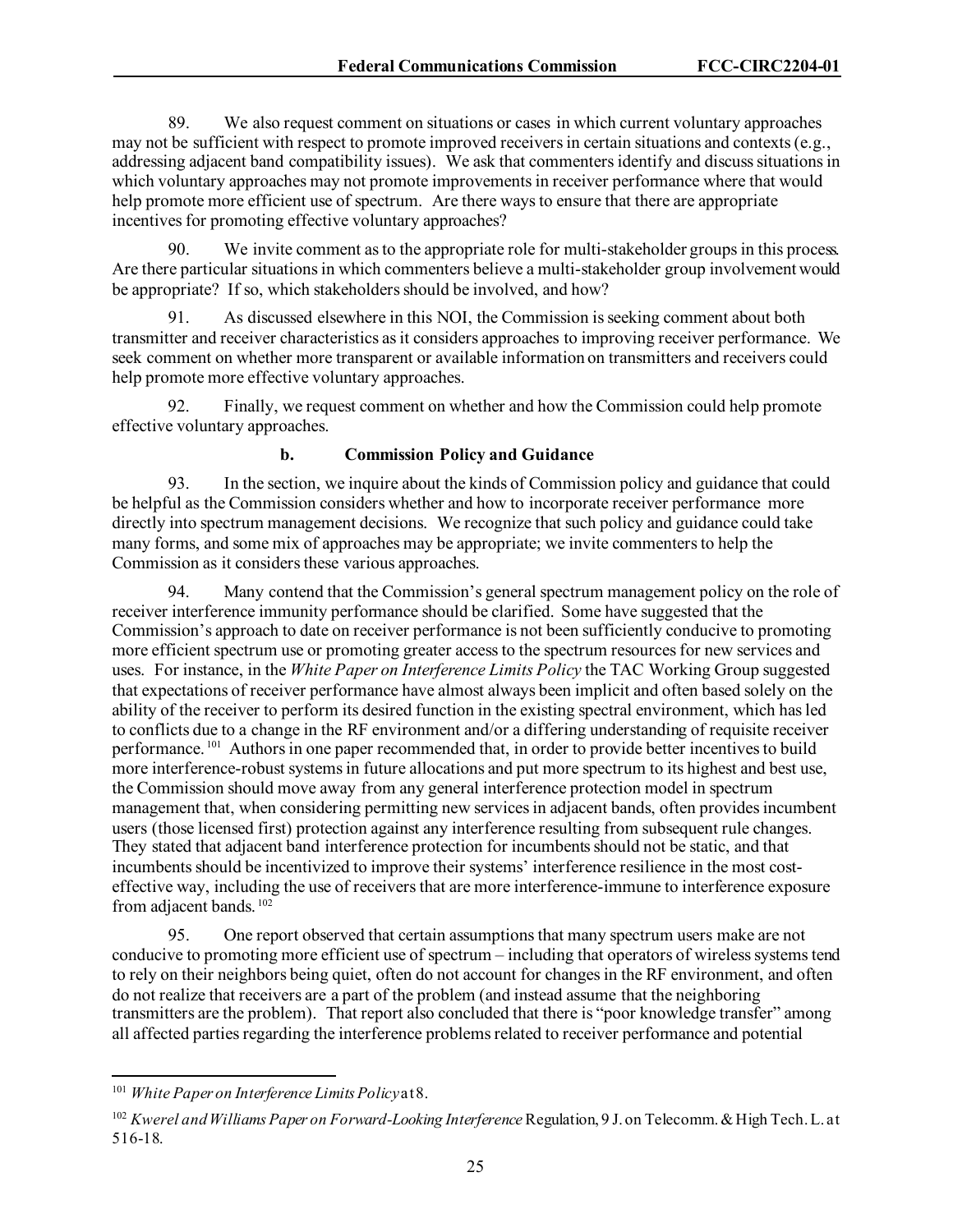resolution, [103](#page-26-0) and suggested that regulators could provide more helpful notice to operators regarding the need for better receivers.<sup>104</sup> Another report recommended improved transparency for operators (e.g., sharing more information on the characteristics of their neighbors' adjacent operations, establishing a device performance registry, incentivizing operators to divulge the required information); they also stated that more incentives should be provided for promoting more robust receivers, possibly including issuance of a Commission Policy Statement (e.g., to the effect that receivers would no longer be protected if they do not include appropriate receiver selectivity). [105](#page-26-2) 

96. GAO also noted in its report that current practices and policies related to receiver performance may in effect constrain repurposing of spectrum, and that the lack of predictability about future spectrum management also could be a hindrance to a more effective spectrum policy. [106](#page-26-3) CSMAC stated that spectrum managers should consider incentives, rules, and policies to improve the capability of receiving devices to reject adjacent channel interference. [107](#page-26-4) We also note that the *Presidential Memorandum on Wireless Innovation* encouraged the development of measures concerning receivers that would promote design and deployment of receivers that are protected from harmful interference from adjacent band operations in cases where there is "reasonable use" of adjacent band spectrum. <sup>108</sup>Several have emphasized that as the Commission considers developing new policies or guidance, it also consider whether some transition or phase-in period would be appropriate. <sup>[109](#page-26-6)</sup>

97. Below we consider several possible approaches and invite comment. These include (1) providing clearer Commission policy guidance on the role of receivers and expectations about their performance; (2) gathering relevant information on receiver characteristics; (3) issuing a Policy Statement; and (4) promoting an interference limit policy such as harm claim threshold approaches where that might be appropriate. We also inquire about whether, were the Commission to consider any of these approaches, a transition or phase-in of some kind might be appropriate.

### **(i) General policy guidance**

98. We first seek comment on whether the Commission should consider establishing clearer guidance on Commission policies relating to receivers and receiver performance in spectrum management going forward. We inquire whether such policy guidance could serve to establish clearer expectationsfor all spectrum users as to receiver performance, including in the future as the Commission seeks to enable greater access to spectrum for new users and promote more efficient use of spectrum by receivers. We also inquire whether and how a clearer policy could help incentivize a more forward-looking approach to the role of improved receiver performance in a changing RF environment.

We offer possible approaches below and seek comment. We also invite commenters to identify other approaches regarding Commission policy that we should consider.

100. *Establishing clearer expectations about the extent to which incumbent receivers will* 

<span id="page-26-0"></span><sup>103</sup> Silicon Flatirons Report on Efficient Interference Management at 8-9.

<span id="page-26-1"></span><sup>104</sup> *Id.* at 10.

<span id="page-26-2"></span><sup>105</sup> *Silicon Flatirons Report on Receivers* at 5-6.

<span id="page-26-3"></span><sup>106</sup> *GAO Report on Receiver Performance* at 27.

<span id="page-26-4"></span><sup>107</sup> *See CSMAC Report* at 61-66.

<span id="page-26-5"></span><sup>108</sup> The memorandum stated: "The FCC is strongly encouraged, in consultation with NTIA, where appropriate, the industry, and other stakeholders, to develop to the fullest extent of its legal authority a program of performance criteria, ratings, and other measures, including standards, to encourage the design, manufacture, and sale of radio receivers such that emission levels resulting from reasonable use of adjacent spectrum will not endanger the functioning of the receiver or seriously degrade, obstruct, or repeatedly interrupt the operations of the receiver." *Presidential Memorandum on Wireless Innovation*, Section 4.

<span id="page-26-6"></span><sup>109</sup> *See, e.g.*, *Silicon Flatirons Report on Receivers* at 7; Boeing Reply Comments (ET Docket No. 17-340) at 5; Greenwood Telecommunications Consultants Comments (ET Docket No. 17-340) at 4.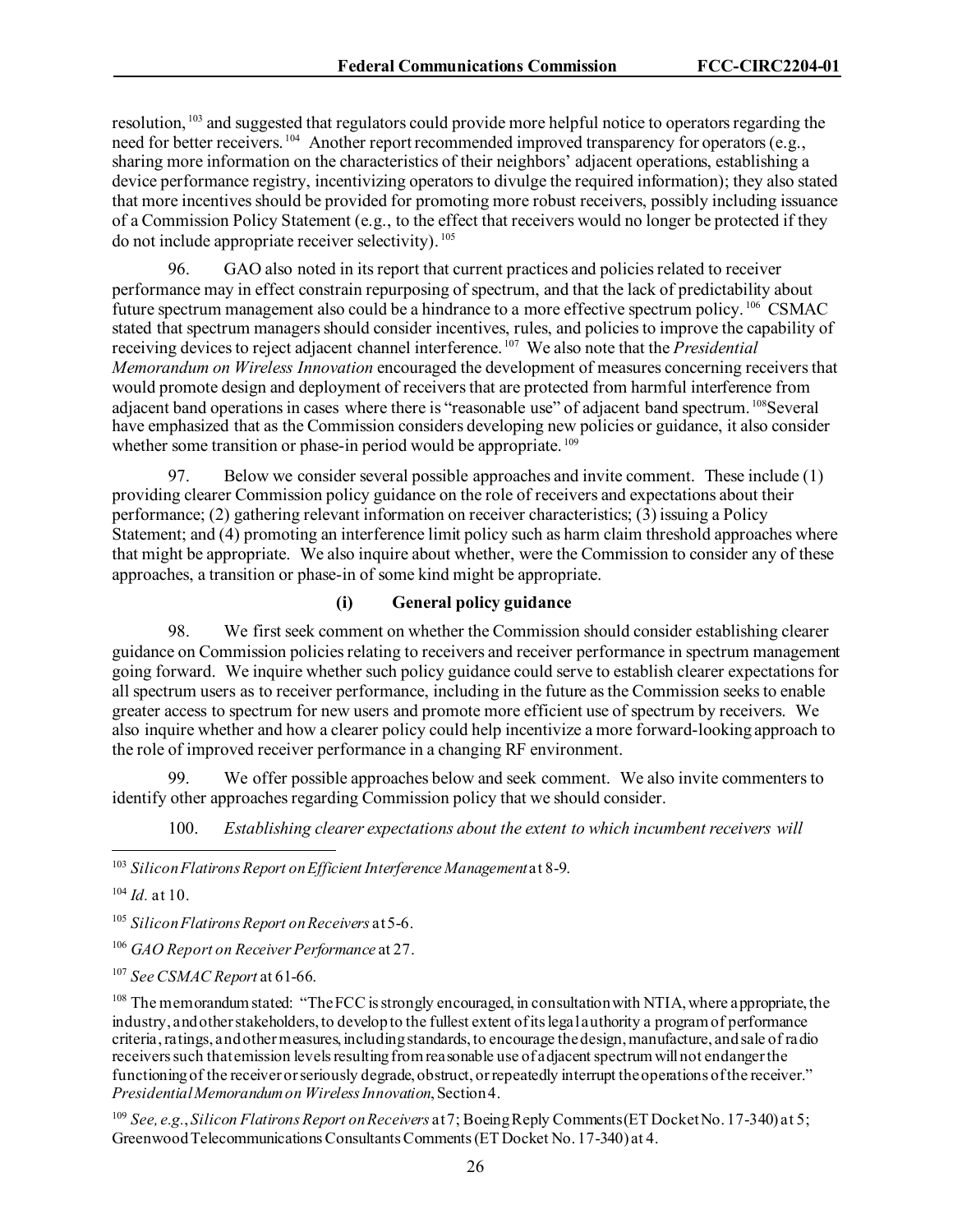*receive interference protection as new services are introduced.* As noted above, some have suggested that in order to promote greater access to spectrum and promote more efficient use of spectrum, the Commission should establish clearer policies on the extent to which incumbent receivers will be protected in the future regardless of spectrum efficiency concerns.<sup>[110](#page-27-0)</sup> In particular, some state that the Commission in the future regardless of spectrum efficiency concerns.<sup>110</sup> should be more transparent that incumbent receiver operators should not simply assume that the introduction of transmitters in adjacent or nearby bands is the entire focus for addressing interference compatibility issues or that receiver performance will not be considered in the Commission's spectrum management decisions.<sup>[111](#page-27-1)</sup> We invite comment on whether the Commission should establish a clearer or explicit policy regarding the extent to which incumbent receivers will receive interference protection as the RF environment continues to change and new services are introduced into adjacent or nearby bands. We also request that, to the extent commenters believe such policy clarification would be beneficial, they suggest the types of clarifications that the Commission should consider. To what extent would such a policy-based expectation require clarification of incumbent users spectrum rights and responsibilities?

101. We also invite comment on how such a policy clarification might be implemented with regard to incumbent users. When might such a policy make sense? How might such a policy be implemented with respect to adjacent band operations, including when both services have primary allocations? Asto implementation of such an approach, what kinds of factors and timeframes should be considered? For instance, should the amount of time an adjacent band incumbent has been operating be a factor in considering what action the Commission should take? Should the expected life (e.g., average useful life) of receivers in the affected band be considered to reduce the potential for stranded investments?

102. *Clarifying the importance of assigned frequency bands and allocations with respect to receiver performance.* Several have suggested or recommended that one component of better spectrum management would include Commission clarification of the respective responsibilities associated with both transmitters *and* receivers in spectrum allocations and assignments, and that this could include being more explicit regarding whether receiver interference immunity performance should be tied to the allocation or assignment under which the receivers are authorized. In the 2003 *NOI on Receiver Performance Specifications*, for instance, the Commission specifically inquired about how receiver performance should be related to the management of spectrum and uses in adjacent bands, including whether the definition of assigned frequency bands and areas already provided "substantial definition to the interference environment in which licensees must design their systems."[112](#page-27-2) 

103. We also note that the TAC's *White Paper on Basic Principles for Assessing Compatibility of New Spectrum Allocations* proposed that the Commission consider establishing "Basic Principles" regarding both transmitters and receivers with respect to spectrum allocations, and specifically proposed as one principle that "[r]eceivers are responsible for mitigating interference outside their assigned channels" (while it also proposed that "[t]ransmitters are responsible for minimizing the amount of their transmitted energy that appears outside their assigned frequencies and licensed areas"). <sup>113</sup> Further, we note that ITU Radio Regulations, for instance, recognize the importance of expectations regarding receiver performance, and provide that receivers should provide adequate performance such that they do not suffer from interference from transmitters operating at a reasonable distance. [114](#page-27-4) Also, as we have discussed above, recent Commission proceedings have highlighted the relationship of receiver

<span id="page-27-0"></span><sup>110</sup> *See, e.g.*, *Kwerel and WilliamsPaper on Forward-Looking Interference Regulation*, 9 J. on Telecomm. & High Tech. L.at 516-18.

<span id="page-27-1"></span><sup>&</sup>lt;sup>111</sup> *See, e.g., Silicon Flatirons Report on Efficient Interference Management* at 8-9.

<span id="page-27-2"></span><sup>112</sup> *NOI on Receiver Performance Specifications*, 18 FCC Rcd at 6047, para. 21.

<span id="page-27-3"></span><sup>113</sup> *White Paper on Basic Principles for Assessing Compatibility of New Allocations* at 13-14, 17-18 (Principles 4 and 6, respectively).

<span id="page-27-4"></span><sup>114</sup> ITU RR No. 3.13; *see also id,.* at RR Nos. 3.3., 3.9, 3.11, 3.12.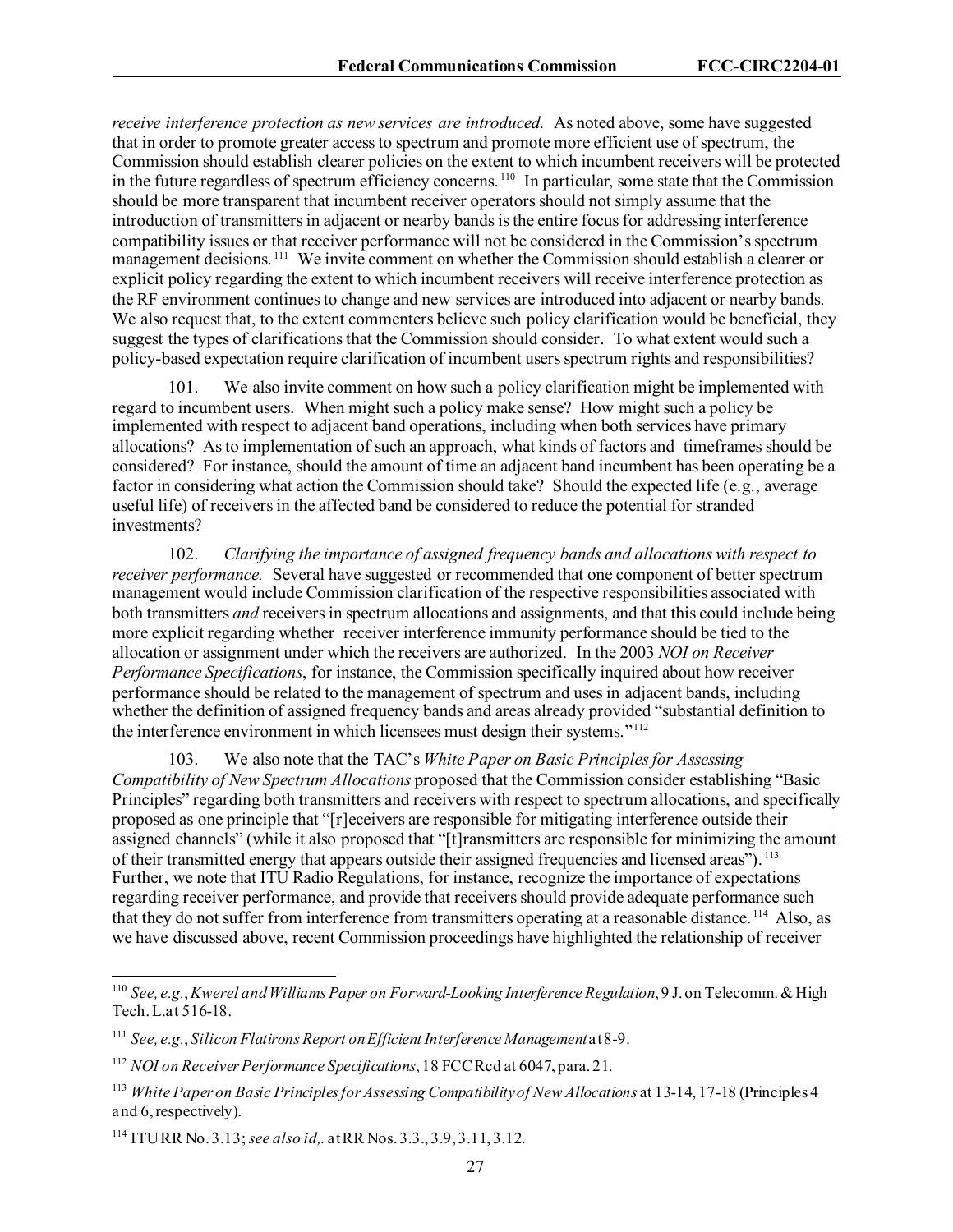performance vis-à-vis assigned frequency bands and allocations, as well as expectations on receiver performance regarding interference from adjacent or nearby operators.

104. Accordingly, we inquire whether the Commission's spectrum management policy should clarify that, as a general matter of the spectrum regulatory policy, receiver manufacturers and operators are expected to take into account their allocation and assignment, or take into consideration designing and using receivers that include interference immunity parameters that would ensure coexistence with transmitters operating with reasonable spectral separation from the band in which the receivers are authorized to operate. To the extent that commenters believe that policy guidance is appropriate, we ask that they propose specifics about the guidance they think appropriate, explain why, and, depending upon the guidance they suggest, indicate the extent to which a transition period may be appropriate.

105. *Development of performance criteria or ratings.* We also invite comment on whether the Commission should consider developing particular receiver performance criteria, or some form of ratings, that would serve to encourage the design, manufacturer, and deployment of receivers that promote receiver interference immunity and adequately protect the receivers from interference from current and future uses of adjacent band spectrum. What kind of performance criteria should the Commission consider? For instance, should the criteria be tied to a certain level of performance at the edge of the allocation? We ask that commenters suggest specific criteria and explain their rationale for such criteria. Similarly, we invite comment on whether some form of ratings should be considered. If so, what would comprise the ratings, how many levels of ratings would be appropriate, and how would the ratings be determined? Can ratings effectively be designed that would aide operators and consumers in using more interference immune receivers? Could particular receiver performance criteria or ratings be developed that could be incorporated into voluntary standards or Commission requirements? How might performance criteria or ratings best be implemented?

106. *Informing relevant stakeholders of any Commission forthcoming policy guidance.* If the Commission were to provide additional policy guidance, we recognize that it would be important that potentially affected stakeholders are apprised of the guidance. We ask for comment on how the means by which the Commission and others could most effectively identify and communicate such policy guidance.

107. *Transitions.* If the Commission were to consider providing additional policy guidance, we invite comment on the considerations that would be associated with policy implementation. Depending on the policy guidance, are there particular transition concerns that the Commission should take as to receivers that may need to be repaired, modified, or replaced? Would such considerations depend on the particulars involved as to specific situations and bands? We ask that commenters help the Commission take into account the various factors that should be considered.

*Other policy guidance.* We invite commenters to offer other ideas or measures for Commission consideration regarding further guidance. Commenters should explain their suggestions and provide detailed discussion of why such policy guidance would be appropriate and how the Commission might consider implementing such guidance.

#### **(ii) Policy statement**

109. In this section we invite comment on whether the Commission should consider issuing a policy statement to establish a clear and transparent Commission policy that can help bring receiver interference immunity performance into fuller consideration in spectrum management decisions, as some have suggested. We first inquire generally whether a policy statement would be constructive. We then inquire about possible models for a policy statement.

110. *Issuing a policy statement.* Through the years, the Commission has issued various policy statements to guide public considerations and to advance spectrum management pursuits. For instance, in 1999 the Commission issued a Policy Statement on "Principles for Reallocation of Spectrum to Encourage Development of Telecommunications Technologies for the New Millennium," in which the Commission noted the unparalleled growth of wireless services in the 1990s and "set forth guiding principles for the Commission's spectrum management activities" – including ways to promote greater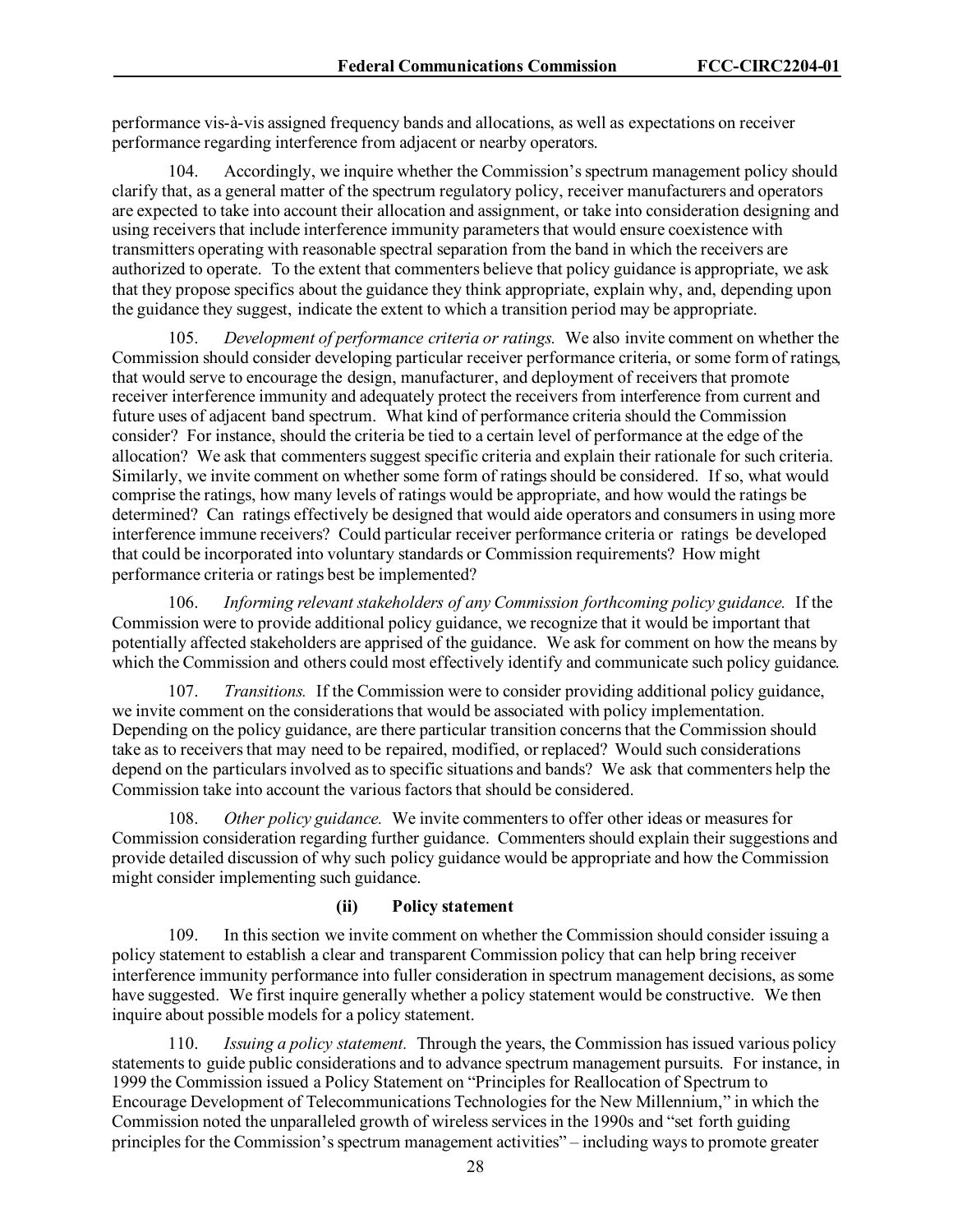efficiency in spectrum markets, make more spectrum available, and identify new bands for spectrum reallocation – as the Commission engaged in spectrum management in 2000 and beyond. <sup>[115](#page-29-0)</sup> In 2000, the Commission issued its Policy Statement on "Principles for Promoting the Efficient Use of Spectrum by Encouraging the Development of Secondary Markets," in which it set forth the Commission's vision and plans for facilitating secondary markets for radio spectrum that will allow and encourage licensees to make all or portions of their assigned frequencies or service areas available to other entities and uses. <sup>[116](#page-29-1)</sup> Both Policy Statements helped lay the foundation for the Commission's forthcoming rulemakings implementing some of the enunciated policies in the early 2000s.<sup>[117](#page-29-2)</sup>

111. In recommending that the Commission create more incentives for building more robust receivers, Silicon Flatirons suggested that issuance of a policy statement could be useful. <sup>[118](#page-29-3)</sup> Also as discussed above, many commenters and reports have called for greater Commission clarity on how receiver performance considerations should be factored into the Commission's spectrum management in ways that would provide clearer expectations and greater predictability for all spectrum users in the future.<sup>119</sup>

112. We seek comment on whether the Commission should consider issuing a policy statement to more directly and transparently incorporate relevant and appropriate focus on receivers as part of a balanced approach – i.e., considering the important role of both transmitters and receivers – to promoting more efficient spectrum use in the Commission's spectrum management decision-making. Would adoption of a policy statement be helpful in promoting the Commission's efforts to incorporate receiver interference immunity performance considerations and promote more efficient spectrum use in the current and evolving RF environment? What purposes could be served by issuance of a policy statement? Would a policy statement, for instance, help establish clearer expectations and greater

<span id="page-29-0"></span><sup>115</sup> *Principles for Reallocation of Spectrum to Encourage Development of Telecommunications Technologies for the New Millennium*, Policy Statement, 14 FCC Rcd 19868 (1999)(*Policy Statement on Principles for Reallocation of Spectrum*).

<span id="page-29-1"></span><sup>116</sup> *Principles for Promoting the Efficient Use of Spectrum by Encouraging the Development of Secondary Markets*, Policy Statement, 15 FCC Rcd 24178(2000) (outlining in general terms a series of initiatives that the Commission intends to undertake to promote secondary markets for spectrum usage rights, including facilitating spectrum leasing, joint operating agreements, and improving the conditions for transferability of spectrum usage rights through partitioning or disaggregation; the Commission noted that it sought to significantly expand and enhance the existing secondary markets for spectrum usage rights to permit spectrum to flow more freely among users and uses in response to economic demand, to the extent consistent with our other statutory mandates and public interest objectives).

<span id="page-29-2"></span><sup>117</sup> *See, e.g.*, *Amendments to Parts 1, 2, 27, and 90 of the Commission's Rules to License Services in the 216-220 MHz, 1390-1395 MHz, 1427-1429 MHz, 1429-1432 MHz, 1432-1435 MHz, 1670-1675 MHz, and 2385-2390 MHz Government Transfer Band*, WT Docket No. 02-8, Memorandum Opinion and Order, 18 FCC Rcd 16920, 16921-22, para. 3 (2003)(citing *Policy Statement on Principles for Reallocation of Spectrum*); *Promoting Efficient Use of Spectrum Through Elimination of Barriers to the Development of Secondary Markets*, WT Docket No. 00-230, Notice of Proposed Rulemaking, 15 FCC Rcd 24203 (2000); *Promoting Efficient Use of Spectrum Through Elimination of Barriers to the Development of Secondary Markets*, WT Docket No. 00-230, First Report and Order and Further Notice of Proposed Rulemaking, 19 FCC Rcd 14165(2003) (establishing new Commission rules permitting certain types of secondary market transactions); *Promoting Efficient Use of Spectrum Through Elimination of Barriers to the Development of Secondary Markets*, WT Docket No. 00-230, Second Report and Order, Order on Reconsideration, and Further Notice of Proposed Rulemaking, 19 FCC Rcd 17503 (2004).

<span id="page-29-3"></span><sup>118</sup> *Silicon Flatirons Report on Receivers* at 6 (specifically proposing a policy statement to the effect that receivers would no longer be protected if they do not include appropriate receiver selectivity).

<span id="page-29-4"></span><sup>119</sup> *See, e.g.*, *GAO Report on Receiver Performance* at 27; Enterprise Wireless Alliance Comments (ET Docket No. 17-340) at 5-6; Wireless Broadband Alliance Comments (ET Docket No. 17-340) at 7-8; T-Mobile Comments (ET Docket No. 17-340) at 1-2, 5; *cf. Kwerel and William Paper on "Forward Looking Interference Regulation*, 9 J. on Telecomm. & High Tech. L. at 516-17.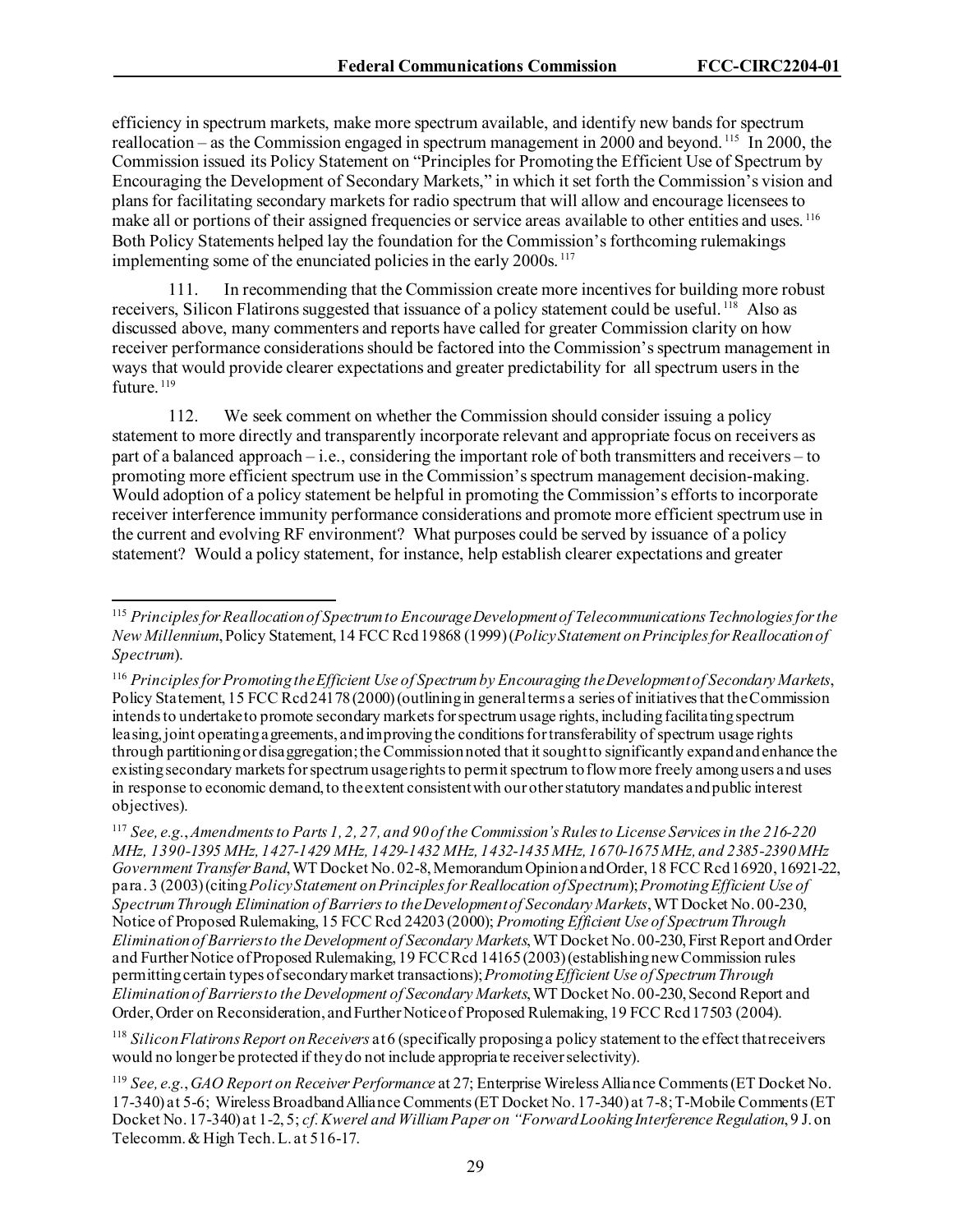predictability for spectrum users going forward?

113. If the Commission were to consider issuing a policy statement, what specific framework, features, factors, or statements should be included? We ask that commenters in favor of the issuance of a policy statement set forth their recommendations, including discussion of the various goals of the policy statement, any suggested language, and the reasons for such language.

114. *Possible models for a policy statement.* We invite comment on possible models for crafting a policy statement. Commenters should identify any such models, and any specific framework or language in those models that they believe should be considered.

115. In particular, we inquire whether the TAC's *White Paper on Basic Principles for Assessing Compatibility of New Spectrum Allocations*[120](#page-30-0) or some modification or variant of that framework, could supply a possible and constructive framework for consideration in developing a future Commission policy statement. As the TAC explained:

> Basic principles of spectrum utilization are important for all involved parties to consider, not just the regulatory authorities. Realization of certain facts of communications technology will temper the expectations of the incumbent services using spectrum resources as well as the new services that are trying to gain entry into the spectrum. [121](#page-30-1)

As contemplated, with the nine "basic principles" the TAC sought to promote "good neighbor policies" among spectrum users (generally found at spectral boundaries) that better enable adjacent and nearby spectrum users to "get along" with each other.<sup>122</sup> Several of these principles directly related to expectations about both transmitters and receivers. Given the many differences between the requirements of various types of systems, the TAC did not expect the application of these principles to result in a concrete set of regulations that fit all radio services in the same way, but nonetheless believed that the principles can be applied to all systems and result in an optimal solution for each service.<sup>123</sup> As discussed in the Basic Principles below, several of the principles focused on establishing expectations and responsibilities concerning receiver performance within the larger context of spectrum management, including establishing that harmful interference is affected by the characteristics of both a transmitting service and a nearby receiving service, that receivers are responsible for mitigating interference outside their assigned channels, and that services under the FCC's jurisdiction are expected to disclose the relevant standards, guidelines and characteristics of their systems if they expect protection from harmful interference.

116. The Basic Principles identified by the TAC Working Group included three functional groups – "Interference Realities" (realities of interference everyone must accept), "Responsibilities of Services" (responsibilities that services have to mitigate their interaction with other services), and "Regulatory Requirements and Actions" (requirements for, and actions that should be taken by, regulatory authorities with respect to spectrum allocations):

Interference Realities –

- *Principle 1*: Harmful interference is affected by the characteristics of both a transmitting service and a nearby receiving service in frequency, space or time.
- *Principle 2*: All services should plan for non-harmful interference from signals that are nearby in frequency, space or time, both now and for any changes that occur in the future.
- *Principle 3*: Even under ideal conditions, the electromagnetic environment is unpredictable. Operators should expect and plan for occasional service degradation or

- <span id="page-30-2"></span><sup>122</sup> *Id.* at 3.
- <span id="page-30-3"></span><sup>123</sup> *Id.* at 4.

<span id="page-30-0"></span><sup>120</sup> *White Paper on Basic Principles for Assessing Compatibility for New Spectrum Allocations*.

<span id="page-30-1"></span> $121$  *Id.* at 3.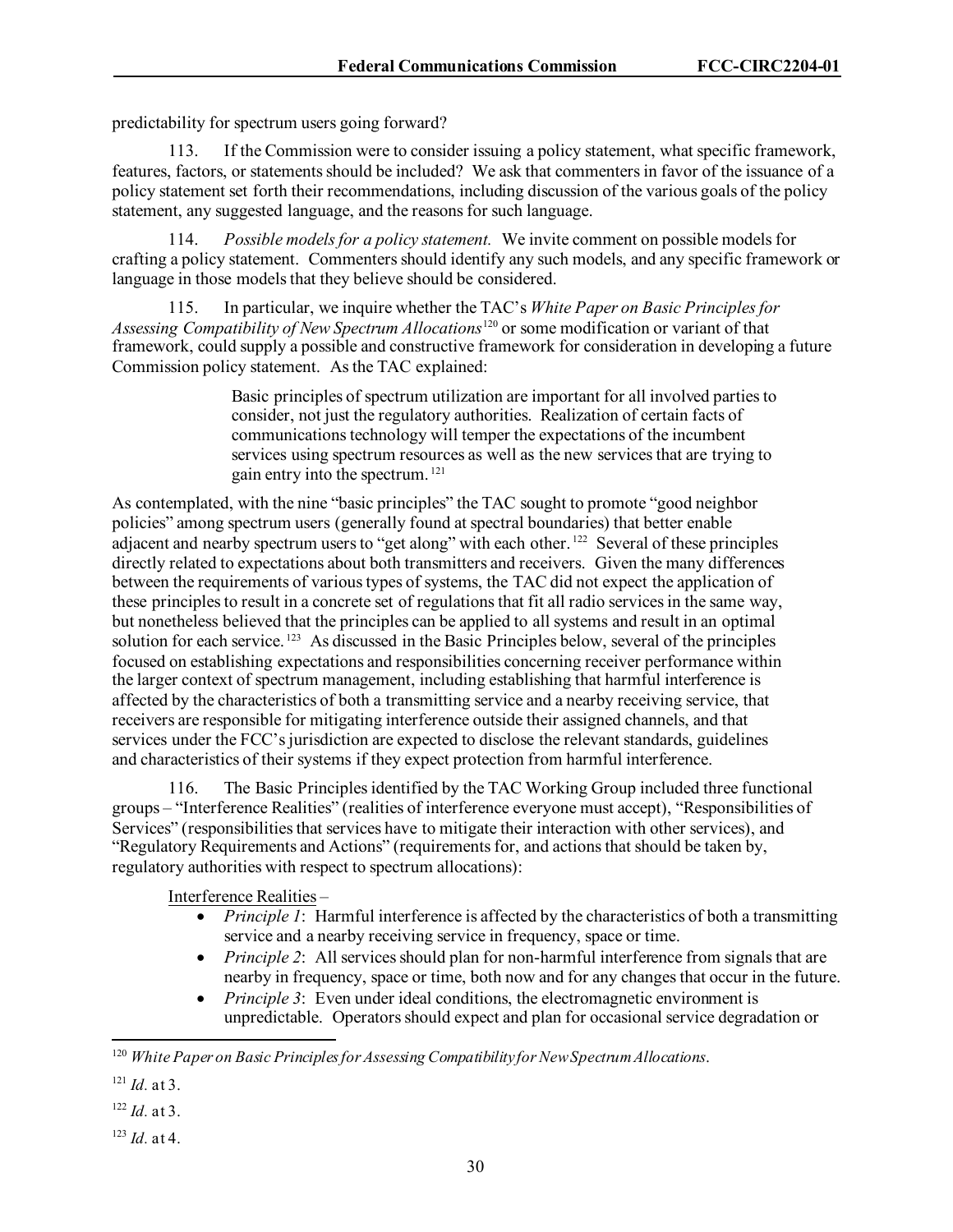interruption. The Commission should not base its rules on exceptional events. Responsibilities of Services.

- *Principle 4*: Receivers are responsible for mitigating interference outside their assigned channels;
- *Principle 5*: Systems are expected to use techniques at all layers of the stack to mitigate degradation from interference; and
- *Principle 6*: Transmitters are responsible for minimizing the amount of their transmitted energy that appears outside their assigned frequencies and licensed areas.

Regulatory Requirements and Actions.

- *Principle 7*: Services under FCC jurisdiction are expected to disclose the relevant standards, guidelines and operating characteristics of their systems to the Commission if they expect protection from harmful interference;
- *Principle 8*: The Commission may apply Interference Limits to quantify rights of protection from harmful interference.
- *Principle 9*: A quantitative analysis of interactions between services shall be required before the Commission can make decisions regarding levels of protection. [124](#page-31-0)

We note that several commenters expressed interest in having the Commission explore these principles insofar as they pertained to expectations and responsibilities associated with receivers and receiver interference immunity performance, [125](#page-31-1) while others expressed particular concern about particular principles and their application to certain types of receivers.<sup>[126](#page-31-2)</sup> We invite comment on the principles in the White Paper as they concern a Commission policy statement. Commenters should discuss their views and concerns on particular principles, and whether revisions or clarifications on any of the principles or on their applicability should be considered.

117. We also ask whether there are other models that the Commission could draw from as it considers a policy statement. For instance, would ITU Radio Regulations (RR) or relevant ITU-R publications (e.g., ITU-R recommendations) that pertain to receiver performance (along with transmitter performance) provide a useful framework or particular language for consideration? As discussed above, several provisions in the Radio Regulations concern "technical characteristics of stations" associated with both the transmitter and receiver equipment and performance with respect to each other and in promoting more efficient and effective use of spectrum. As regards receivers in particular, the ITU provided regulations on several aspects on the role of receiver design and performance that would that serve to promote more efficient use of spectrum – including receiver design (RR No. 3.3 – taking into account technical measures to reduce susceptibility to interference), bandwidth considerations (RR No. 3.9 – keeping bandwidths at lowest values that the service permits), spectrum efficiency (RR No.  $3.11$ receivers should promote efficient use of spectrum), technical characteristics (RR No. 3.12 – receiver selectivity that ensures efficient utilization of spectrum), and performance characteristics (RR No. 3.13 – sufficient levels of receiver interference immunity performance so that receivers do not suffer from interference from transmitters operating at "a reasonable distance"). [127](#page-31-3) Would any of these ITU references provide helpful guidance for consideration to be included in a Commission policy statement?

<span id="page-31-0"></span><sup>124</sup> *See generally id.* 

<span id="page-31-1"></span><sup>&</sup>lt;sup>125</sup> *See, e.g.*, CTIA Comments (ET Docket No. 17-340) at 1-2 (generally supporting examination of principles, but noting that the principles should be considered case-by-case); CTA Comments (ET Docket No. 17-340) at 2 (TAC's Basic Principles are a useful starting point)..

<span id="page-31-2"></span><sup>126</sup> *See, e.g.*, ASRI Comments (ET Docket No. 17-340) at 3 (safety-of-life); NPSTC Comments (ET Docket No. 17- 340) at 9 (safety-of-life); NSMA Comments(ET Docket No. 17-340) at 8 (public safety and critical infrastructure); GPSIA Comments at 1-6 (radionavigation receivers)..

<span id="page-31-3"></span><sup>127</sup> *See* ITU RR Nos. 3.3, 3.9, 3.11, 3.12, and 3.13. In addition, we note that there are a series of relevant published ITU-R recommendations consistent with the Radio Regulations that address radiocommunication transmitter and receiver technical and operational characteristics.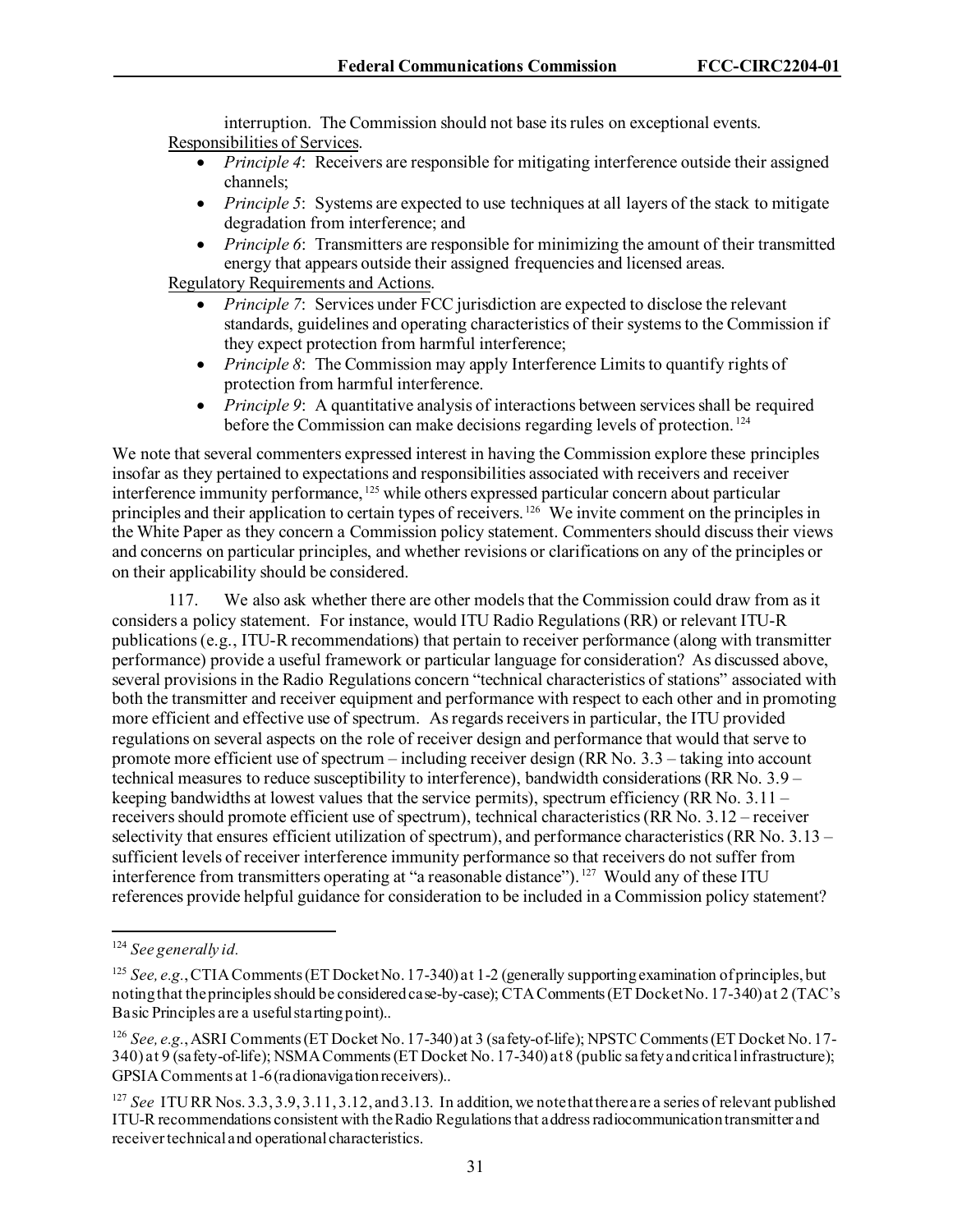Similarly, would the European Union Radio Equipment Directive provide useful guidance? That Directive also recognized the important role of both transmitter and receiver equipment in spectrum management.<sup>[128](#page-32-0)</sup> The Directive further indicated that "Essential Requirements" includes a requirement that radio equipment (both transmitters and receivers) should be constructed so as to ensure "an adequate level of electromagnetic compatibility" and in a manner that "both effectively uses and supports the efficient use of radio spectrum in order to avoid harmful interference.<sup>[129](#page-32-1)</sup>

118. Finally, we invite comment on any other models or other sources (e.g., proposals, reports, studies, etc.) that could provide useful discussion for Commission consideration about a policy statement and specific features or language that should be included.

#### **(iii) Interference limits policy, including harm claim thresholds**

119. In the *White Paper on Interference Limits Policy* issued in 2013, the TAC discussed an interference limits policy as well as one particular form of such a policy, harm claim thresholds. [130](#page-32-2) In 2014, the TAC followed up this discussion with its *White Paper on Harm Claim Thresholds*. [131](#page-32-3) The TAC Working Groups authoring these two White Papers believed that an interference limits policy would promote more transparent consideration of receivers in spectrum management and promote better receiver performance policy in a more flexible manner if the Commission adopted receiver performance mandates. As discussed below, many commenters were in favor of the Commission further exploring interference limits policy, and harm claim thresholds in particular.

120. We summarize at a high level these approaches below – but we direct commenters to review and address the details set forth in the two White Papers themselves. [132.](#page-32-4) We invite comment on whether and how an interference limits policy, and a harm claim thresholds approach in particular, should be considered by the Commission.

121. In these papers, the TAC working groups noted that, in order to meet the growing demand for wireless service, the number of wireless systems that operate in close proximity in frequency, space, and time need to increase, and that while there are many benefits derived from packing wireless systems among these dimensions (i.e., higher system density), there is also an increased risk of service disruption due to inter-service interference.<sup>[133](#page-32-5)</sup> The TAC stated that implementing an interference limit policy would bring receivers into the spectrum management picture, and do so with minimal regulatory intervention. As explained in the *White Paper on Interference Limits Policy*:

Increased density requires more care in optimizing the whole wireless system

<span id="page-32-4"></span><sup>132</sup> We again provide links to those White Papers here. *See White Paper on Interference Limits Policy* (found at [https://transition.fcc.gov/bureaus/oet/tac/tacdocs/WhitePaperTACInterferenceLimitsv1.0.pdf\)](https://transition.fcc.gov/bureaus/oet/tac/tacdocs/WhitePaperTACInterferenceLimitsv1.0.pdf); *White Paper on Harm Claim Thresholds*(found at

[https://transition.fcc.gov/bureaus/oet/tac/tacdocs/meeting61014/InterferenceResolution-Enforcement-Radio-Noise-](https://transition.fcc.gov/bureaus/oet/tac/tacdocs/meeting61014/InterferenceResolution-Enforcement-Radio-Noise-White-Paper.pdf)[White-Paper.pdf\)](https://transition.fcc.gov/bureaus/oet/tac/tacdocs/meeting61014/InterferenceResolution-Enforcement-Radio-Noise-White-Paper.pdf).

<span id="page-32-0"></span><sup>&</sup>lt;sup>128</sup> *EU Radio Equipment Directive 2014/53/EU* at L 153/63, No. 10 (to ensure that a receiver uses the radio spectrum effectively and supports the efficient use of radio spectrum, that equipment should be constructed so that "it has a level of performance that allows it to operate as intended and protects it against the risk of harmful interference, in particular from shared or adjacent channels, and, in so doing, supports improvements in the efficient use of shared or adjacent channels").

<span id="page-32-1"></span><sup>&</sup>lt;sup>129</sup> *Id.*, Article 3 ("Essential Requirements"), 1(b) & 2.

<span id="page-32-2"></span><sup>130</sup> *White Paper on Interference Limits Policy*.

<span id="page-32-3"></span><sup>131</sup> *White Paper on Harm Claim Thresholds*. "Interference limits policies" are defined in these papers as "ways to describe the environment in which a receiver must operate without necessarily specifying receiver performance"; "harm claim thresholds" are defined as "[i]n-band & out-of-band interfering signals that must be exceeded before a system can claim that it is experiencing harmful interference." *White Paper on Harm Claim Thresholds* at 2.

<span id="page-32-5"></span><sup>133</sup> *White Paper on Interference Limits Policy*at 3; *White Paper on Harm Claim Thresholds* at 2.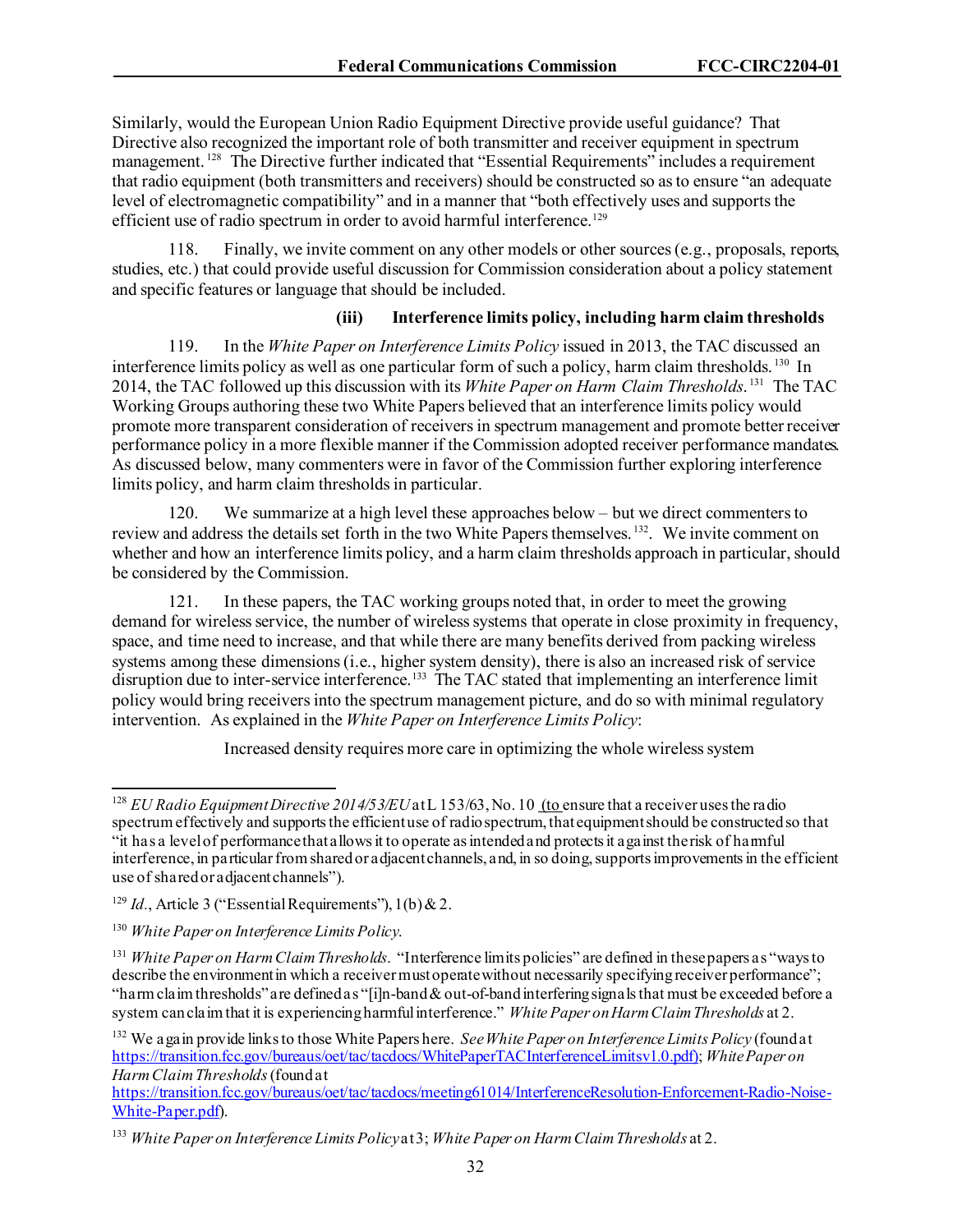structure, particularly regarding the interactions between transmitters and receivers on either side of band boundaries. … [R]eceivers that cannot reject interfering signals transmitted outside their assigned frequencies can preclude or constrain new allocations in adjacent bands. A holistic system view that facilitates trade-offs between receiver and transmitter performance requirements is needed.

Receivers can be brought into the policy picture with minimal regulatory intervention by introducing an "interference limits" policy; that is, the establishment of ceilings, called *harm claim thresholds*, on in-band and out-ofband interfering signals that must be exceeded before a radio system can claim that it is experiencing harmful interference. Manufacturers and operators are left to determine whether and how to build receivers that can tolerate such interference, or even determine that they will choose to ignore these limits. Harm claim thresholds thus allow the FCC to provide guidance on the optimization of receiver performance without unduly restricting technical and commercial choice. [134](#page-33-0) 

122. The TAC contemplated rules that explicitly state when receivers may and may not claim harmful interference. Such rules would be a necessary complement to existing transmitter regulation that could facilitate the transition to more intensive frequency use by providing more clarity to service providers about the baseline regulatory and radio interference context going forward.[135](#page-33-1) The TAC stated that harm claim thresholds could be particularly useful in bands with many diverse and frequently emerging new technologies. As envisioned, the approach would delegate decisions about system design, including receiver performance, to manufacturers and operators, giving operatorsthe flexibility to decide best how to deal with the RF environment (i.e., signal levels in adjacent or nearby bands which may be viewed as interference) they need to tolerate, whether by improving receiver selectivity, deploying more base stations, using internal guard bands, or accepting occasional service degradation given their choice of receiver design. Further, under such an approach, the private sector would play a key role in developing receiver specifications and standards that ensure adequate performance given the harm claim thresholds of a particular allocation. The TAC also recognized, however, that a harm claim threshold approach may require special consideration in cases where receivers are not controlled by a license holder or for life-safety systems like aviation and public safety.<sup>[136](#page-33-2)</sup>

123. As the *White Paper on Harm Claim Thresholds* explained, the goal of a harm claim threshold is to reduce the uncertainty among radio system operators regarding the level of interference that one operator is entitled to impose on another operator, and that a related goal has been to find ways the Commission could encourage more efficient radio service coexistence, including ways to encourage receiver performance improvement without mandating receiver performance specifications.<sup>[137](#page-33-3)</sup> As articulated in the *White Paper on Interference Limits*, a guiding principle of this approach is that the number of interference disputes that require Commission resolution could be reduced if the responsibility to mitigate interference is more clearly assigned (i.e., if lines are more clearly drawn between the rights of transmitters and receivers).

124. The TAC recommended that the Commission develop, where necessary, the expertise and that multi-stakeholder groups form to investigate interference limits policy at suitable high-value

<span id="page-33-0"></span><sup>134</sup> *White Paper on Interference Limits Policy*at 3.

<span id="page-33-1"></span><sup>135</sup> *White Paper on Interference Limits Policy*at 7.

<span id="page-33-2"></span><sup>136</sup> *White Paper on Interference Limits Policy*at 3-4.

<span id="page-33-3"></span><sup>137</sup> *White Paper on Harm Claim Thresholds* at 3.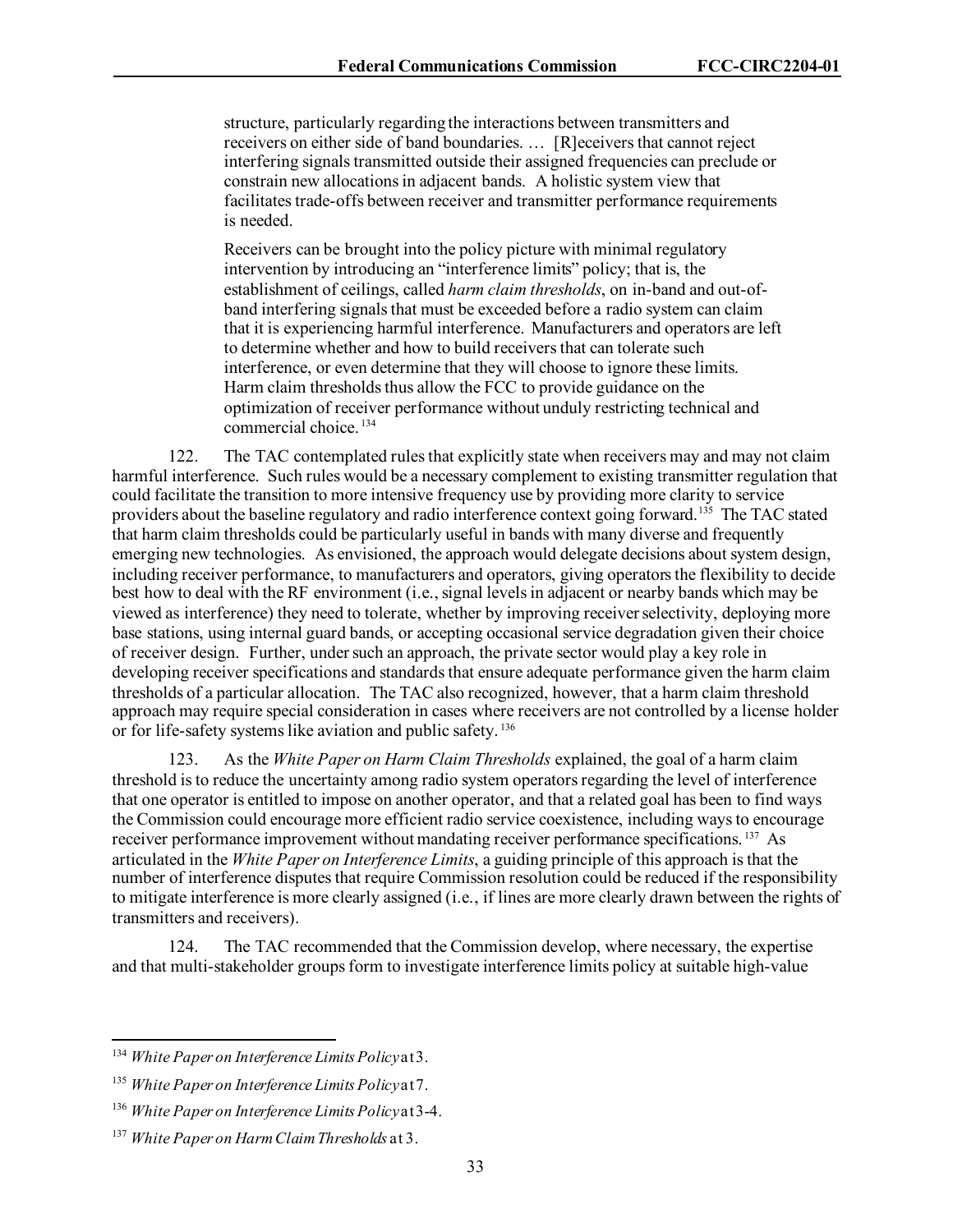inter-service boundaries<sup>[138](#page-34-0)</sup> and suggested potential ways about implementing an interference limits policy.<sup>[139](#page-34-1)</sup> The TAC suggested introducing a harm claim thresholds approach on a gradual basis<sup>[140](#page-34-2)</sup> and suggested a three-step process for how the Commission might roll out rules and regulations on an interference limits policy, including harm claim thresholds.<sup>141</sup> First, the Commission could identify frequency allocation boundaries where harm claim thresholds would bring immediate value, such as adjacent allocations where intensified use is anticipated. Second, the Commission would initiate a consultation processinvolving stakeholders in multiple services that span band boundaries. Such multistakeholder groups could work collectively to develop options at these spectrum boundaries (e.g., methods for determining harm claim thresholds, enforcement and conflict adjudication mechanisms) as well as develop guidelines (and perhaps standards) for receiver performance parameters such as receiver sensitivity, selectivity, intermodulation rejection, and dynamic range, that, together with the transmitter power, signal modulation and deployment assumptions applicable to a particular service, would ensure that conformant receivers would operate satisfactorily within an RF environment where signal levels are no greater than the harm claim threshold. Third the Commission would monitor the progress of the multi-stakeholder process, representing the interests of future licensees and other absent stakeholders while also ensuring that the record developed provides a thorough basis for a rulemaking should that be appropriate. [142](#page-34-4) 

125. Many commenters on the *White Paper on Interference Limits Policy* believed that the concepts deserved further consideration.<sup>[143](#page-34-5)</sup> Others, while acknowledging the need to consider an interference limits approach, opposed applying such an approach to particular services (e.g., aviation safety, safety-of-life services, amateur radio, or commercial mobile services) stating that a one-size-fitsall approach would not be appropriate.<sup>144</sup> Some commenters, noting the difficult methodological and administrative implementation issues associated with this approach, stated that the Commission should explore and promote industry receiver performance measurements and some thought it important to develop appropriate enforcement mechanisms for any limits adopted. <sup>[145](#page-34-7)</sup> Many supported use of multistakeholder groups for formulating possible interference limits provided that appropriate representatives

<span id="page-34-0"></span><sup>138</sup> *White Paper on Interference Limits Policy*at 2, 37 (a multi-stakeholder group could work to develop the appropriate parameters, methods to determine parameter values, and detailed enforcement mechanisms that would be appropriate to the particular stakeholder interests in each case); *see also White Paper on Harm Claim Thresholds*  at 6-7.

<span id="page-34-1"></span><sup>139</sup> *White Paper on Interference Limits Policy*at 24-25.

<span id="page-34-2"></span><sup>140</sup> *White Paper on Interference Limits Policy*at 37.

<span id="page-34-3"></span><sup>141</sup> *White Paper on Interference Limits Policy*at 4; *White Paper on Harm Claim Thresholds* at 7.

<span id="page-34-4"></span><sup>142</sup> *White Paper on Harm ClaimThresholds* at 7.

<span id="page-34-5"></span><sup>143</sup> *See, e.g.*, Pericle Communications Company Comments (ET Docket No. 13-101) at 1; CTIA Comments (ET Docket No. 13-101) at 2; Aeronautical Frequency Committee Comments (ET Docket No. 13-101) at 2; Consumer Electronics Association Comments (ET Docket No. 13-101) at 6; GPS Innovation Alliance Comments (ET Docket No. 13-101) at 4.

<span id="page-34-6"></span><sup>144</sup> *See, e.g.*, Rockwell Collins Comments(ET Docket No. 13-101) at 3-5; ARRL, The National Association of Amateur Radio Comments (ET Docket No. 13-101) at 5; GPS Innovation Alliance Comments (ET Docket No. 13- 101) at 11-14; Motorola Mobility Comments (ET Docket No. 13-101) at 4; National Association of Broadcasters Comments (ET Docket No. 13-101) at 6.

<span id="page-34-7"></span><sup>145</sup> *See, e.g.*, Pericle Communications Company Comments (ET Docket No. 13-101) at 5; Motorola Solutions Comments (ET Docket No. 13-101) at 4; CTIA Comments (ET Docket No. 13-101) at 9; GPS Innovation Alliance Comments (ET Docket No. 13-101) at 3-4.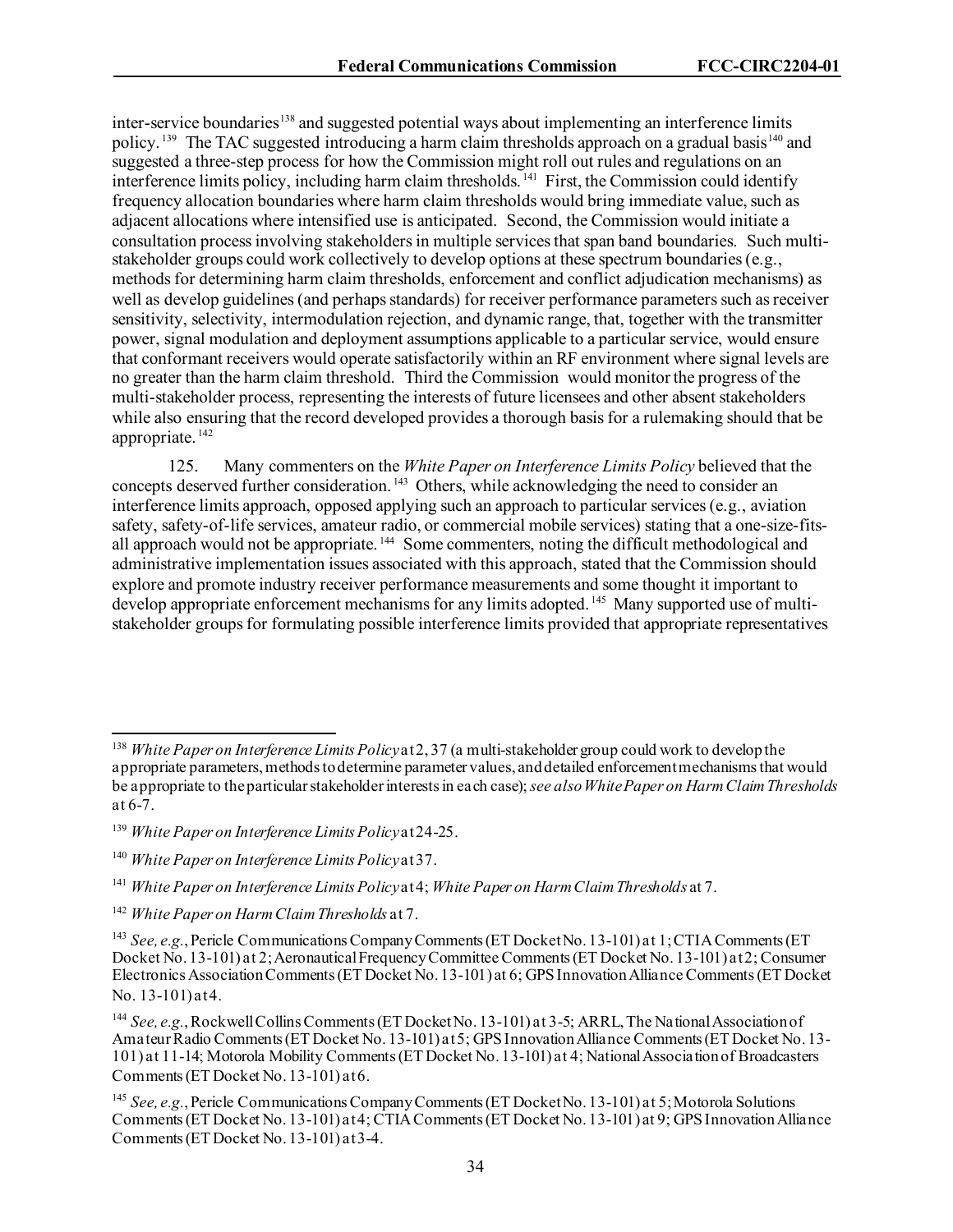would participate. [146](#page-35-0) Some commenters supported the Commission using a pilot project to explore the approach in an appropriate band. [147](#page-35-1)

126. In addition to the TAC, other entities recommended that the Commission further explore an interference limits policy, including harm claim threshold approaches. These included reports noting panelists' consensus that a protection limits approach generally was preferable to adoption of receiver standards, [148](#page-35-2) and a later report largely supportive of developing an interference limits policy approach, including harm claim thresholds approach along with using multi-stakeholder groups to help develop appropriate technical solutions.<sup>[149](#page-35-3)</sup> One paper has proposed a specific harm claims threshold approach in which the threshold would be defined as the interference environment associated with the highest value use of the adjacent bands. <sup>[150](#page-35-4)</sup> PCAST also supported the harm claims threshold approach for receiver interference limits, which it contrasted with use of "heavy regulation of spectrum and devices" to solve receiver-driven interference issues. It believed that such an approach would provide a framework for defining harmful interference, could provide clarity on the requirements that a new entrant must meet to co-exist with legacy systems in adjacent bands, and would give device manufacturers freedom to address those requirements as they see fit. [151](#page-35-5) GAO also noted one of the Commission's clear options for promoting receiver performance was further consideration of an interference limits approach. [152](#page-35-6)

127. *Discussion.* In this NOI, we seek to develop an up-to-date record on whether the Commission should further explore implementing an interference limits policy, and in particular, a harm claim thresholds approach. We ask that commenters review the two TAC whitepapers, and offer their thoughts on the details discussed there, the issues and concerns raised, and how the Commission might proceed in consideration of interference limits policy and harm claim thresholds. In particular, we seek comment on how such an approach would fit into today's spectrum environment characterized by much more intensive use compared to when these recommendations were developed. How could this approach alleviate spectrum issues the Commission is currently addressing as well as anticipated trouble spots as the Commission continues to examine opportunities for reallocating spectrum for higher valued uses? Should the Commission consider adopting any rules to implement such a policy?

128. We note that the TAC recommended in the *White Paper on Interference Limits Policy* that the Commission issue a Notice of Inquiry seeking public comment on interference limits policy. First, we seek comment on the use of an interference limits policy at service boundaries in general, including the tradeoffs between interference limits policy and three alternatives to an interference limits policy that were noted in the *White Paper on Interference Limits Policy*. To focus this inquiry quantitatively, we seek comment on the use of an interference limits policy at service boundaries where there are legacy receivers for one of the radio services for which there are no published or industrystandard minimum out-of-band blocking threshold(s). Commenters should identify inter-service

<span id="page-35-0"></span><sup>146</sup> *See, e.g.*, Wireless Innovation Forum Comments (ET Docket No. 13-101) at 2-4; National Association of Broadcasters Comments (ET Docket No. 13-101) at 4-5; CTIAComments (ET Docket No. 13-101) at 7-8; GPS Innovation Alliance Comments (ET Docket No. 13-101) at 3-4; Motorola Solutions Comments (ET Docket No. 13- 101) at 2.

<span id="page-35-1"></span><sup>&</sup>lt;sup>147</sup> See, e.g., CTIA Comments (ET Docket No. 13-101) at 8-9; National Association of Broadcasters Comments (ET Docket No. 13-101) at 5; Motorola Solutions Comments (ET Docket No. 13-101) at 5.

<span id="page-35-2"></span><sup>148</sup> *Silicon Flatirons Report on Efficient Interference Management*at 11-12.

<span id="page-35-3"></span><sup>149</sup> *Silicon Flatirons Report on Receivers* at 7-8, 10.

<span id="page-35-4"></span><sup>150</sup> *Kwerel and Williams Paper on Forward-Looking Interference Regulation*, 9 J. on Telecomm. & High Tech. L.at 516-18 (for example, if the bands adjacent to a new allocation are likely to be reallocated for high-value flexible use within the foreseeable future, the new allocation would need to self-protect against future deployments of such systems in adjacent bands regardless of the current use).

<span id="page-35-5"></span><sup>151</sup> *PCAST Report* at 34; *see also id.* at 111-13.

<span id="page-35-6"></span><sup>152</sup> *GAO Report on Receiver Performance* at 30.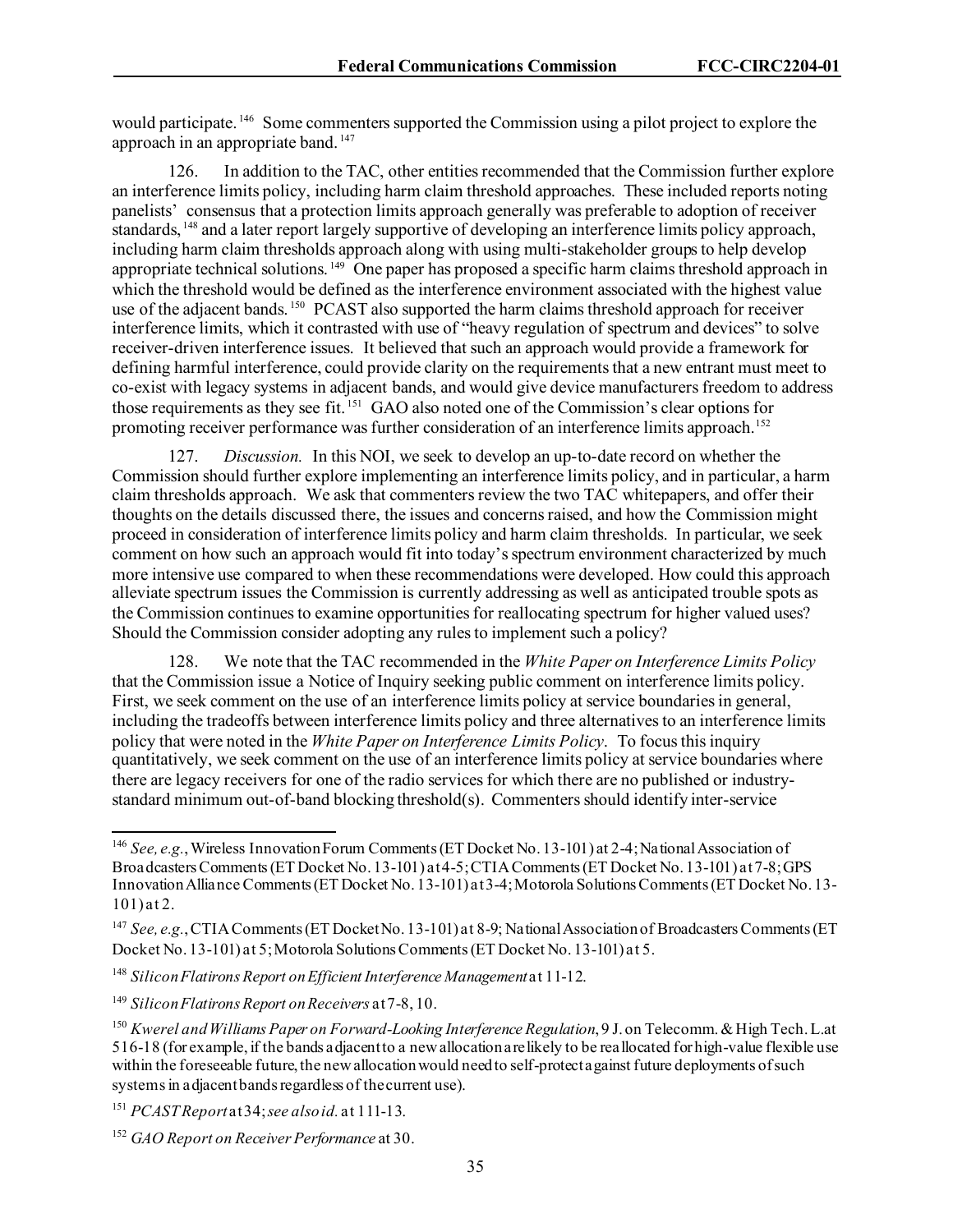boundaries where there are some legacy receivers that are unable, for example, to tolerate fundamental signal levels outside their receive band that are more than 2%-10% displaced from the legacy receiver band edge and less than -15 dBm at the receiver input port (after antenna losses, prior to RF filter attenuation). [153](#page-36-0) Commenters that support different metrics for examining inter-service boundaries are encouraged to provide such metrics along with detailed explanations to support their choices as well as the boundaries where they should apply. We are interested in knowing where legacy receivers are deployed that are designed and compliant with widely accepted industry receiver standards that include minimum out-of-band blocking (i.e., overload) tolerance specifications (e.g., radio receivers such as 3GPP base stations, user devices, aviation certified GPS receivers, etc.). Similarly, we seek information on where receivers are deployed that are not built to such standards, yet seek protection from signals outside their band. And we request that commenters identify the types of legacy receivers that are in the category identified by the TAC where interference limit policies may not be necessary at all. Our goal is to build a quantitative record based on commenters' experience and spectrum viewpoints to inform the Commission where they believe high-value interservice boundaries exist and where interference problems can be foreseen that could benefit from proactively implementing a harm claim threshold approach to specify licensees' responsibilities for interference risk mitigation.

129. Second, we seek comment on institutional approaches for implementing harm claim thresholds, including the use of multi-stakeholder processes, rulemaking, and in particular, inter-industry standards setting processes. We seek comment on specific tasks or reports that a multi-stakeholder group should address that would aid the Commission if it were to further examine implementing a harm claim threshold approach. For example, would a multi-stakeholder group be able to evaluate any high value interservice boundaries identified by commenters and provide consensus insight into which spectrum allocations should be addressed first or which would provide the largest benefits? Additionally, could a multi-stakeholder group compile data and produce a report or database regarding relevant technical specifications of deployed receivers including, but not limited to relative and absolute dynamic range, [154](#page-36-1) out-of-band blocking tolerance, and selectivity, where public owners of such receivers, other potentially affected spectrum users, and the Commission, do not have transparent insight? Such information could inform policy decisions and actions to balance transmitter emission power with receiver reception limits. What other tasks could a multi-stakeholder group tackle to help this process?

130. Similarly, how can industry standards processes be leveraged to provide for improved receiver performance to support a harm claim threshold approach? In this regard, the Commission is not seeking to build a record to mandate the "design" of receivers that could chill technology evolution, but instead, the Commission is seeking ideas on how the importance of good receiver design can more effectively be represented in the lifecycle of receiver development and product evolution processes. For example, for receivers that require protection from fundamental signals in adjacent or nearby spectrum bands, the minimum undesired out-of-band power at which those receivers can operate without a degradation metric exceeding a low minimum, could be specified in an industry standard. We note that this is already done in some standards groups. [155](#page-36-2) Alternatively, specific receiver requirements can be

(continued….)

<span id="page-36-0"></span><sup>&</sup>lt;sup>153</sup> -15 dBm was chosen here because for over 20 years, billions of (3GPP) mobile phone receivers and millions of certified aviation GPS receivers and 3GPP base station have been designed and deployed with this value of receiver blocking tolerance at a far range of frequencies from the allocated spectrum band. The 2%-10% frequency displacement is an approximate range over which various frequency dependent rejectionmasks for well-designed receivers are able to attenuate and tolerate out-of-band signals that are widely spaced from the allocated spectrum band, while legacy receivers with poor out-of-band rejection may not be able to tolerate out-of-band signals (i.e., they are receiving signals far removed from their band allocation).

<span id="page-36-1"></span><sup>&</sup>lt;sup>154</sup> The absolute power range between the power of the minimum discernible signal and the maximum signal strength for which a distortion metric is not exceeded.

<span id="page-36-2"></span><sup>&</sup>lt;sup>155</sup> For example, 3GPP specifies a far OOB undesired power level of -15 dBm for base stations and user devices. For 4G/LTE, see 3GPP TS 36.101 v17.4.0 (2021-12) User Equipment, Table 7.6.2.1-2 Out of band blocking, Range 3 & 4, Pinterferer = -15 dBm; and 3GPP TS 36.104 v17.4.0 (2021-12) Base station radio transmission and reception, Table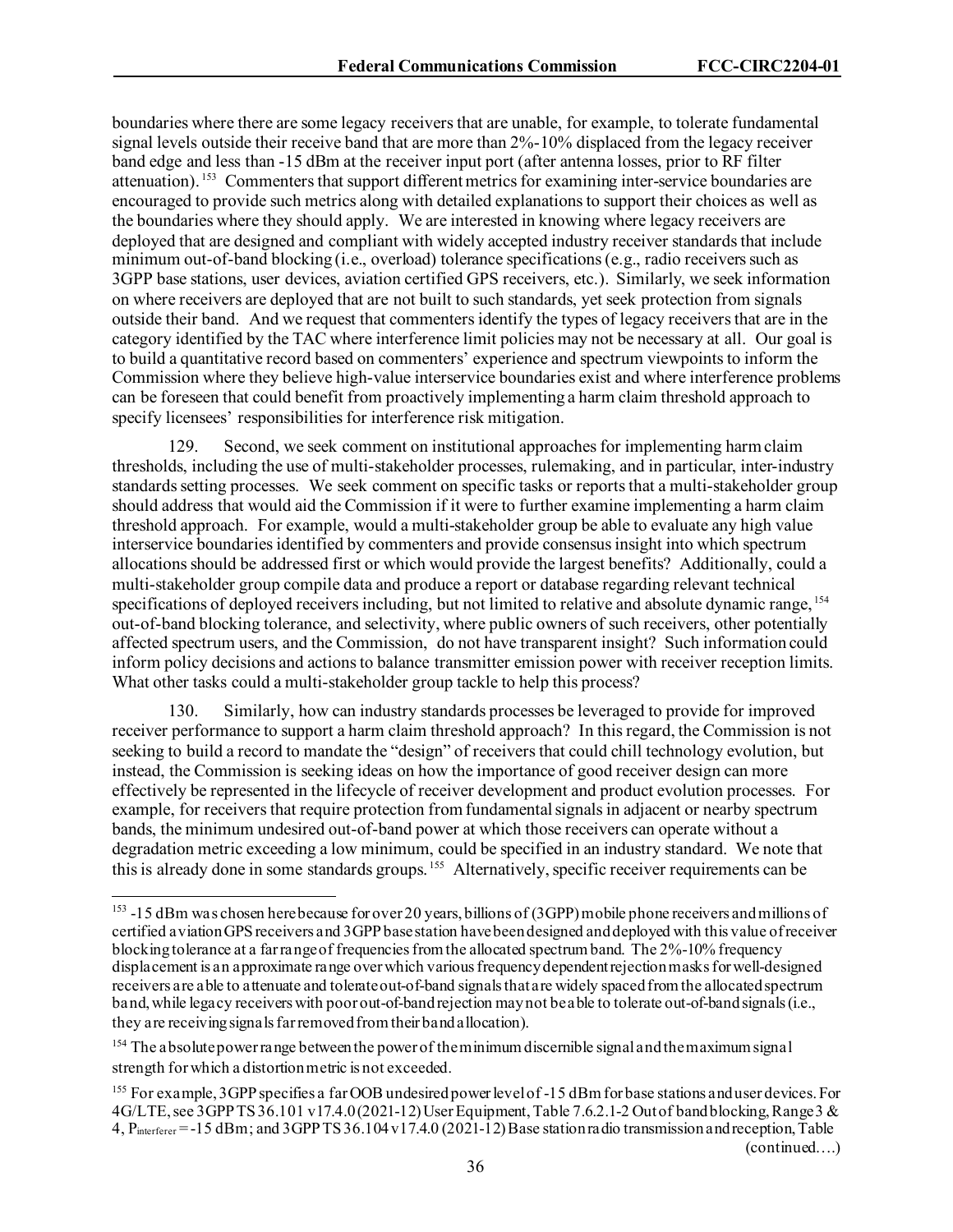specified as a receiver mandate in our rules or absent such specificity, left to industry to meet a harm claim threshold signal strength or power flux over-the-air specification (i.e., signal-in-space) which could be codified in our rules. We seek comment on these alternatives and their tradeoffs.

131. Third, we seek comment on suitable parameters for harm claim thresholds, engineering methods to determine their values, and ongoing reporting, analysis, and enforcement challenges. For example, should the Commission consider whether to adopt a standard "reference value of far out-of-band blocking power" to evaluate inter-radio-service interference scenarios. If so, what value would be appropriate? Would a standard reference value such as -15 dBm at the input to a receiver's front-end filter, be useful in the early identification of suitable harm claim thresholds; i.e., identifying harm claim thresholds that may be "at," "above," or "below" a standard reference value? If this value is inappropriate, what value would be appropriate? Should different values be specified for different radio services? If so, we request that commenters justify their position and provide detailed comment regarding recommended values and which radio services are applicable. How can the Commission incentivize industry segments where there are no consensus receiver standards, yet there is a desire for "protection" from inter-band interference? Since the responsibility for spectrum coexistence lies with both transmitters and receivers, can these (or other) harm claim threshold parameters be used to achieve the Commission's policy goals?

We also seek comment on whether a harm claim threshold approach should incorporate two parameters that 3GPP has used to study the balance of transmitter impairments with receiver impairments: Adjacent Channel Leakage Ratio (ACLR) and Adjacent Channel Selectivity (ACS). These parameters are used to analyze and determine the balance between transmitter and receiver impairments within spectrum bands shared between multiple mobile broadband service providers using a basic formulation called Adjacent Channel Interference Ratio (ACIR).[156](#page-37-0) While we are unaware of anyone applying this concept "between inter-service spectrum bands" (i.e., between different radio services) to assess whether out-of-band transmitter impairments or out-of-band blocking receiver filter impairments dominate the interference equation between spectrum bands, we seek comment on whether these concepts can be used in this context. For commenters that support such an approach, we request specific information regarding how these concepts could be applied and what values should be considered for evaluation purposes for various radio services.

133. Are there specific engineering methods or analysis tools that lend themselves to analyses necessary to support a harm claim threshold approach? In particular, a harm claim threshold approach may require specifying an "over the air" power flux or field strength threshold, over which "claims of harm" could be made, and under which claims of harm could not be made. Spatial and temporal variables associated with transmitters and receivers, especially mobile radio, present a statistical challenge to assess probabilistic bounds versus deterministic bounds (e.g., a receiver dynamic range certification requirement). Moreover, radio propagation is highly variable and radio waves are "polarized" and "directional" creating more statistical uncertainty. Further, technology advancements such as 5G Advanced Antenna Systems (AAS) enable more effective "directionality" to optimize wireless network coverage and performance, but technologies such as AAS also pose a dimension of uncertainty (e.g., RF emissions 'below the horizon' versus 'above the horizon'). How can these probabilistic variables be accounted for in analyses to produce trusted results agreed upon by interested parties? Can a standard methodology and modeling tools be used to implement these processes?

<sup>7.6.1.1-1</sup> Blocking performance requirement for Wide Area BS for E-UTRA, -15 dBm interfering signal mean power; for 5G/NR, see 3GPP TS 38.101-1 v17.4.0 (2021-12) User Equipment, Table 7.6.3-2 Range 3, and Table 7.6.3-4 Range 3,  $P_{interferer}$  = -15 dBm; and 3GPP TS 38.104 v17.4.0 (2021-12) Base station radio transmission and reception, Table 7.5.2-1 Out of band blocking performance requirement for NR, -15 dBm interfering signal mean power.

<span id="page-37-0"></span><sup>156</sup> *LTE – The UMTS Long Term Evolution: from theory to practice,* 2nd ed, 2011, Sesia, Toufik, Baker; Section 21.4.5; "The ACIR is the ratio of the total power transmitted from a source to the total interference power affecting a victim receiver, resulting from both transmitter and receiver imperfections."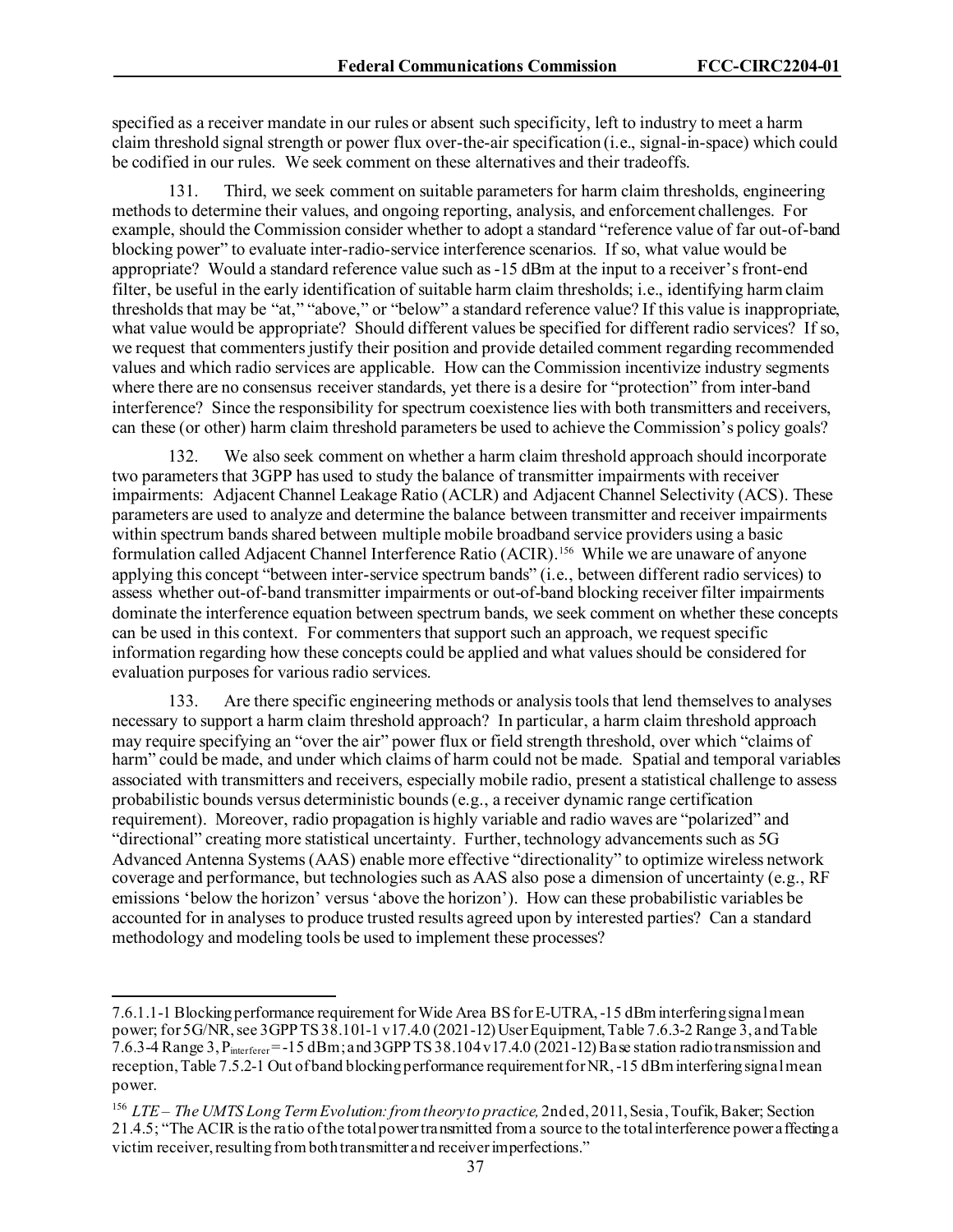134. We also seek comment on whether a standard reporting or measurement scale can be developed to categorize levels of interference or impairment. For example, most people are familiar with the Fujita (tornadoes), Saffir-Simpson (hurricanes), and Richter (earthquakes) scales, that stratify the consequences of undesired environmental effects in a manner that is understandable by the public. Can something similar be developed for spectrum and RF interference? Currently, some parties point to a relative change in the noise floor as a single indicator of harmful interference. However, given the orders of magnitude of variation between transmitter and receiver impairment conditions for different services and situations, a single-value relative change metric may not be meaningful. Moreover, under a harm claim threshold approach, there should be flexibility to determine a range of relevant values and associated responsibilities or ability to claim inference protection. Should the Commission establish a few basic and standard reference categories of interference, to enable quantitative / statistical risk assessment? As with the examples above, the absolute values of the scale can be different between different radio services. There is no "one size fits all." However, the notion here is that "sizes" (or ranges of power) are potentially describable and more meaningful to the public. What categories and levels do commenters believe would be both easy to describe and lend relevance to this approach?

135. We seek comment on how a harm claim threshold could be enforced given the spatial and temporal variations of various radio systems. We seek comment on how persistent and intermittent interference would or could be detected, reported, and used to identify a "claim" of interference? How would such a process distinguish external sources of interference from self-interference sources such as "cross coupling" between the transmit and receive paths within a radio transceiver, which could be misinterpreted as interference from an external source? How would sources of intermodulation interference be detectable and analyzed to distinguish (a) intermodulation interference generated from within a receiver, from (b) intermodulation products from the receiver's antenna system , from (c) intermodulation interference from the local environment (e.g., rusty bolts, corroded metal infrastructure nearby), from [d] intermodulation interference generated from high power nearby RF emissions (e.g., fundamental signals  $F_1$  and  $F_2$  can create interference at  $F_3 = 2*F_2 - F_1$ ) when impressed on a nonlinear element can cause co-channel interference within a receiver? We seek comment on these and other relevant interference reporting processes and best-practices that can be employed for specific radio services, regardless of whether receiver performance minimum expectations are established by industry standards or harm claim threshold methods. What other factors need to be addressed to effectively enforce a harm claim threshold? Commenters should be specific regarding what they and industry stakeholders can proactively and specifically do, and what role the FCC should undertake to enforce a harm claim threshold approach, especially in maintaining a "light touch" regulatory approach.

#### **c. Receiver Performance Mandates**

136. As noted above, the Commission has not generally imposed requirements on receiver performance and relies instead on establishing technical and operational rules associated with transmitters. Asto receiver performance, the Commission has relied largely on market forces rather than mandatory requirements to provide incentives for manufacturers to produce equipment with good receivers, though better performing receivers may come with increased cost. As discussed above, there have been a number of occasions in which the Commission has adopted rules that either promote receiver performance or require that receivers meet certain minimal technical performance capabilities, including situations involving repurposed spectrum where receiver performance specifications were required for future operations(DTV tuner requirements), developing acceptable levels of in-band and adjacent band interference for services(800 and 900 MHz bands), and safety-of-life services (maritime and location services). <sup>[157](#page-38-0)</sup> Some commenters or studies have indicated that in certain types of situations rules

<span id="page-38-0"></span><sup>&</sup>lt;sup>157</sup> See Background Section, II.B above.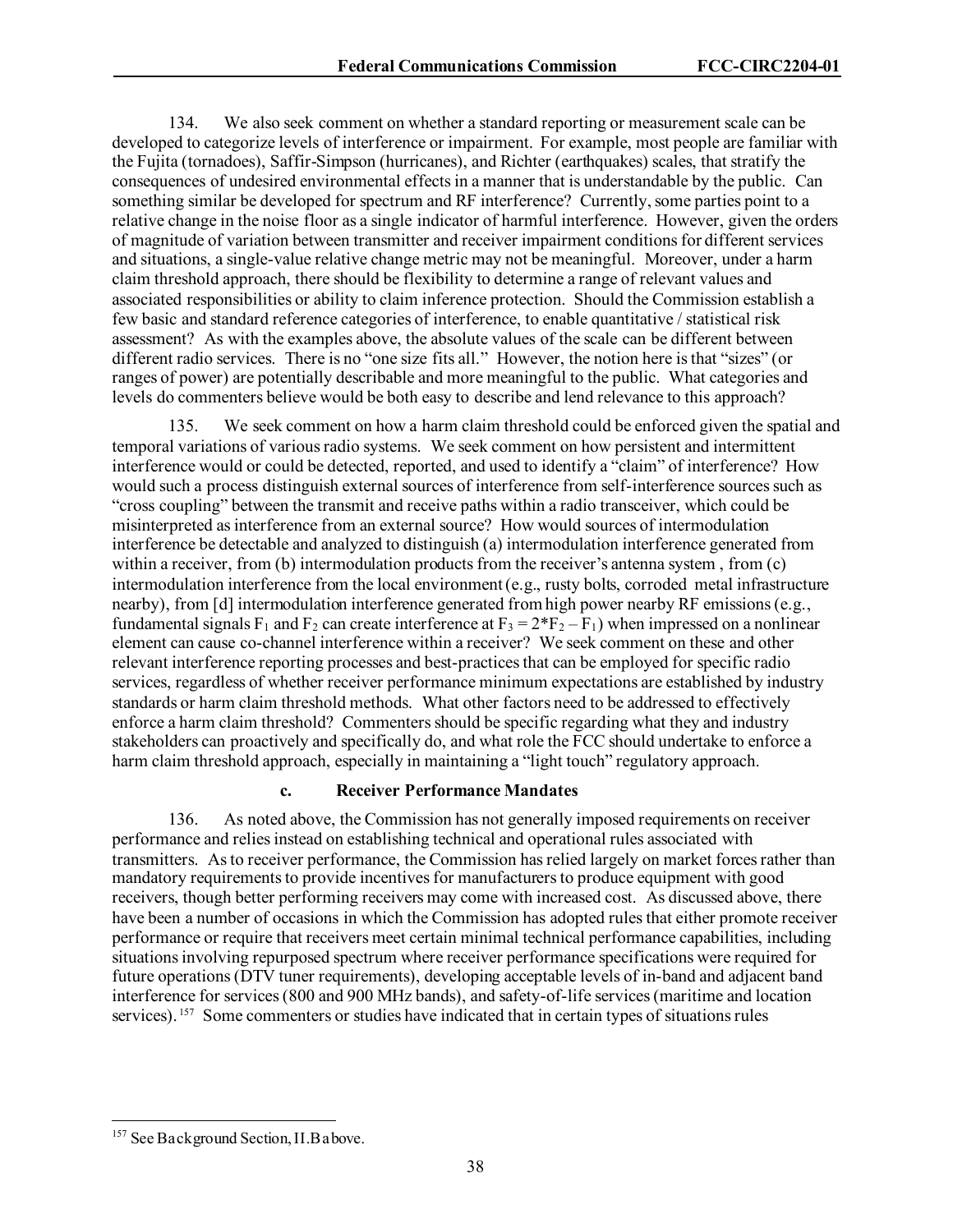promoting receiver performance may be appropriate, such as in the case where the licensee does not have sufficient control over receiver performance.<sup>158</sup>

137. *Discussion.* We request comment on whether and under what circumstances it might be appropriate for the Commission to consider adopting rules promoting receiver performance or specifying minimal receiver requirements. We also invite comment on possible regulatory approaches that promote receiver performance without specifying technical requirements.

138. We seek comment on whether the Commission should consider expanding its receiver rules to encompass more radio services or to apply rules generally across all radio services. To what extent to do the Commission's limited existing requirements on receivers provide guidance as we consider this issue? How successful were those efforts at balancing the need for a rule requirement without imposing undue costs that might be associated with such a regulatory approach? Should a particular approach already adopted by the Commission for one particular situation be appropriate for considering in an analogous situation? Are there particular services or situations today that suggest that the Commission should consider adopting a rule on receiver performance to serve the public interest? Why would such an approach be appropriate?

139. If a commenter suggests that the Commission should consider adopting a rule requirement in particular situation(s), we seek comment on why and how the rules could be applied. How specific would the requirements need to be? For example, the Commission could take a light touch regulatory approach and simply require equipment to meet certain industry standards or it could require receivers to meet certain benchmarks or a combination of the two based on radio service or type of equipment. Because some Commission licensees, such as mobile phone providers approve and certify specific phone models for use on their networks, should the Commission consider whether to adopt a requirement that those licensees ensure that their customers' equipment meets some minimal standards (e.g., 3GPP standards)? Would a rule specifying such a requirement suffice? Or would specific minimum benchmarks be needed?

140. We seek comment on whether there are certain cases where a regulatory approach should be considered because the receivers associated with a particular service are not sufficiently under the control of the licensee or may not be designed to meet particular industry specifications. We note, for instance, that in many cases consumers have a wide variety of equipment choices(e.g., in-home access point equipment, devices for use with a licensed or unlicensed services such as radar or satellite receivers), and the purchase decision is entirely in the consumer's hands without any licensee providing the role of gatekeeper on receiver performance. Would regulatory requirements to ensure minimal performance be appropriate in certain situations such as those? What are the costs and benefits of such an approach? Commenters should provide detailed justification for what type of requirements should apply to which services or user classes, if the Commission were to consider amending its rules to implement receiver requirements.

141. To what extent might it be appropriate for the Commission to consider requiring certain disclosure to consumers, and owners/operators of equipment and systems with embedded receivers or transceivers, so that they make a more informed choice about the equipment they purchase. We invite comment on whether the Commission should require radio equipment information disclosure, for example through a labeling requirement, or key metrics regarding the receiver. Would such a requirement be useful to consumers and owners/operators of integrated systems that employ receivers? If so, what type of information would be most helpful to inform consumers and operators to make an educated decision (e.g., selectivity, dynamic range, etc.)? Would such a requirement be beneficial across the board for all equipment or only for equipment designed for certain services or user bases? What would be the best way to disclose this information (e.g., on packaging, in the manual, etc.)? What burden and costs would a disclosure requirement place on manufacturers? Would this increase product costs? If so, by how much? Commenters should provide details regarding who would benefit most from such

<span id="page-39-0"></span><sup>&</sup>lt;sup>158</sup> *See, e.g.,* National Association of Broadcasters Comments (ET Docket No. 03-65) at 2.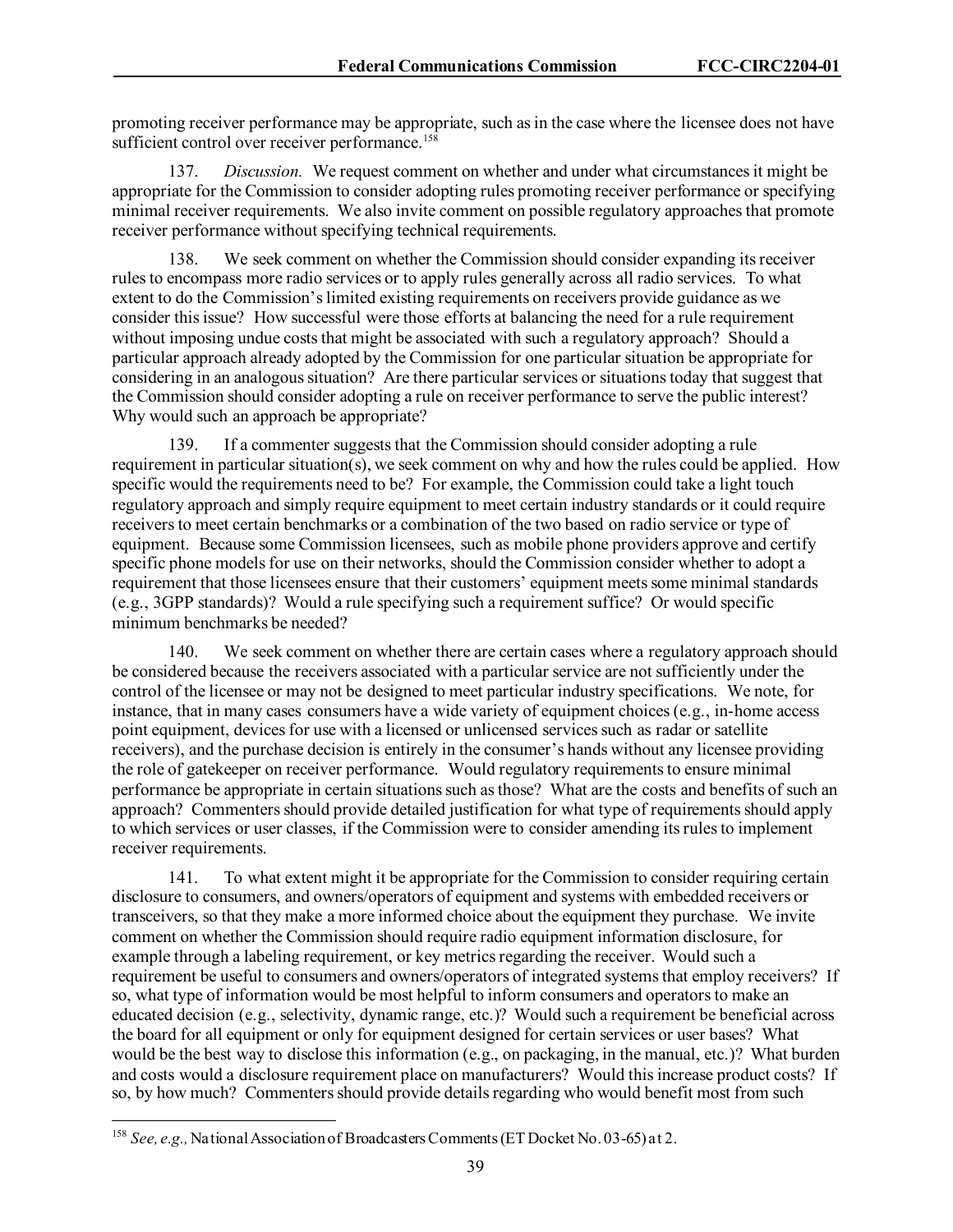disclosures and for what type of equipment for which rule parts or portions thereof. We also seek comment on how, if the Commission deems such rules are warranted, they should be enforced? Should it be part of the equipment certification process where the Commission already imposes certain labelling requirements? Finally, we ask if such a disclosure requirement would incentivize manufacturers to build better receivers? Are there any other factors or policy issues that the Commission should consider as it pertains to the potential for requiring receiver labeling information?

142. If the Commission were to pursue consideration of possible mandatory requirements, we request comment on possible technical specifications or other requirements that would need to be considered. For example, could the rules tie a filtering requirement to the expected emissions in adjacent or nearby bands to ensure resiliency from out-of-band emissions or blocking interference? What about requirements regarding to spurious emissions or intermodulation interference? How could such requirements be implemented? What factors should go into determining such filter and other requirements? Is there a frequency separation that should be considered, either absolute or as a function of bandwidth that should be considered to adequately protect receivers against blocking interference? Should there be a required margin built in, to future proof receivers against future Commission actions that might affect the nearby RF environment? If so, how much of a margin is realistic? What issues need to be considered that affect the attenuation roll-off performance of filters? How should such requirements be contemplated for differing operational requirements (e.g., requirement differences in fixed, mobile, satellite, broadcasting, radiolocation services, etc.)?

143. In the event a regulatory requirement is considered, we seek comment on what consideration should be given for services where the expected equipment lifetime differs. For example, certain industrial equipment is expected to work for 10 or 20 years or more while consumer mobile devices are typically replaced every few years. What other technical requirements would need to be specified? How should different receivers be categorized? Can a rating scale be developed to easily assess how much additional interference protection one receiver may have over another? Should any categorization be tied to characteristics of the desired transmitters? Or the undesired transmitters in adjacent and nearby bands?

144. In addition, we seek comment on how rules specifying particular receiver protection criteria may affect receiver architecture, particularly concerning implementation complexity, size, performance, form factors, number of external components, power consumption, impacts on other systems, and cost.

145. We seek comment on what type of tests may be needed if the Commission were to consider specific requirements. Should such testing be part of the equipment approval process? Which receiver parameters should be examined? How should tests for these parameters be designed and conducted? Commenters should provide information regarding specific test details. Is there other information the Commission should consider, if it were to implement rule requirements for all or certain receivers?

146. Finally, we request comment on any other regulatory approachesthe Commission should consider that would promote improved receiver interference immunity performance where that would be appropriate. We ask that commenters provide sufficient explanation of their ideas and rationale for why they would be appropriate for consideration of such a regulatory approach as the best means of promoting our goal of promoting more efficient use of spectrum through improved receiver performance.

### **4. Innovation and the Marketplace**

147. As part of the Commission's overall spectrum management goals, we seek to promote innovative new technologies and uses of spectrum. We request that commenters address the various considerations and approaches that have been discussed in this Notice, and inform the Commission about how best to promote innovation.

148. We recognize that receiver interference immunity performance specifications have the potential to impact receiver markets in various ways depending on how they are implemented. As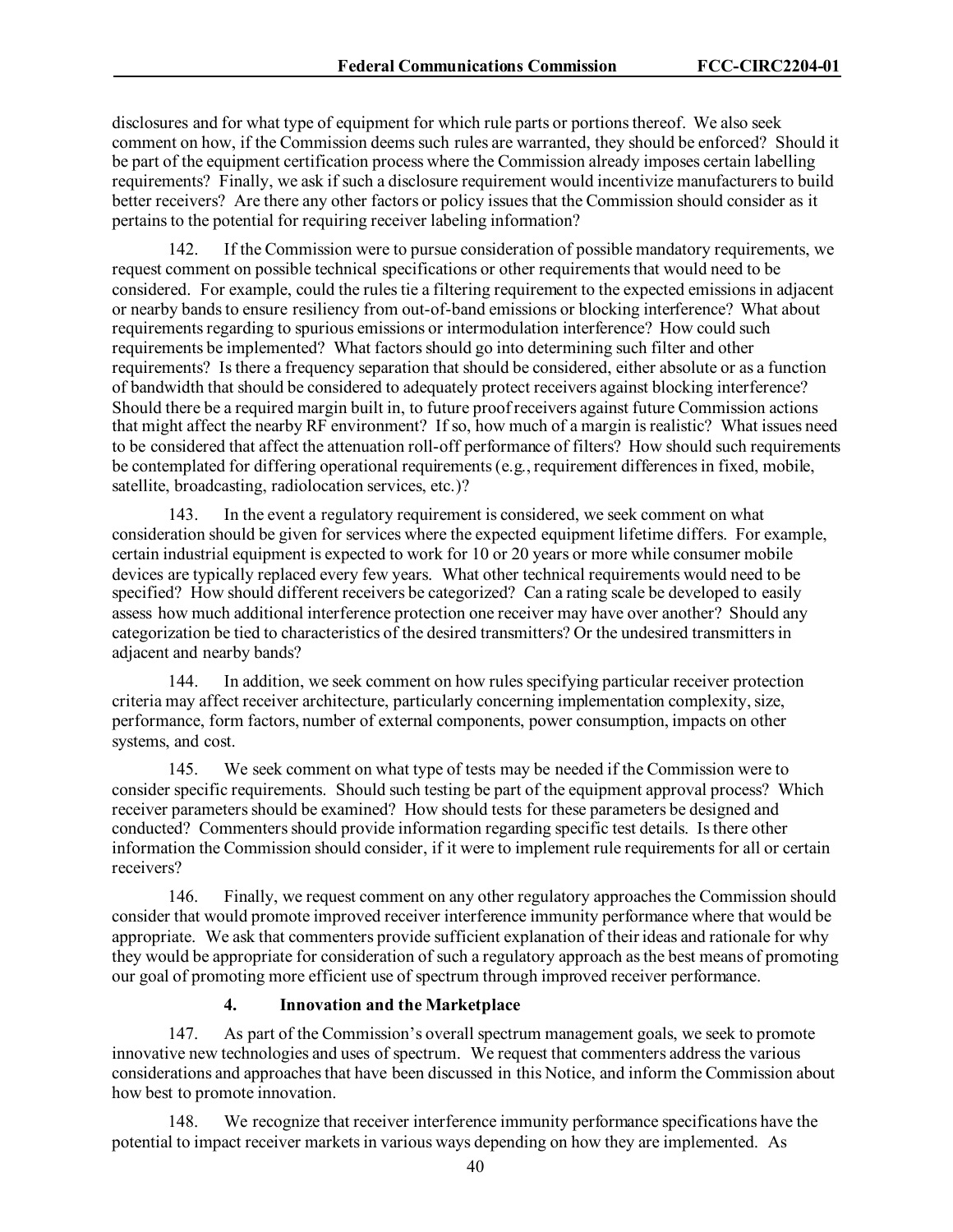discussed above, we are examining three general types of approaches to promoting improved receiver performance – promoting industry-led voluntary approaches, providing additional Commission guidance, and possibly adopting mandatory requirements, or some combination of each. We inquire as to how innovation and the marketplace would be affected by the approaches we are considering, and how best to consider the weighing of each approach as well as a balanced combination.

We note, for instance, that receivers with improved interference immunity performance features may create product differentiation that is generally desirable for consumers/users. As for voluntary approaches, voluntary industry guidelines and standards that promote development of receivers that are better or more desirable would create product differentiation. At the same time, however, the cost of producing such receiver devices might be higher than the cost of producing less resilient receivers, resulting in higher prices. In such a case, consumers/users would ultimately determine whether the receivers with greater interference immunity are ultimately deployed (compared to less resilient receivers), and would generally be based on whether the users would be willing to pay any higher prices that might be charged. We seek comment on how we might assess voluntary approaches in the context of innovation and the marketplace, and which approaches would be most or least effective when it comes to facilitating innovation while promoting improved receiver performance.

We next seek comment on how the various approaches discussed regarding potential Commission guidance would affect innovation and the marketplace. We ask that commenters address particular types of potential Commission policy guidance discussed herein – including general policy guidance, a policy statement, or an interference limits policy such as harm claim thresholds – and how those particular approaches affect innovation and the marketplace. Which approaches would be most or least effective as to facilitating innovation while promoting improved receiver performance? For instance, would clarification of Commission policy as to the integral role that receiver interference immunity performance plays in spectrum management, and clearer guidance about receiver responsibilities associated with developing and deploying receivers that protect against adjacent and nearby spectrum uses, help promote innovations in improved receiver design, and how should the Commission consider crafting such guidance in order to promote innovation in the marketplace? We also note that proponents of the development of an interference limits policy or harm claim threshold approaches note many benefits of such an approach, including that it could serve as a better alternative to adopting particular mandatory requirements in the rules. We invite comment on how an interference limits policy or harm claim thresholds approaches affect innovation and the marketplace.

151. We also invite comment on the adoption of regulatory requirements or rules (including standards) that require minimal levels of receiver interference immunity performance as the means for achieving the Commission's public interest goals. We note that mandatory standards would be expected to ensure development and deployment of receivers with a minimal level of interference immunity performance that would help achieve particular Commission goals regarding particular spectrum bands, including addressing issues relating to enabling greater access to adjacent band spectrum for other spectrum users. At the same time, we note that there may be instances in which regulatory adoption of specification standards could stifle innovation by restricting the introduction of products with otherwise desirable new features that are inconsistent with the standards, or might not be the most efficient at achieving the Commission's goals for ensuring a minimal level of receiver performance. We ask for comment on how particular mandatory approaches may affect innovation and the marketplace. If a class of receivers are expected to be protected without a minimum knowable level of self-protection (selectivity) designed-in the receiver, how can protection be ensured?

152. With regard to each of the approaches discussed above, we request comment on the impacts of receiver interference immunity performance asto the following questions. What effects would interference immunity performance specifications have on innovation in equipment design, performance (especially as to performance not addressed by specifications) and features? What effects would particular approaches have on receiver markets in terms of cost of production, price and availability of equipment, and user demand? What aspects of specifications would have the greatest impacts on innovation and markets and what steps could be taken to minimize or mitigate their impacts? Since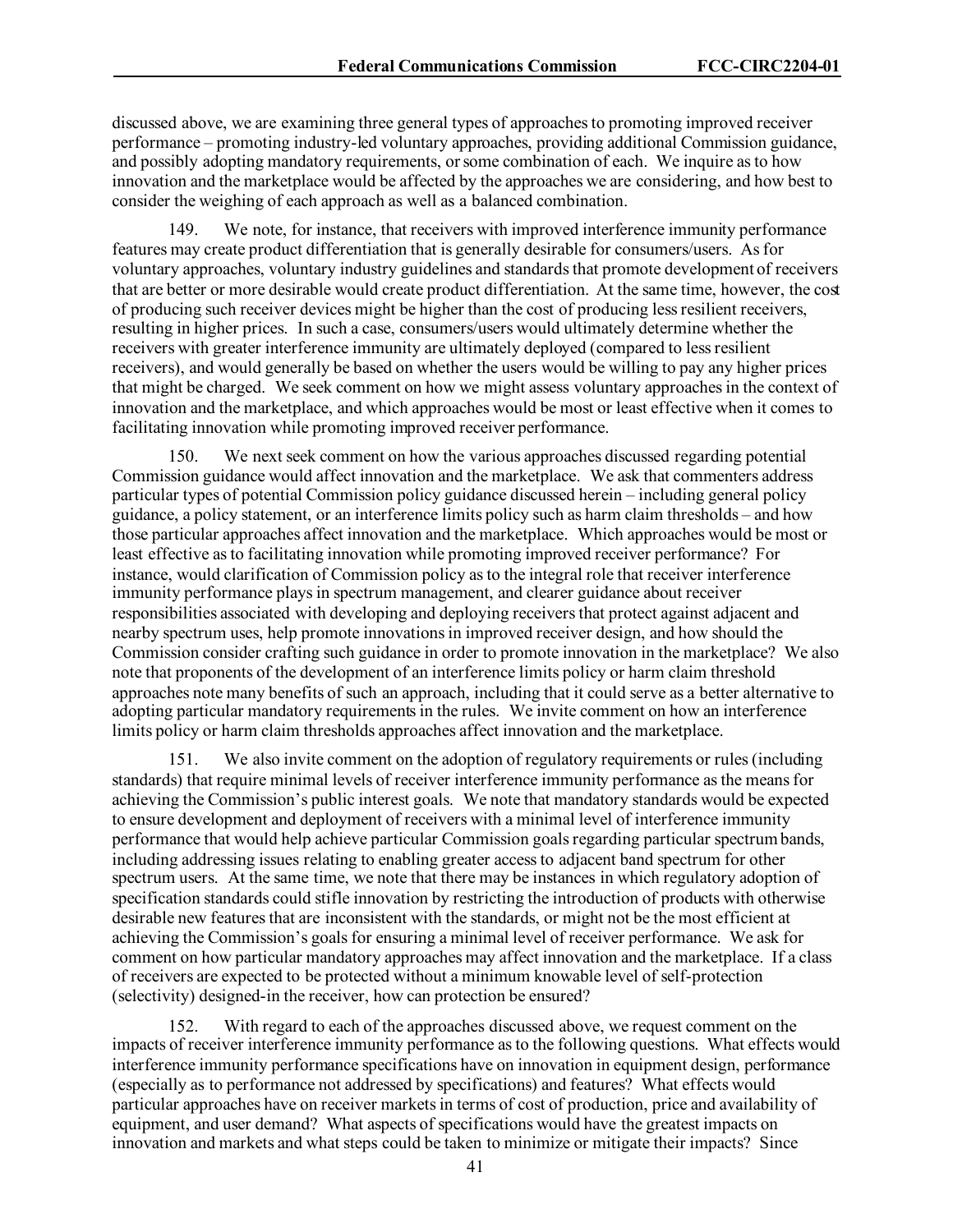receiver filters to block OOB signals are generally a small fraction of the cost and complexity of a receiver, and generally, such components do not constrain the high-level innovative functions of a receiver, commenters should be specific and describe the impact on innovation, if any, of establishing basic minimum power reception limits from signals outside of a receiver's allocated spectrum band. Finally, to what extent should assessments of the impact on innovation and markets be a factor in the Commission's consideration of the various approaches for promoting improved receiver interference immunity performance discussed in this NOI?

153. In addition, we inquire as to how the Commission might evaluate an appropriate mix or balance among of the various approaches that are discussed in this NOI as regards innovation and the marketplace. Commenters should offer their views on how the Commission might find that appropriate mix or balance.

154. Finally, we invite comment on any other considerations that the Commission should take into account on how best to promote innovation as the Commission evaluates possible approaches to promoting improved receiver performance as part of its spectrum management in the future.

## **5. Legacy Receivers and Transition Pathways**

155. There are many billions of receivers currently in use in various different radio services for a multitude of purposes. Depending on the types of approaches that industry and the Commission might take into promoting improvements in receiver performance, many of these existing "legacy" receivers may be impacted. Many receivers presumably already operate efficiently and include robust interference immunity, whether it is because they comply with voluntary industry guidelines, manufacturer designs are efficient, regulatory requirements are in place, or for other reasons. Many other receivers may currently not include the latest technologies or designs that could make the receivers more immune to interference, but also may be in the process of being replaced fairly quickly over the next few years, as is the case for consumer mobile devices over generally a five to ten year period. Then there are receivers in many different services, that may not be as immune to interference as they could be, particularly insofar as the receivers (or some subset of them) used in a particular service may be susceptible to interference from other operations in adjacent or nearby bands, or could experience interference with the introduction of new services in adjacent or nearby bands, in part because these receivers(or some subset of them) have not been designed to be more immune to interference.

156. As the Commission observed in its 2003 NOI on receiver performance, in situations where the Commission adopted spectrum policies that assumed receivers performed in accordance with a given set of interference immunity specifications, it is likely that many of the existing receivers could continue to provide satisfactory service.<sup>[159](#page-42-0)</sup> Further, interference conditions that would necessitate the use of receivers meeting the applicable guidelines/standards would not be present everywhere, and they may operate in locations where potentially interfering signals were not present or were present at levels within the capabilities of existing receivers. Such receivers could provide satisfactory service. in many situations where industry or the Commission adopted spectrum policies that promote receiver performance. Accordingly, the NOI noted that one approach would be to simply allow users to change to new receivers as they encountered interference. The Commission also identified another situation, such as where the service would be of more critical importance, and suggested that it might be necessary to require replacement of receivers, including the case in which a transition is being mandated for the replacement of receivers.<sup>160</sup> The Commission asked about how to treat existing receivers that do not comply with any new receiver immunity specifications that may be developed, and how the size of the installed receiver base should affect development of receiver guidelines/standards, what criteria should be used by the

<span id="page-42-0"></span><sup>159</sup> *NOI on Receiver Performance Specifications*, 18 FCC Rcd at 6055-56, para. 40.

<span id="page-42-1"></span><sup>160</sup> *Id.*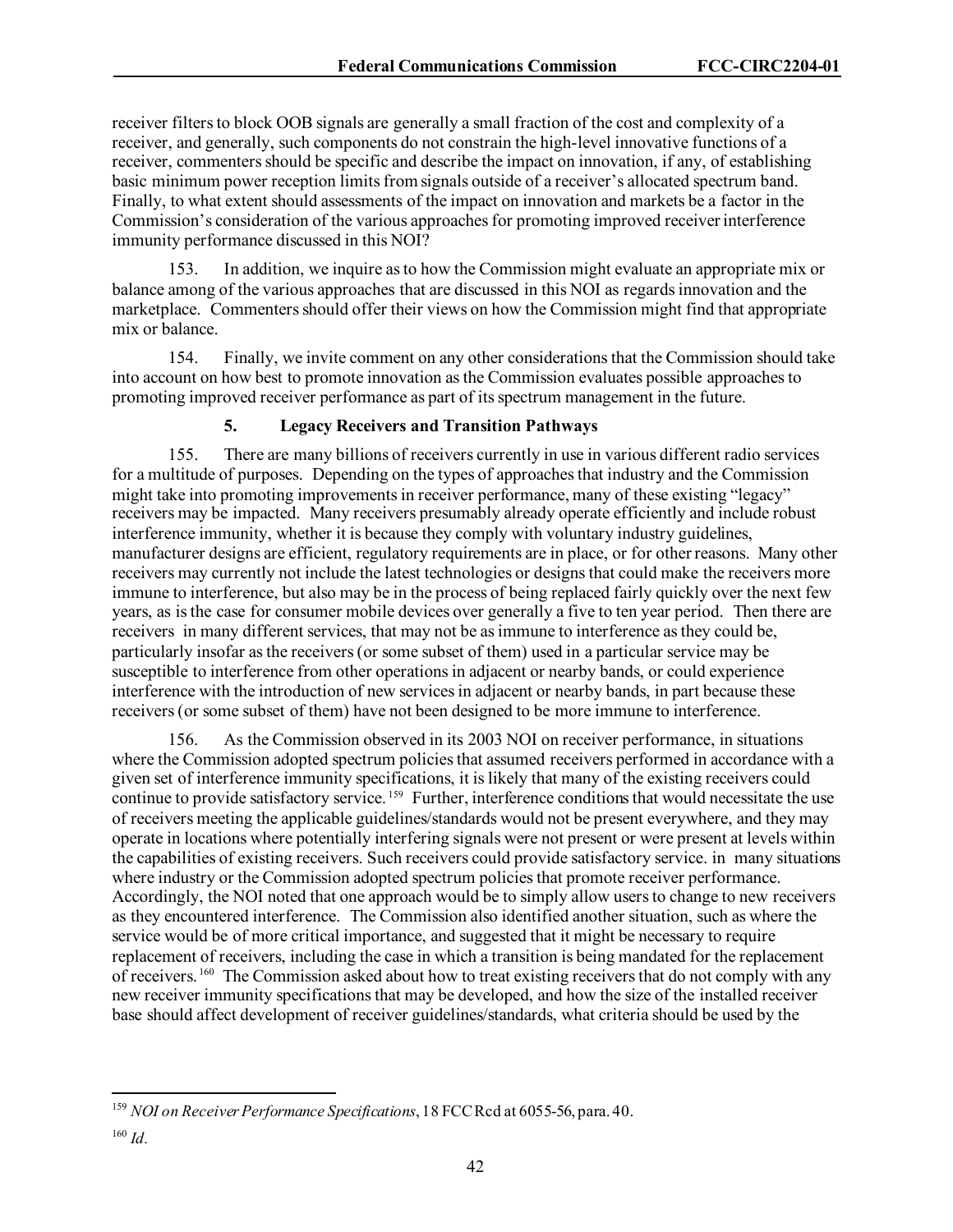Commission if it were to take action to require replacement of receivers (either rapidly on a transitional basis) in particular services, and what would be an appropriate phase-in period. [161](#page-43-0) 

157. Regarding the potential replacement of legacy receivers, the GAO report noted both the lack of predictability about the future spectrum environment, and that it can take significant time and effort to upgrade and replace receivers once deployed. <sup>[162](#page-43-1)</sup> Silicon Flatirons suggested that it would be helpful if regulators could better anticipate the needs at band edges and provide proper notice (e.g., 10 years) regarding the need for better receivers, and further noted that in order to help manage costs development of a phase-in of receiver regulation would be important. [163](#page-43-2) CSMAC discussed the need for future spectrum planning to give due consideration to legacy equipment and not to unnecessarily strand such equipment due to new services or devices that cause interference. It believed that when developing future spectrum sharing policies and considering technological advancements that enable improvements in legacy equipment, spectrum managers should also consider the replacement rate of existing transmitting and receiving equipment. This would avoid the potential for unnecessary stranded investment in this equipment, and balance the cost of this investment with the public benefits of more spectrum access to both federal government and other users. [164](#page-43-3)

158. We further note that the matter of how best to address legacy receivers and transition to less susceptible receivers in order to allow new operations in adjacent or nearby bands continues to be an important consideration as the Commission seeks to enable new uses of spectrum and promote more efficient use of spectrum. We anticipate that issues concerning legacy receivers that are not as interference-resilient as they could or should be may continue to arise, and consideration to potential pathways for addressing legacy receivers and any transitions to better performing receivers is important.

159. *Discussion.* What is the state of receiver performance across the commercial sector, including public safety, aviation and maritime safety, and federal spectrum users? We request comment and suggestions on the range of issues and considerations that the Commission should take into account as it considers the treatment of existing receivers that may not comply with any new approaches or policies adopted in the future (e.g., improved receiver minimum interference immunity performance where that might be appropriate). We note that the issues include those relating to how the Commission or others might determine the size of the installed base and identify existing or legacy receivers that potentially may be subject to approaches that lead to improved interference immunity performance. As discussed above, we recognize that in many instances receivers are replaced fairly often, and that improved receiver performance in those cases could be achieved in a relatively rapid fashion, while there may be other situations in which other approaches (as discussed herein) may be appropriate. We invite comment on each of these types of situations, including specific comment on whether and how to factor in the anticipated useful life of existing receivers.

160. We also request comment on considerations that the Commission should take into account related to transitions (e.g., repair or replacement) from use of legacy receivers to receivers that are more interference-immune in situations where that is deemed appropriate. Are there, for instance, particular approaches in previous or current Commission proceedings that provide some guidance that the Commission should consider? What are the complexities of introducing receiver requirements or harm claim thresholds in bands with existing spectrum allocations and service rules? What are realistic timelines for products in existing bands to adapt to a harm claim threshold or other regulatory actions to improve receiver performance? We invite broad comment on relevant issues pertaining to legacy receivers and potential transition approaches, including timelines for transitioning that may be

<span id="page-43-0"></span><sup>161</sup> *Id.* at 6055-56, paras. 39-40.

<span id="page-43-1"></span><sup>162</sup> *GAO Report on Receiver Performance* at 26-28.

<span id="page-43-2"></span><sup>163</sup> *Silicon Flatirons Report on Efficient Interference Management*at 10-11.

<span id="page-43-3"></span><sup>164</sup> *CSMAC Report*at 61-62, 64-65(discussion on "promoting certainty and appropriate consideration of legacy" and "taking technological advancements into account with regard to legacy equipment").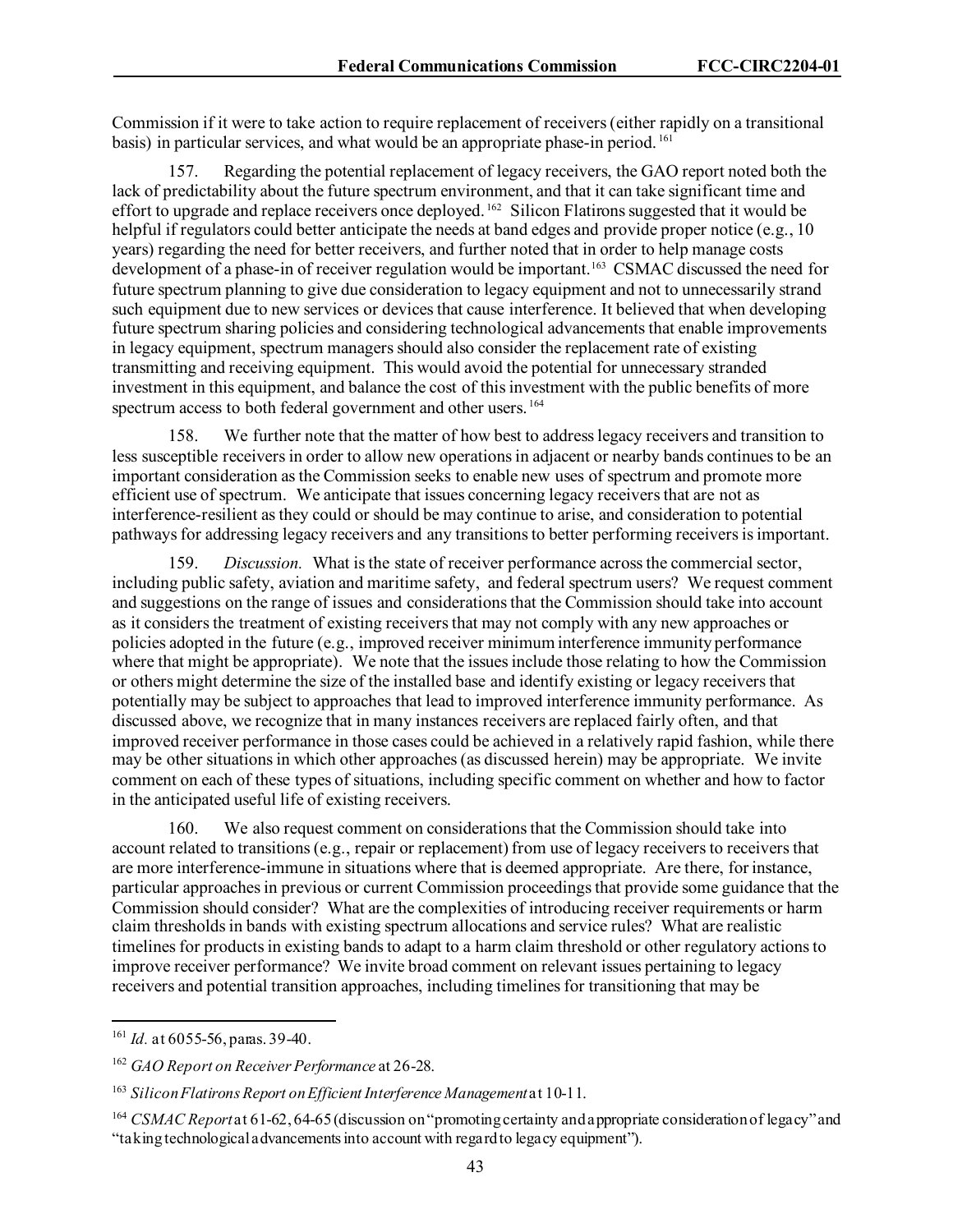appropriate, the impact on global competitiveness, and consideration to regulatory actions that other nations have taken. Are there approaches that the Commission should consider that would enable smooth transitions? Should the Commission consider approaches that could facilitate any transition deemed appropriate that would minimize the costs that would be incurred? In sum, we ask that commenters help the Commission identify and consider the range of issues and concerns that should be taken into account with regard to addressing legacy receivers and transitioning to systems with improved receiver interference immunity performance that would serve the public interest.

### **6. Costs and Benefits**

161. There are both costs and benefits that are associated with the implementation of the various approaches discussed in this NOI for the Commission's consideration as it seeks to promote improved receiver interference immunity performance in appropriate ways. We recognize that there could be a range of tradeoffs to consider. <sup>[165](#page-44-0)</sup> We invite comment on ways to minimize the costs, optimize the benefits, and otherwise balance the costs and benefits, as steps are taken in the future to improve receiver interference immunity performance as part of the Commission's overall spectrum management goals in those situations in which doing so would serve the public interest.

162. We note that the TAC in its *White Paper on Risk-informed Interference Assessment,* recommended that the Commission include in its decision-making evaluation a quantitative risk-informed interference assessment (e.g., comparing various likelihood/consequence combinations for multiple different potential interference hazard scenarios among the potentially affected operators) as it considers the interests of incumbents, new entrants, and the public.<sup>[166](#page-44-1)</sup> Others have noted that better understanding of the costs and benefits associated with improved receiver interference immunity performance could be help "inform how to develop an incentive structure that would actually improve receiver selectivity."<sup>167</sup> CSMAC indicated that in considering costs, spectrum managers should take into account changes and improvements in legacy equipment that will occur in the marketplace, and try to minimize the cost of stranded investments. [168](#page-44-3) Several other reports have focused on considerations related to the costs associated with any new guidance or policy promoting improved receiver performance, and discussions of the need for an appropriate phase-in depending on the situation.<sup>169</sup>

163. *Discussion.* We invite comment on how the Commission should consider the associated costs and benefits of the various approaches that are discussed in this NOI for promoting improved receiver interference immunity performance – including voluntary approaches, Commission guidance (e.g., policy clarification, policy statement, interference limits policies), or regulatory approaches such as adoption of mandatory requirements for specified services.

164. We also invite comment on how the Commission might consider a phased-in approach when promoting improved receiver interference immunity performance in particular bands. As the Commission considers costs and benefits, what are the kinds of costs and the kinds of benefits that should be considered. How might the Commission best consider the trade-offs concerning potentially affected stakeholders?

## **7. Legal Authority**

165. As the Commission considers possible approaches to explore further, we seek comment on the Commission's legal authority concerning the kinds of approaches it may be considering. In the

<span id="page-44-0"></span><sup>&</sup>lt;sup>165</sup> *NOI on Receiver Performance Specifications* at 6024, 6044, 6047-48, 6052, paras. 10, 14, 21, 24, 33 (discussing costs and benefits and tradeoffs to consider).

<span id="page-44-1"></span><sup>166</sup> *See generally White Paper on Risk-informed Interference Assessment*.

<span id="page-44-2"></span><sup>167</sup> *Silicon Flatirons Report on Receivers* at 5.

<span id="page-44-3"></span><sup>168</sup> *See CSMAC Report* at 61-66.

<span id="page-44-4"></span><sup>169</sup> *See, e.g.*, *Silicon Flatirons Report on Efficient Interference Management*at 10.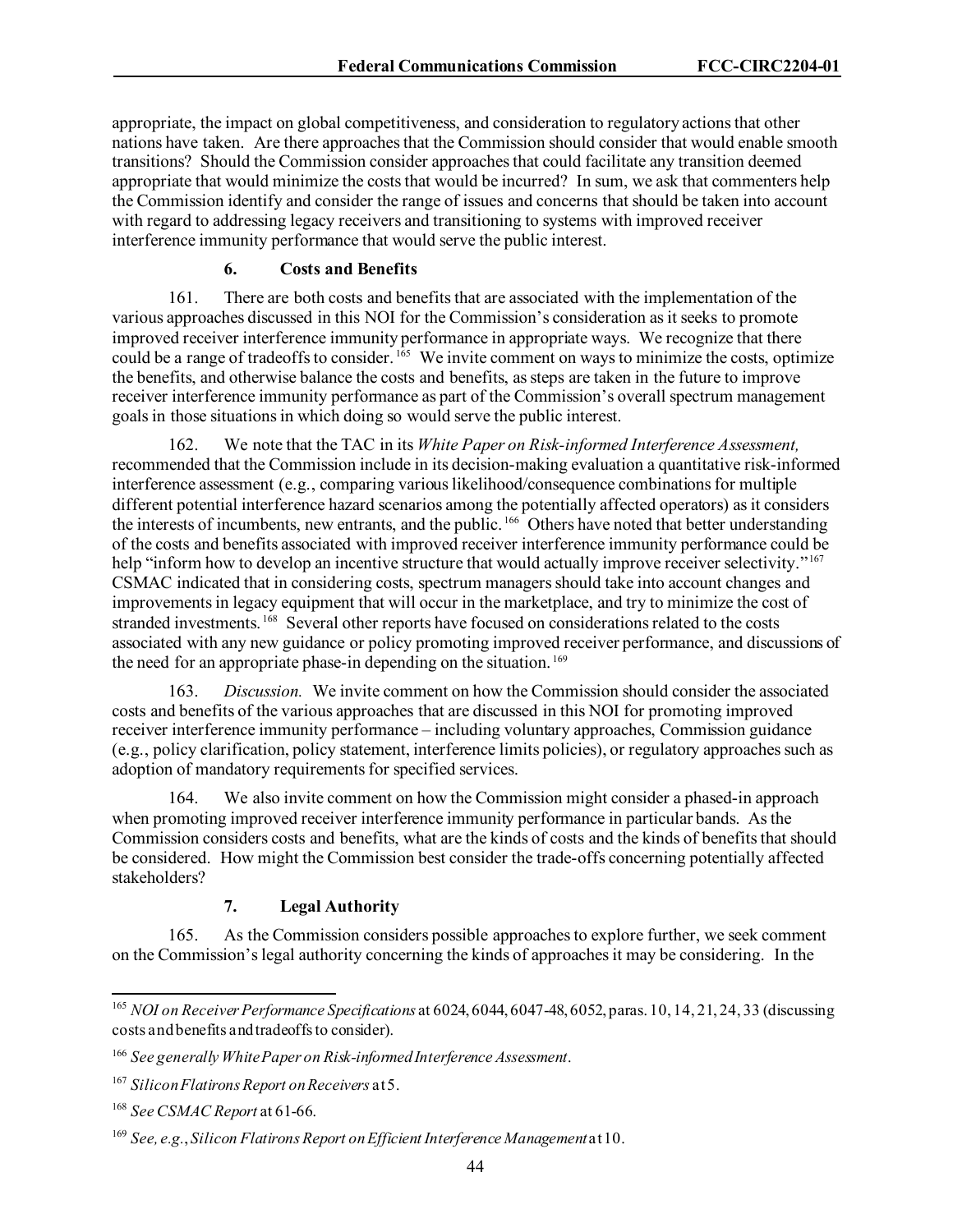2003 *NOI on Receiver Performance Specifications*, the Commission stated its belief that the Commission had the "necessary statutory authority to promulgate receiver immunity guidelines and standards under sections  $4(i)$ ,  $301$ ,  $302(a)$ ,  $303(e)$ ,  $(f)$ , and  $(r)$  of the Communications Act, as amended."<sup>[170](#page-45-0)</sup> Several commenting parties generally agree, while others suggested that the Commission's authority could be limited.<sup>171</sup>

166. *Discussion.* We continue to believe that the Commission has the necessary statutory authority to promulgate receiver immunity guidelines and standards under sections 4(i), 301, 302(a), 303(e), (f), and (r) of the Communications Act, as amended. We request comment on this assessment of our authority. We also invite comment on other sources of authority as the Commission considers the various approaches concerning receiver performance as discussed in this NOI. We seek comment in this NOI on whether the extent and limits of the Commission's statutory authority and enforcement mechanisms should affect its consideration of the possible approaches.

167. The Communications Act provides the Commission with broad spectrum management authority, including authority under Title III of the Act to manage the use of radio spectrum and to prescribe the nature of wireless services to be rendered. <sup>[172](#page-45-2)</sup> In particular, section  $30\overline{3}$ (e) allows the Commission to "regulate the kind of apparatus to be used with respect to its external effects and the purity and sharpness of the emissions from each station and from the apparatus," section 303(f) directs the Commission to "[m]ake such regulations not inconsistent with law as it may deem necessary to prevent interference between stations and to carry out the provisions of this chapter," and section 303(r) provides the Commission with general rulemaking authority.<sup>[173](#page-45-3)</sup> In the past, the Commission has drawn on its authority under section 303 to adopt requirements designed to protect receiving devices from interference from incoming signals by defining the conditions that constitute interference, including the operating parameters of the equipment causing and receiving the interference. For example, as discussed above, in both the 800 MHz public safety service and 900 MHz Business and Industrial/Land Transportation (B/ILT) service the Commission adopted regulations that required licensees claiming protection from unacceptable interference to use receivers capable of distinguishing wanted signals from unwanted signals. <sup>[174](#page-45-4)</sup> More recently, the Commission adopted rules for commercial use of the 3.5 GHz Band that

<span id="page-45-2"></span><sup>172</sup> *See, e.g.*, 47 U.S.C §§ 301, 302a, 303, 309.

<span id="page-45-3"></span> $173$  47 U.S.C. §§ 303(e), (f), (r).

(continued….)

<span id="page-45-0"></span><sup>170</sup> *NOI on Receiver Performance Specifications* at 6047, para. 22.

<span id="page-45-1"></span><sup>&</sup>lt;sup>171</sup> *See, e.g.*, Sincla ir Broadcast Group Comments (ET Docket No. 03-65) at 7-9 (Commission has legal authority); Julian Gehman Comments (ET Docket No. 13-101) at 4-7 (Commission has ample authority to implement interference protection limits); *but see* AT&T Comments (ET Docket No. 03-65) at 14-15 (the Communications Act only provides authority to regulate "specifically enumerated classes of licenses and devices"); the Consumer Electronics Association (ET Docket No. 03-65) at11-12 (Commission generally does not have legal authority to impose receiver performance standards outside of certain enumerated classes of devices). We also note that some have suggested that having additional clarification from Congress could be useful to the Commission as it considers ways to promote receiver interference immunity performance as part of its spectrum management policies and efforts. *See, e.g.*, *PCAST Report* at 35 (suggesting that, in light of its recommendations and Congressional interest in receiver performance, Congress may want to consider clarifying the Commission's authority under the Communications Act as it considers spectrum management with regard to receiver interference immunity performance).

<span id="page-45-4"></span><sup>174</sup> *See Protection of Public Safety Equipment in the 800 MHz Band*, *Report and Order*, WT Docket No. 02-55, 19 FCC Rcd 14969, 15032 (para. 109) (2004) (*800 MHz Order*); *Amendment of Part 90 of the Commission's Rules to Provide for Flexible Use of the 896-901 MHz and 935-940 MHz Band Allotted to the Business and Industrial Land Transportation Pool*, *Report and Order*, WT Docket No. 05-62, 23 FCC Rcd 15856, 15870 (para. 24) (2008) (*900 MHz Order*). In 2020 the Commission revised its rules governing operations in the 900 MHz Band to allow expanded broadband use and retained the interference resistance standards previously adopted for narrowband equipment in that band. *Review of the Commission's Rules GoverningUse of the 896-901 MHz and 935-940 MHz*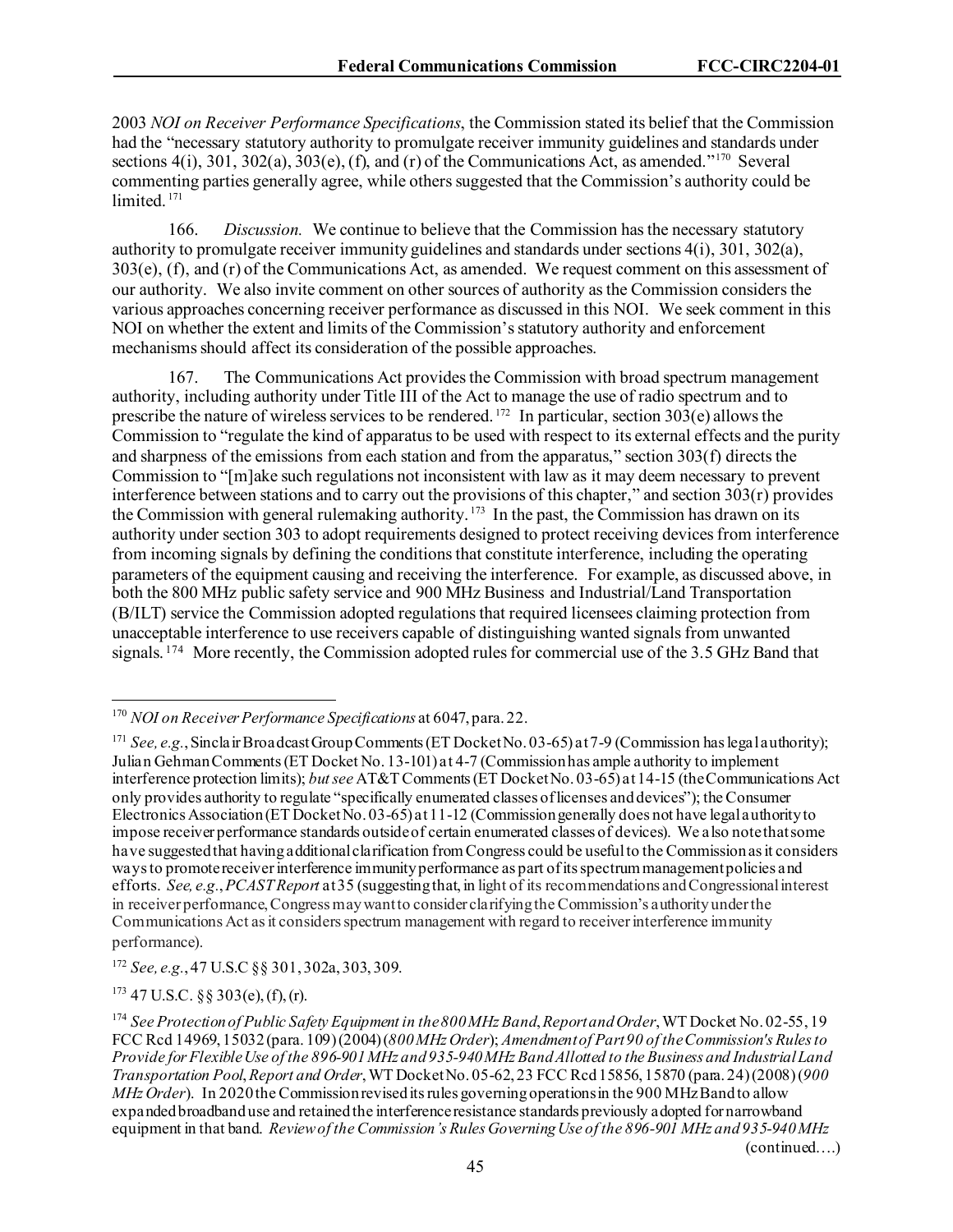included protection limits afforded to receivers, although in that proceeding the Commission found it was unnecessary to mandate receiver performance specifications.<sup>[175](#page-46-0)</sup>

168. In addition to our clear authority to regulate receivers by defining the conditions that constitute interference, the Title III mandate to prevent interference "between stations" may also authorize the Commission to regulate the operations of a receiving station with respect to its compliance with technical parameters designed to ensure that it is capable of screening out certain levels of RF energy that would otherwise interfere with its reception of desired signals. We invite commenters to provide an assessment of the extent of the Commission's Title III authority over receivers. Can section 303(f) be interpreted to authorize the regulation of *either* the transmission or reception of the undesired signal in order to prevent interference? Does section 303(f), together with sections 4(i), 301, 302(a), 303(e), and  $(r)$ , provide a sufficient basis for the Commission to establish interference protection rights for licensees or other authorized users of licensed devices, contingent on their devices meeting certain threshold performance requirements? Do these or other statutory provisions also provide authority for the Commission to adopt requirements that specify interference-rejection capabilities for wireless receivers or to impose direct controls on receiver devices that lack sufficient capacity to reject incoming interfering signals? Are such regulations reasonably ancillary to the Commission's broad authority to ensure efficient use of radio spectrum? Prohibiting the manufacture or use of devices that are particularly susceptible to interference would prevent interference under the terms of section 303(f), insofar as that provision empowers the Commission to adopt regulations to prevent interference "between stations." If Congress had intended to limit the Commission's authority to the regulation of the *transmission* of the undesired signal, it could have made that intent clear by stating in section 303(f) that the Commission has authority to adopt regulations to prevent stations from "causing interference to other stations." By using the phrase "between stations," however, Congress arguably provided the Commission with the flexibility to address interference problems at both the transmitting and receiving ends. Do commenters agree? We seek comment on the scope of the statutory definition of "stations" in this context, including how to interpret the definition of "radio communication" or "radio transmission of energy," the former of which includes "all instrumentalities, facilities, apparatus, and services (among other things, the receipt, forwarding, and delivery of communications) incidental to such transmission."[176](#page-46-1)

169. What is the Commission's authority to impose direct regulation on device manufacturers – i.e., to prohibit the manufacture or marketing of devices that fail to conform to minimum performance standards for resisting interference? Section  $302(a)(2)$  of the Communications Act gives the Commission authority to "establish[] minimum performance standards for home electronic equipment and systems to reduce their susceptibility to interference from radio frequency energy" and provides that "[s]uch regulations shall be applicable to the manufacture, import, sale, use, offer for sale, or shipment of such devices and home electronic equipment and systems, and to the use of such systems."[177](#page-46-2) While the Commission has clear authority to adopt performance standards for receivers used as home electronic equipment under section  $302(a)(2)$ , we seek comment on the scope of the Commission's authority pursuant to this provision. To what extent does the Commission's authority extend to receivers used in commercial applications, such as on airplanes, commercial delivery trucks, or tractors on industrial-scale

<span id="page-46-2"></span> $177$  47 U.S.C. § 302a(a)(2).

*Band Allotted to the Business and Industrial Land Transportation Pool*, *Report and Order*, FCC 20-67 at para. 165 (2000).

<span id="page-46-0"></span><sup>175</sup> *Amendment of the Commission's Rules with Regard to Commercial Operations in the 3550-3650 MHz Band*, Report and Order, 30 FCC Rcd 3959 at para. 196 (2015) (*3.5 GHz Order*).

<span id="page-46-1"></span><sup>176</sup> *See* 47 U.S.C. §§ 153(40), 153(42), 153(47). The Commission's rules define "station" as "[o]ne or more transmitters or receivers or a combination of transmitters and receivers, including the accessoryequipment, necessary at one location for carrying on a radiocommunication service, or the radio astronomy service." 47 CFR § 2.1.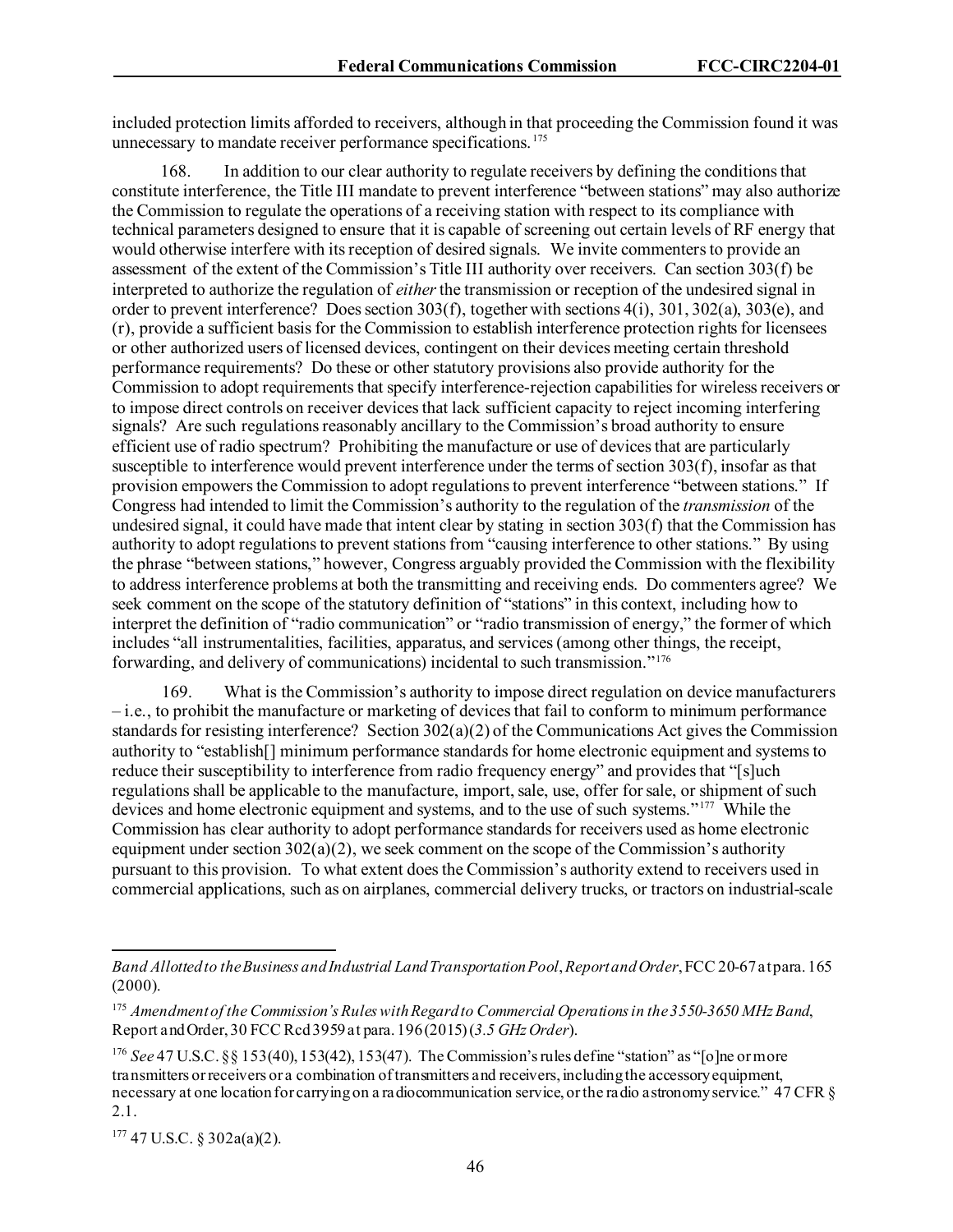farms? Can consumer-facing devices used outside of the home, such as GPS devices used as navigation aids, be regulated under this authority?

170. We invite comment on any other sources of authority the Commission could rely on for the actions we consider here. Commenters should explain in detail why they do or do not believe we have authority to act if the Commission chooses to do so. Commenters should also address whether the kinds of efforts or approaches that the Commission may ultimately take (e.g., gathering more information on receiver characteristics, developing and implementing harm claim threshold approaches, requiring transitions) would affect the analysis of the Commission's authority or of its ability to enforce its rules effectively.

#### **8. Other Possible Approaches and Issues**

171. We invite comment on other possible approaches for the Commission's consideration. For instance, would convening Commission-led workshops comprised of a variety of experts from industry and government be helpful? Would any pilot project be appropriate, and if so, with what particular frequency band(s) should be considered. Are there further studies that could help inform the Commission on important considerations with regard to improving receiver interference immunity performance? Are there other studies, efforts, analyses that we should consider in this proceeding? If so, we ask that commenters identify them and explain why they should be considered.

172. *Digital Equity and Inclusion.* Finally, the Commission, as part of its continuing effort to advance digital equity for all, <sup>[178](#page-47-0)</sup> including people of color, persons with disabilities, persons who live in rural or Tribal areas, and others who are or have been historically underserved, marginalized, or adversely affected by persistent poverty or inequality, invites comment on any equity-related considerations[179](#page-47-1) and benefits (if any) that may be associated with the various approaches and issues discussed herein. Specifically, we seek comment on how the various approaches that the Commission may consider may promote or inhibit advances in diversity, equity, inclusion, and accessibility, as well the scope of the Commission's relevant legal authority.

#### **IV. PROCEDURAL MATTERS**

173. *Ex Parte Rules*. This proceeding shall be treated as a "permit-but-disclose" proceeding in accordance with the Commission's *ex parte* rules. [180](#page-47-2) Persons making *ex parte* presentations must file a copy of any written presentation or a memorandum summarizing any oral presentation within two business days after the presentation (unless a different deadline applicable to the Sunshine period applies). Persons making oral *ex parte* presentations are reminded that memoranda summarizing the presentation must (1) list all persons attending or otherwise participating in the meeting at which the *ex parte*  presentation was made, and (2) summarize all data presented and arguments made during the

<span id="page-47-0"></span><sup>&</sup>lt;sup>178</sup> Section 1 of the Communications Act of 1934 as amended provides that the FCC "regulat[es] interstate and foreign commerce in communication by wire and radio so as to make [such service] available, so far as possible, to all the people of the United States, without discrimination on the basis of race, color, religion, national origin, or sex." 47 U.S.C. § 151.

<span id="page-47-1"></span><sup>&</sup>lt;sup>179</sup> The term "equity" is used here consistent with Executive Order 13985 as the consistent and systematic fair, just, and impartial treatment of all individuals, including individuals who belong to underserved communities that have been denied such treatment, such as Black, Latino, and Indigenous and Native American persons, Asian Americans and Pacific Islanders and other persons of color; members of religious minorities; lesbian, gay, bisexual, transgender, and queer (LGBTQ+) persons; persons with disabilities; persons who live in rural areas; and persons otherwise adversely affected by persistent poverty or inequality. *See*Exec. Order No. 13985, 86 Fed. Reg. 7009, Executive Order on Advancing Racial Equity and Support for Underserved Communities Through the Federal Government (January 20, 2021).

<span id="page-47-2"></span><sup>180</sup> 47 CFR § 1.1200(a). Although the rules do not generally require *ex parte*presentations to be treated as "permit but disclose" in Notice of Inquiry proceedings, *see* 47 CFR § 1.1204(b)(1), we exercise our discretion in this instance, and find that the public interest is served by making *ex parte*presentations available to the public, in order to encourage a robust record. *See id.* § 1.1200(a).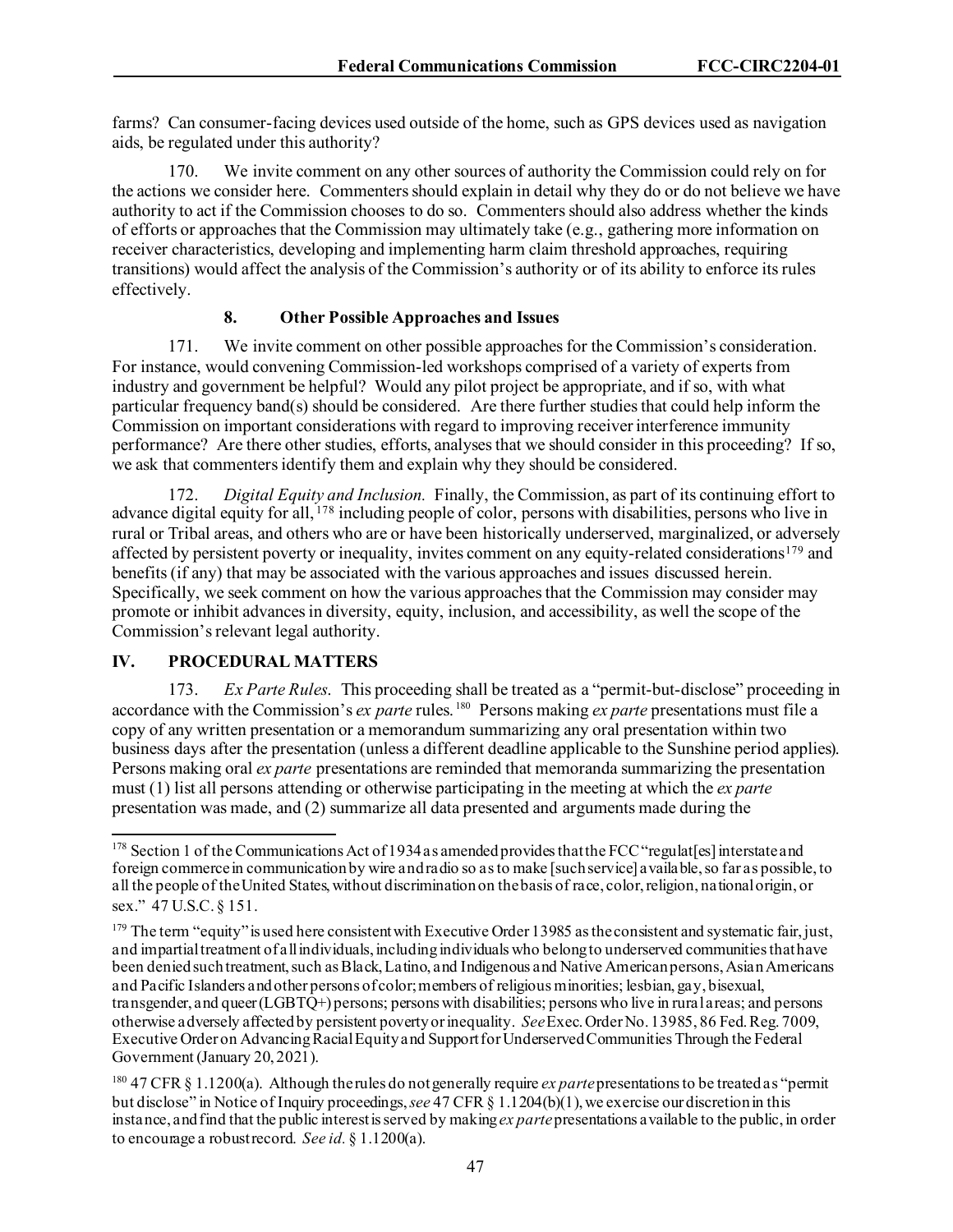presentation. If the presentation consisted in whole or in part of the presentation of data or arguments already reflected in the presenter's written comments, memoranda, or other filings in the proceeding, the presenter may provide citations to such data or arguments in his or her prior comments, memoranda, or other filings (specifying the relevant page and/or paragraph numbers where such data or arguments can be found) in lieu of summarizing them in the memorandum. Documents shown or given to Commission staff during *ex parte* meetings are deemed to be written *ex parte* presentations and must be filed consistent with Rule 1.1206(b), 47 CFR § 1.1206(b). Participants in this proceeding should familiarize themselves with the Commission's *ex parte* rules.

174. *Comment Filing Procedures.* Pursuant to sections 1.415 and 1.419 of the Commission's rules, 47 CFR §§ 1.415, 1.419, interested parties may file comments and reply comments on or before the dates indicated on the first page of this document. Comments may be filed using the Commission's Electronic Comment Filing System (ECFS) or by paper. All filings must be addressed to the Commission's Secretary, Office of the Secretary, Federal Communications Commission.

- Electronic Filers: Comments may be filed electronically by accessing ECFS at [https://www.fcc.gov/ecfs.](https://www.fcc.gov/ecfs)
- **Paper Filers:** Parties who choose to file by paper must file an original and one copy of each filing. Paper filings can be sent by hand or messenger delivery, by commercial overnight courier, or by first-class or overnight U.S. Postal Service mail.
	- Effective March 19, 2020, and until further notice, the Commission no longer accepts any hand or messenger delivered filings. This is a temporary measure taken to help protect the health and safety of individuals, and to mitigate the transmission of COVID-19. [181](#page-48-0)
	- Commercial overnight mail (other than U.S. Postal Service Express Mail and Priority Mail) must be sent to 9050 Junction Drive, Annapolis Junction, MD 20701.
	- U.S. Postal Service first-class, Express, and Priority mail must be addressed to 45 L Street NE, Washington, D.C. 20554.

175. *Availability of Documents*. Comments, reply comments, and *ex parte* submissions will be publicly available online via ECFS. These documents will also be available for public inspection during regular business hours in the FCC Reference Information Center, when FCC Headquarters reopen to the public.

176. *People with Disabilities*. To request materials in accessible formats for people with disabilities (braille, large print, electronic files, audio format), send an e-mail to fcc504@fcc.gov or call the Consumer & Governmental Affairs Bureau at 202-418-0530 (voice), 202-418-0432 (tty).

177. *Further Information*. For additional information on this proceeding, contact Paul Murray of the Office of Engineering and Technology, a[t paul.murray@fcc.gov](mailto:paul.murray@fcc.gov) or (202) 418-0688, or Michael Ha of the Office of Engineering and Technology, a[t michael.ha@fcc.gov](mailto:michael.ha@fcc.gov) or (202) 418-2099.

## **V. ORDERING CLAUSES**

178. Accordingly, IT IS ORDERED that, pursuant to sections 4(i), 301, 302(a), 303(e), 303(f), and 303(r) of the Communications Act of 1934, as amended, 47 U.S.C. §§ 154(i), 301, 302(a), 303(e), 303(f), and 303(r), this Notice of Inquiry IS ADOPTED.

<span id="page-48-0"></span><sup>181</sup> *See* FCC Announces Closure of FCC Headquarters Open Window and Change in Hand-Delivery Policy, Public Notice, 35 FCC Rcd 2788 (2020)[, https://www.fcc.gov/document/fcc-closes-headquarters-open-window-and](https://www.fcc.gov/document/fcc-closes-headquarters-open-window-and-changes-hand-delivery-policy)[changes-hand-delivery-policy.](https://www.fcc.gov/document/fcc-closes-headquarters-open-window-and-changes-hand-delivery-policy)